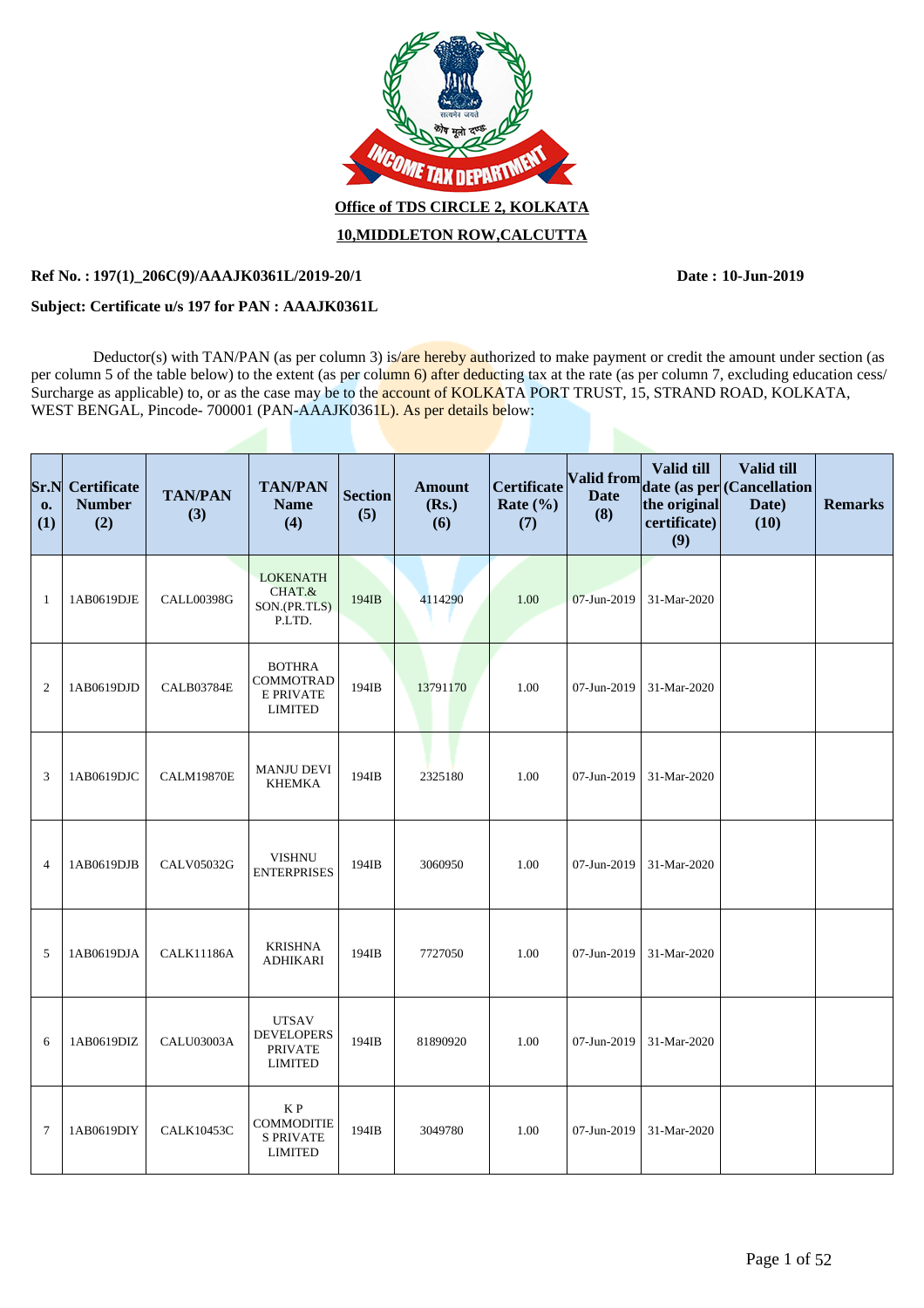| Sr.N<br>0.<br>(1) | <b>Certificate</b><br><b>Number</b><br>(2) | <b>TAN/PAN</b><br>(3) | <b>TAN/PAN</b><br><b>Name</b><br>(4)                                                         | <b>Section</b><br>(5) | <b>Amount</b><br>(Rs.)<br>(6) | Certificate<br>Rate $(\% )$<br>(7) | Valid from<br><b>Date</b><br>(8) | Valid till<br>the original<br>certificate)<br>(9) | Valid till<br>date (as per (Cancellation<br>Date)<br>(10) | <b>Remarks</b> |
|-------------------|--------------------------------------------|-----------------------|----------------------------------------------------------------------------------------------|-----------------------|-------------------------------|------------------------------------|----------------------------------|---------------------------------------------------|-----------------------------------------------------------|----------------|
| 8                 | 1AB0619DIX                                 | <b>CALS21000A</b>     | <b>SRIKANT</b><br>YADAV                                                                      | 194IB                 | 12355820                      | 1.00                               | 07-Jun-2019                      | 31-Mar-2020                                       |                                                           |                |
| 9                 | 1AB0619DIW                                 | <b>CALL01347D</b>     | <b>EDEN REALTY</b><br><b>VENTURES</b><br><b>PRIVATE</b><br><b>LIMITED</b>                    | 194IB                 | 35834470                      | 1.00                               | 07-Jun-2019                      | 31-Mar-2020                                       |                                                           |                |
| 10                | 1AB0619DIV                                 | SRTS05854C            | <b>SATISH</b><br><b>CHANDRA</b><br><b>SHRI</b><br><b>GIRDHARILAL</b><br><b>JI SHARMA</b>     | 194IB                 | 1959410                       | 1.00                               | 07-Jun-2019                      | 31-Mar-2020                                       |                                                           |                |
| 11                | 1AB0619DIU                                 | <b>CALT00423D</b>     | <b>THE</b><br><b>SHALIMAR</b><br><b>WORKS (1980)</b><br><b>LTD</b>                           | 194IB                 | 1020995                       | 1.00                               | 07-Jun-2019                      | 31-Mar-2020                                       |                                                           |                |
| 12                | 1AB0619DIT                                 | <b>CALS02829B</b>     | <b>SARAT</b><br><b>CHATTERJEE</b><br>$\rm CO$<br>(VISAKHAPAT<br>NAM) PLTD                    | 194IB                 | 1267                          | 1.00                               | 07-Jun-2019                      | 31-Mar-2020                                       |                                                           |                |
| 13                | 1AB0619DIS                                 | CALP06455B            | <b>PRADIP</b><br><b>KUMAR</b><br><b>GANERIWALA</b>                                           | 194IB                 | 286000                        | 1.00                               | 07-Jun-2019                      | 31-Mar-2020                                       |                                                           |                |
| 14                | 1AB0619DIR                                 | CALP10429G            | <b>PHONEX</b><br><b>LOGISTICS</b><br>PRIVATE<br><b>LIMITED</b>                               | 194IB                 | 1492                          | 1.00                               | 07-Jun-2019                      | 31-Mar-2020                                       |                                                           |                |
| 15                | 1AB0619DIQ                                 | <b>CALP11924D</b>     | <b>PANDIT</b><br>KANHYA LAL<br><b>PUNJ</b>                                                   | 194IB                 | 12000                         | 1.00                               | 07-Jun-2019                      | 31-Mar-2020                                       |                                                           |                |
| 16                | 1AB0619DIP                                 | <b>CALM00823E</b>     | <b>MAHESWARY</b><br><b>IMPORT &amp;</b><br><b>EXPORT</b><br><b>PRIVATE</b><br><b>LIMITED</b> | 194IB                 | 110000                        | 1.00                               | 07-Jun-2019                      | 31-Mar-2020                                       |                                                           |                |
| 17                | 1AB0619DIO                                 | <b>CALM19090B</b>     | MADDHURYA<br>VANIJYA LLP                                                                     | 194IB                 | 7426805                       | 1.00                               | 07-Jun-2019                      | 31-Mar-2020                                       |                                                           |                |
| 18                | 1AB0619DIN                                 | <b>CALS10285C</b>     | SOHOM<br>SHIPPING PVT<br><b>LTD</b>                                                          | 194IB                 | 171743                        | 1.00                               | 07-Jun-2019                      | 31-Mar-2020                                       |                                                           |                |
| 19                | 1AB0619DIM                                 | <b>CALA07853G</b>     | ARA<br><b>PROPERTIES</b><br><b>PRIVATE</b><br><b>LIMITED</b>                                 | 194IB                 | 4526249                       | 1.00                               | 07-Jun-2019                      | 31-Mar-2020                                       |                                                           |                |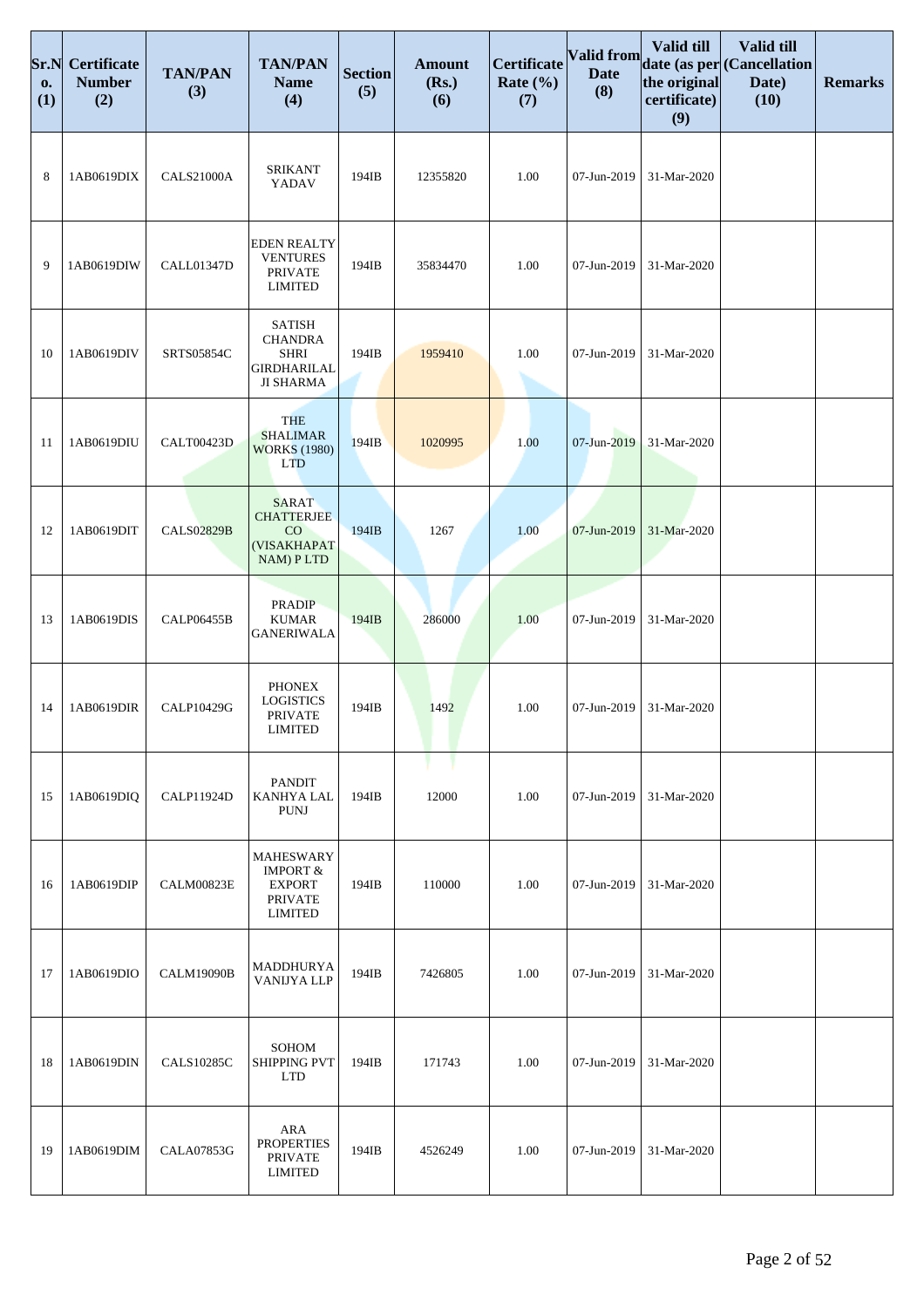| Sr.N<br>0.<br>(1) | <b>Certificate</b><br><b>Number</b><br>(2) | <b>TAN/PAN</b><br>(3) | <b>TAN/PAN</b><br><b>Name</b><br>(4)                                                  | <b>Section</b><br>(5) | <b>Amount</b><br>(Rs.)<br>(6) | <b>Certificate</b><br>Rate $(\% )$<br>(7) | <b>Valid from</b><br><b>Date</b><br>(8) | Valid till<br>the original<br>certificate)<br>(9) | Valid till<br>date (as per (Cancellation<br>Date)<br>(10) | <b>Remarks</b> |
|-------------------|--------------------------------------------|-----------------------|---------------------------------------------------------------------------------------|-----------------------|-------------------------------|-------------------------------------------|-----------------------------------------|---------------------------------------------------|-----------------------------------------------------------|----------------|
| 20                | 1AB0619DIL                                 | CALJ00208F            | J C S IMPEX (P)<br><b>LTD</b>                                                         | 194IB                 | 2261408                       | 1.00                                      | 07-Jun-2019                             | 31-Mar-2020                                       |                                                           |                |
| 21                | 1AB0619DIK                                 | CALH01351A            | <b>HINDUSTAN</b><br>PETROLEUM<br>CORPORATIO<br>N LTD                                  | 194IB                 | 119639471                     | 1.00                                      | 07-Jun-2019                             | 31-Mar-2020                                       |                                                           |                |
| 22                | 1AB0619DIJ                                 | CHNC00784A            | <b>COCHIN</b><br>SHIPYARD<br><b>LTD</b>                                               | 194IB                 | 45523                         | 1.00                                      | 07-Jun-2019                             | 31-Mar-2020                                       |                                                           |                |
| 23                | 1AB0619DII                                 | <b>CALA08471B</b>     | <b>ALLIED ICD</b><br><b>SERVICES</b><br><b>LIMITED</b>                                | 194IB                 | 2050125                       | 1.00                                      | 07-Jun-2019                             | 31-Mar-2020                                       |                                                           |                |
| 24                | 1AB0619DIH                                 | <b>HYDP00534C</b>     | <b>PENNA</b><br><b>CEMENT</b><br><b>INDUSTRIES</b><br><b>LIMITED</b>                  | 194IB                 | 15129                         | 1.00                                      | 07-Jun-2019                             | 31-Mar-2020                                       |                                                           |                |
| 25                | 1AB0619DIG                                 | <b>CHES21395D</b>     | <b>SICAL</b><br><b>LOGISTICS</b><br><b>LIMITED</b>                                    | 194IB                 | 29548                         | 1.00                                      | 07-Jun-2019                             | 31-Mar-2020                                       |                                                           |                |
| 26                | 1AB0619DIF                                 | <b>CALH02570B</b>     | <b>HALDIA</b><br><b>NIRMAN</b><br><b>PROJECTS</b><br><b>PRIVATE</b><br><b>LIMITED</b> | 194IB                 | 36482                         | 1.00                                      | 07-Jun-2019                             | 31-Mar-2020                                       |                                                           |                |
| 27                | 1AB0619DIE                                 | CALI00202G            | <b>INDIAN</b><br><b>OVERSEAS</b><br><b>BANK</b>                                       | 194IB                 | 37218                         | 1.00                                      | 07-Jun-2019                             | 31-Mar-2020                                       |                                                           |                |
| 28                | 1AB0619DID                                 | CALP06135D            | PIL (INDIA)<br><b>PRIVATE</b><br><b>LIMITED</b>                                       | 194IB                 | 38744                         | 1.00                                      | 07-Jun-2019                             | 31-Mar-2020                                       |                                                           |                |
| 29                | 1AB0619DIC                                 | <b>CALS12796A</b>     | SOMA<br><b>CLEARING</b><br><b>AGENTS</b><br><b>PRIVATE</b><br><b>LIMITED</b>          | 194IB                 | 49304                         | 1.00                                      | 07-Jun-2019                             | 31-Mar-2020                                       |                                                           |                |
| 30                | 1AB0619DIB                                 | <b>CALN02132E</b>     | <b>NARENDRA</b><br><b>SETHIA</b>                                                      | 194IB                 | 56332                         | 1.00                                      | 07-Jun-2019                             | 31-Mar-2020                                       |                                                           |                |
| 31                | 1AB0619DIA                                 | <b>CALR13119B</b>     | <b>RV LOGISTICS</b><br>(CHA)                                                          | 194IB                 | 58498                         | 1.00                                      | 07-Jun-2019                             | 31-Mar-2020                                       |                                                           |                |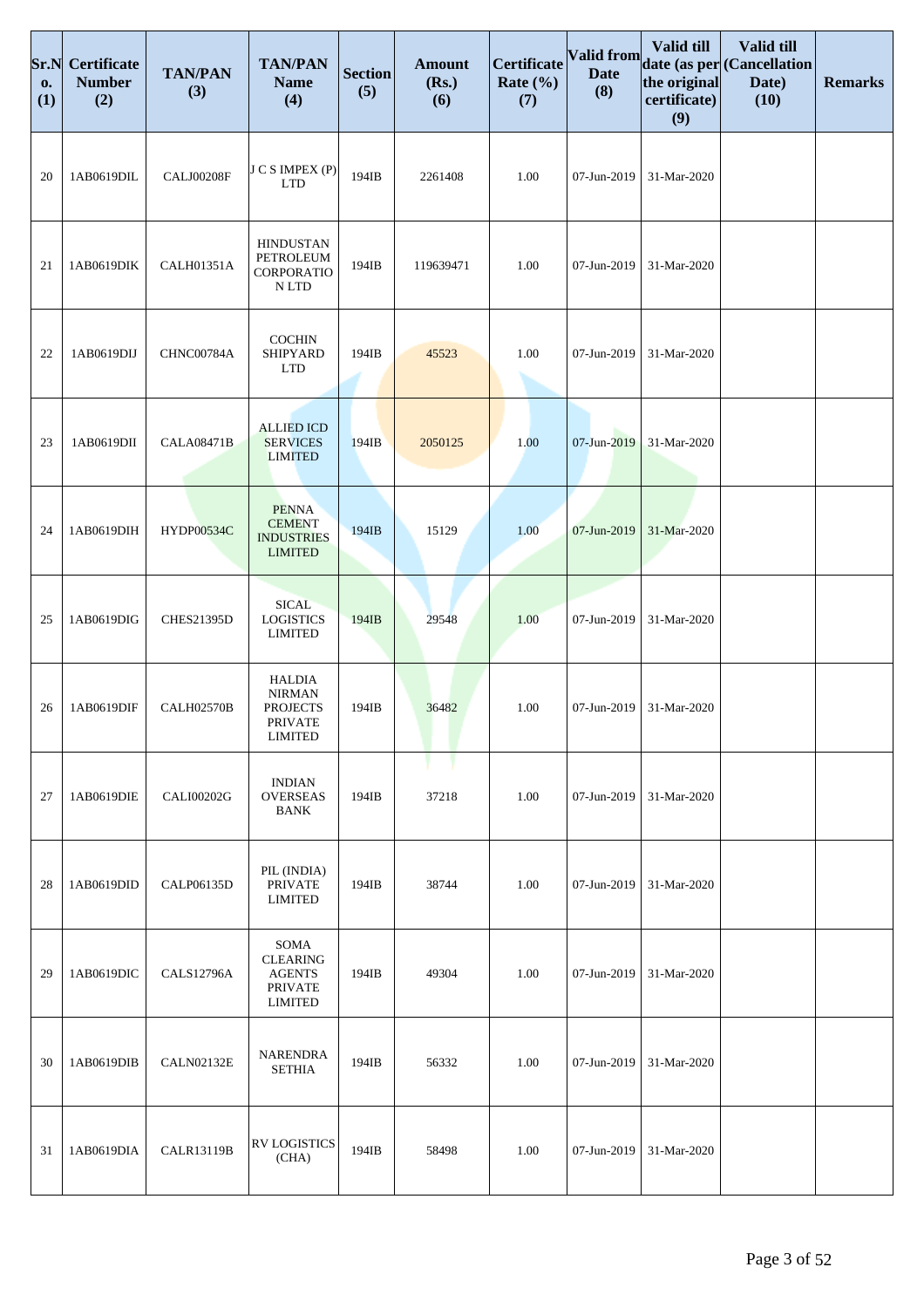| Sr.N<br>0.<br>(1) | <b>Certificate</b><br><b>Number</b><br>(2) | <b>TAN/PAN</b><br>(3) | <b>TAN/PAN</b><br><b>Name</b><br>(4)                                                        | <b>Section</b><br>(5) | <b>Amount</b><br>(Rs.)<br>(6) | Certificate<br>Rate $(\% )$<br>(7) | <b>Valid from</b><br><b>Date</b><br>(8) | <b>Valid till</b><br>the original<br>certificate)<br>(9) | Valid till<br>date (as per (Cancellation<br>Date)<br>(10) | <b>Remarks</b> |
|-------------------|--------------------------------------------|-----------------------|---------------------------------------------------------------------------------------------|-----------------------|-------------------------------|------------------------------------|-----------------------------------------|----------------------------------------------------------|-----------------------------------------------------------|----------------|
| 32                | 1AB0619DHZ                                 | CALT07354E            | <b>TRANSWORLD</b><br><b>GLOBAL</b><br><b>LOGISTICS</b><br><b>SOLUTIONS</b><br>(INDIA)       | 194IB                 | 62821                         | 1.00                               | 07-Jun-2019                             | 31-Mar-2020                                              |                                                           |                |
| 33                | 1AB0619DHY                                 | <b>CALE01711D</b>     | <b>ELECTROSTEE</b><br><b>L CASTINGS</b><br><b>LIMITED</b>                                   | 194IB                 | 76056                         | 1.00                               | 07-Jun-2019                             | 31-Mar-2020                                              |                                                           |                |
| 34                | 1AB0619DHX                                 | <b>CALK02387A</b>     | K D GUPTA &<br>$_{\rm CO}$                                                                  | 194IB                 | 81167                         | 1.00                               | 07-Jun-2019                             | 31-Mar-2020                                              |                                                           |                |
| 35                | 1AB0619DHW                                 | <b>CALG02803D</b>     | <b>GLOBAL</b><br><b>ENTERPRISE</b>                                                          | 194IB                 | 81567                         | 1.00                               | 07-Jun-2019                             | 31-Mar-2020                                              |                                                           |                |
| 36                | 1AB0619DHV                                 | CALC04277A            | <b>CROSS OCEAN</b><br><b>ENTERPRISE</b><br><b>PRIVATE</b><br><b>LIMITED</b>                 | 194IB                 | 83818                         | 1.00                               | 07-Jun-2019                             | 31-Mar-2020                                              |                                                           |                |
| 37                | 1AB0619DHU                                 | AHMC00311D            | <b>CALCUTTA</b><br><b>AHMEDABAD</b><br><b>ROADLINES</b><br><b>PRIVATE</b><br><b>LIMITED</b> | 194IB                 | 101654                        | 1.00                               | 07-Jun-2019                             | 31-Mar-2020                                              |                                                           |                |
| 38                | 1AB0619DHT                                 | MUMI12795G            | <b>ISS SHIPPING</b><br><b>INDIA</b><br><b>PRIVATE</b><br><b>LIMITED</b>                     | 194IB                 | 109318                        | 1.00                               | 07-Jun-2019                             | 31-Mar-2020                                              |                                                           |                |
| 39                | 1AB0619DHS                                 | <b>CALU04541F</b>     | UNITED LINER<br><b>SHIPPING</b><br><b>SERVICES LLP</b>                                      | 194IB                 | 111349                        | 1.00                               | 07-Jun-2019                             | 31-Mar-2020                                              |                                                           |                |
| 40                | 1AB0619DHR                                 | <b>RTKB03826E</b>     | BHARTI<br>AIRTEL<br><b>LIMITED</b>                                                          | 194IB                 | 120349                        | 1.00                               | 07-Jun-2019                             | 31-Mar-2020                                              |                                                           |                |
| 41                | 1AB0619DHQ                                 | <b>BBNV00159F</b>     | <b>VISA STEEL</b><br><b>LIMITED</b>                                                         | 194IB                 | 125000                        | 1.00                               | 07-Jun-2019                             | 31-Mar-2020                                              |                                                           |                |
| 42                | 1AB0619DHP                                 | <b>DELI00319E</b>     | <b>INTEROCEAN</b><br><b>SHIPPING</b><br><b>INDIA</b><br><b>PRIVATE</b><br><b>LIMITED</b>    | 194IB                 | 126131                        | 1.00                               | 07-Jun-2019                             | 31-Mar-2020                                              |                                                           |                |
| 43                | 1AB0619DHO                                 | CALN04543A            | <b>NOVEL</b><br><b>ENGINEERING</b><br>$\mathbf{AND}$<br><b>TECHNICAL</b><br><b>WORKS</b>    | 194IB                 | 130046                        | 1.00                               | 07-Jun-2019                             | 31-Mar-2020                                              |                                                           |                |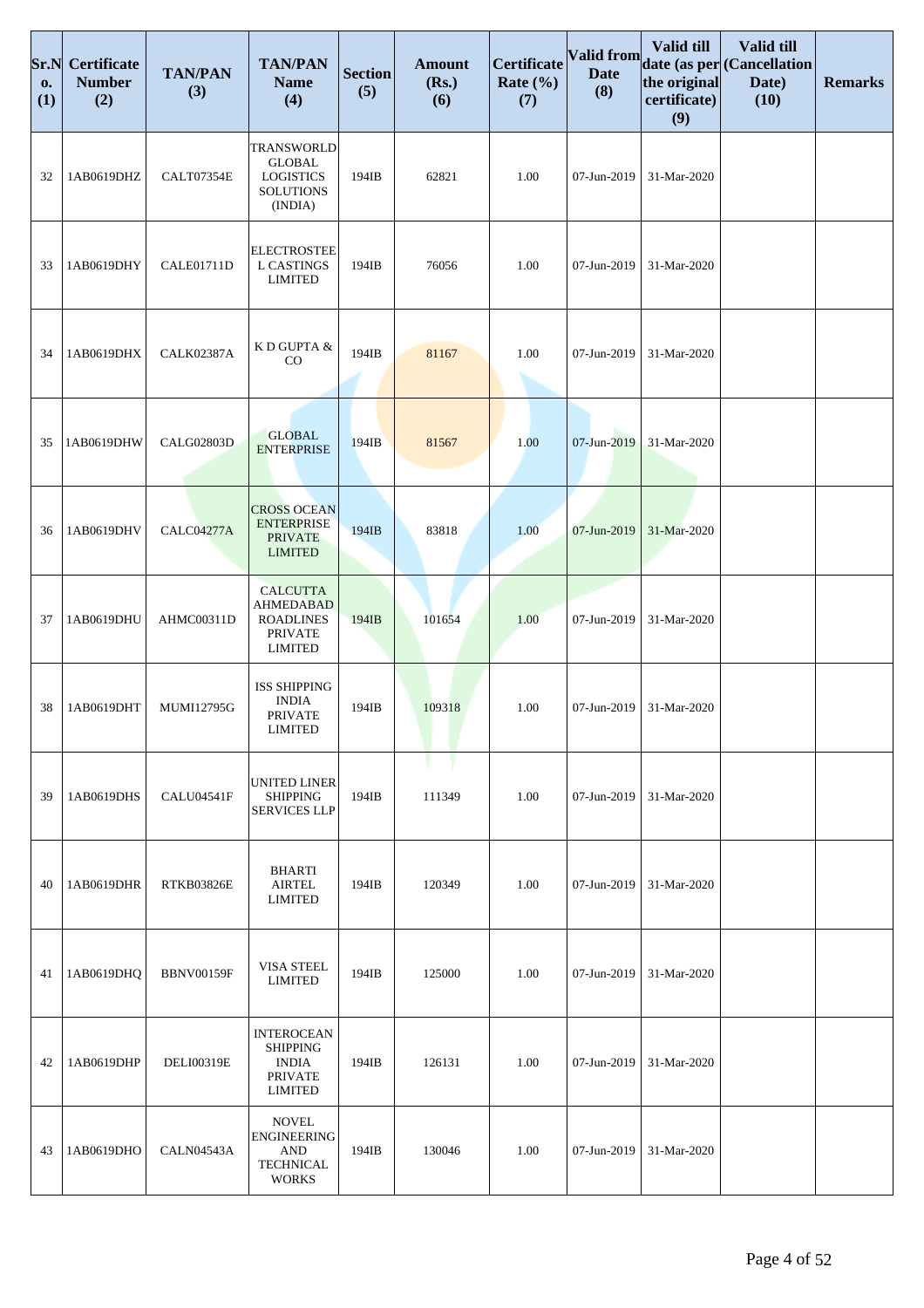| Sr.N<br>0.<br>(1) | <b>Certificate</b><br><b>Number</b><br>(2) | <b>TAN/PAN</b><br>(3) | <b>TAN/PAN</b><br><b>Name</b><br>(4)                                                          | <b>Section</b><br>(5) | <b>Amount</b><br>(Rs.)<br>(6) | Certificate<br>Rate $(\% )$<br>(7) | <b>Valid from</b><br><b>Date</b><br>(8) | Valid till<br>the original<br>certificate)<br>(9) | Valid till<br>date (as per (Cancellation<br>Date)<br>(10) | <b>Remarks</b> |
|-------------------|--------------------------------------------|-----------------------|-----------------------------------------------------------------------------------------------|-----------------------|-------------------------------|------------------------------------|-----------------------------------------|---------------------------------------------------|-----------------------------------------------------------|----------------|
| 44                | 1AB0619DHN                                 | <b>CALR00911B</b>     | <b>RUNGTA SONS</b><br><b>PRIVATE</b><br><b>LIMITED</b>                                        | 194IB                 | 130490                        | 1.00                               | 07-Jun-2019                             | 31-Mar-2020                                       |                                                           |                |
| 45                | 1AB0619DHM                                 | <b>CALB00436C</b>     | <b>BHARAT</b><br><b>INDUSTRIAL</b><br><b>CORPN</b>                                            | 194IB                 | 130728                        | 1.00                               | 07-Jun-2019                             | 31-Mar-2020                                       |                                                           |                |
| 46                | 1AB0619DHL                                 | MUME07385A            | ETC AGRO<br>PROCESSING<br>(INDIA)<br><b>PRIVATE</b><br><b>LIMITED</b>                         | 194IB                 | 132553                        | 1.00                               | 07-Jun-2019                             | 31-Mar-2020                                       |                                                           |                |
| 47                | 1AB0619DHK                                 | <b>CALI02756F</b>     | <b>INDIA</b><br><b>CARBON</b><br><b>LIMITED</b>                                               | 194IB                 | 141667                        | 1.00                               | 07-Jun-2019                             | 31-Mar-2020                                       |                                                           |                |
| 48                | 1AB0619DHJ                                 | <b>CALR09841G</b>     | <b>RAJENDRA</b><br><b>NATH</b><br><b>MULLICK &amp;</b><br><b>CO PRIVATE</b><br><b>LIMITED</b> | 194IB                 | 155000                        | 1.00                               | 07-Jun-2019                             | 31-Mar-2020                                       |                                                           |                |
| 49                | 1AB0619DHI                                 | <b>CALB06518B</b>     | <b>BUDGE</b><br><b>BUDGE</b><br><b>REFINERIES</b><br><b>LIMITED</b>                           | 194IB                 | 161797                        | 1.00                               | 07-Jun-2019                             | 31-Mar-2020                                       |                                                           |                |
| 50                | 1AB0619DHH                                 | CALG02529C            | <b>GURU</b><br>SHIPPING &<br><b>CLEARING</b><br>PVT LTD                                       | 194IB                 | 165277                        | 1.00                               | 07-Jun-2019                             | 31-Mar-2020                                       |                                                           |                |
| 51                | 1AB0619DHG                                 | CALG02300E            | <b>GAC SHIPPING</b><br>(INDIA)<br><b>PRIVATE</b><br><b>LIMITED</b>                            | 194IB                 | 168320                        | 1.00                               | 07-Jun-2019                             | 31-Mar-2020                                       |                                                           |                |
| 52                | 1AB0619DHF                                 | <b>MUMB21326E</b>     | <b>BOXCO</b><br><b>LOGISTICS</b><br><b>INDIA</b><br><b>PRIVATE</b><br><b>LIMITED</b>          | 194IB                 | 171440                        | 1.00                               | 07-Jun-2019                             | 31-Mar-2020                                       |                                                           |                |
| 53                | 1AB0619DHE                                 | <b>MUMI04922B</b>     | <b>IDBI BANK</b><br><b>LIMITED</b>                                                            | 194IB                 | 171611                        | 1.00                               | 07-Jun-2019                             | 31-Mar-2020                                       |                                                           |                |
| 54                | 1AB0619DHD                                 | CALI02783E            | <b>HIRANMAYE</b><br><b>ENERGY</b><br><b>LIMITED</b>                                           | 194IB                 | 178365                        | 1.00                               | 07-Jun-2019                             | 31-Mar-2020                                       |                                                           |                |
| 55                | 1AB0619DHC                                 | <b>CALJ04077D</b>     | <b>JOSHI BRIGHT</b><br><b>AND ALLOY</b><br><b>STEELS</b><br><b>PRIVATE</b><br><b>LIMITED</b>  | 194IB                 | 187847                        | 1.00                               | 07-Jun-2019                             | 31-Mar-2020                                       |                                                           |                |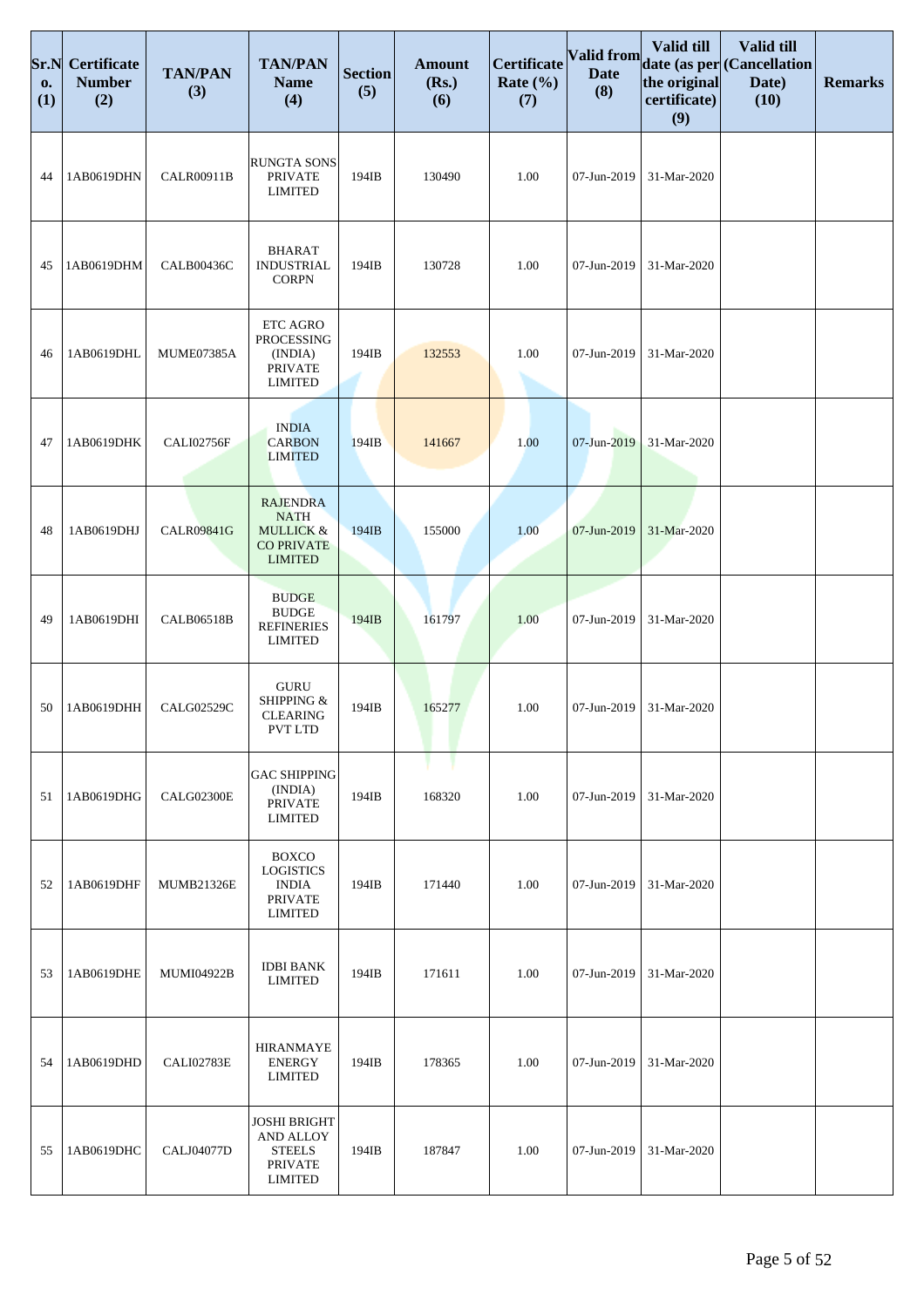| Sr.N<br>0.<br>(1) | Certificate<br><b>Number</b><br>(2) | <b>TAN/PAN</b><br>(3) | <b>TAN/PAN</b><br><b>Name</b><br>(4)                                                    | <b>Section</b><br>(5) | <b>Amount</b><br>(Rs.)<br>(6) | Certificate<br>Rate $(\% )$<br>(7) | Valid from<br><b>Date</b><br>(8) | Valid till<br>the original<br>certificate)<br>(9) | Valid till<br>date (as per (Cancellation<br>Date)<br>(10) | <b>Remarks</b> |
|-------------------|-------------------------------------|-----------------------|-----------------------------------------------------------------------------------------|-----------------------|-------------------------------|------------------------------------|----------------------------------|---------------------------------------------------|-----------------------------------------------------------|----------------|
| 56                | 1AB0619DHB                          | CALU01560G            | <b>UNITED LINER</b><br><b>AGENCIES OF</b><br><b>INDIA PVT</b><br><b>LTD</b>             | 194IB                 | 189140                        | 1.00                               | 07-Jun-2019                      | 31-Mar-2020                                       |                                                           |                |
| 57                | 1AB0619DHA                          | CALA06733G            | <b>ALLAHABAD</b><br><b>BANK</b>                                                         | 194IB                 | 97814                         | 1.00                               | 07-Jun-2019                      | 31-Mar-2020                                       |                                                           |                |
| 58                | 1AB0619DGZ                          | CALA03921B            | ALLAHABAD<br><b>BANK</b>                                                                | 194IB                 | 97814                         | 1.00                               | 07-Jun-2019                      | 31-Mar-2020                                       |                                                           |                |
| 59                | 1AB0619DGY                          | <b>CALV02959F</b>     | <b>SMTC STEEL</b><br><b>AND POWER</b><br><b>PRIVATE</b><br><b>LIMITED</b>               | 194IB                 | 196750                        | 1.00                               | 07-Jun-2019                      | 31-Mar-2020                                       |                                                           |                |
| 60                | 1AB0619DGX                          | <b>CALB06288C</b>     | <b>BHARAT PIPE</b><br><b>FITTING</b><br><b>COMPANY</b>                                  | 194IB                 | 198934                        | 1.00                               | 07-Jun-2019                      | 31-Mar-2020                                       |                                                           |                |
| 61                | 1AB0619DGW                          | <b>CALR00715B</b>     | <b>RAMESH CO</b>                                                                        | 194IB                 | 203665                        | 1.00                               | 07-Jun-2019                      | 31-Mar-2020                                       |                                                           |                |
| 62                | 1AB0619DGV                          | CALP03050F            | PANSARI<br><b>VEGITABLE &amp;</b><br>OILS PVT LTD                                       | 194IB                 | 204127                        | 1.00                               | 07-Jun-2019                      | 31-Mar-2020                                       |                                                           |                |
| 63                | 1AB0619DGU                          | <b>CALB12905E</b>     | <b>BOTHRA</b><br><b>SHIPPING</b><br><b>SERVICES</b><br><b>PRIVATE</b><br><b>LIMITED</b> | 194IB                 | 207041                        | 1.00                               | 07-Jun-2019                      | 31-Mar-2020                                       |                                                           |                |
| 64                | 1AB0619DGT                          | CALI00344B            | <b>ISP TRADING</b><br>$_{\rm CO}$                                                       | 194IB                 | 227182                        | 1.00                               | 07-Jun-2019                      | 31-Mar-2020                                       |                                                           |                |
| 65                | 1AB0619DGS                          | CALJ02084F            | J.M.BAXI &<br><b>COMPANY</b>                                                            | 194IB                 | 234994                        | 1.00                               | 07-Jun-2019                      | 31-Mar-2020                                       |                                                           |                |
| 66                | 1AB0619DGR                          | CALE03665E            | <b>ENGINEERING</b><br><b>STORES</b><br><b>SUPPLY</b><br><b>HOWRAH</b><br><b>PRIVATE</b> | 194IB                 | 265082                        | 1.00                               | 07-Jun-2019                      | 31-Mar-2020                                       |                                                           |                |
| 67                | 1AB0619DGQ                          | <b>CALA11015E</b>     | <b>ANIRBAN</b><br><b>TRANSPORT</b><br><b>SERVICE</b>                                    | 194IB                 | 265462                        | 1.00                               | 07-Jun-2019                      | 31-Mar-2020                                       |                                                           |                |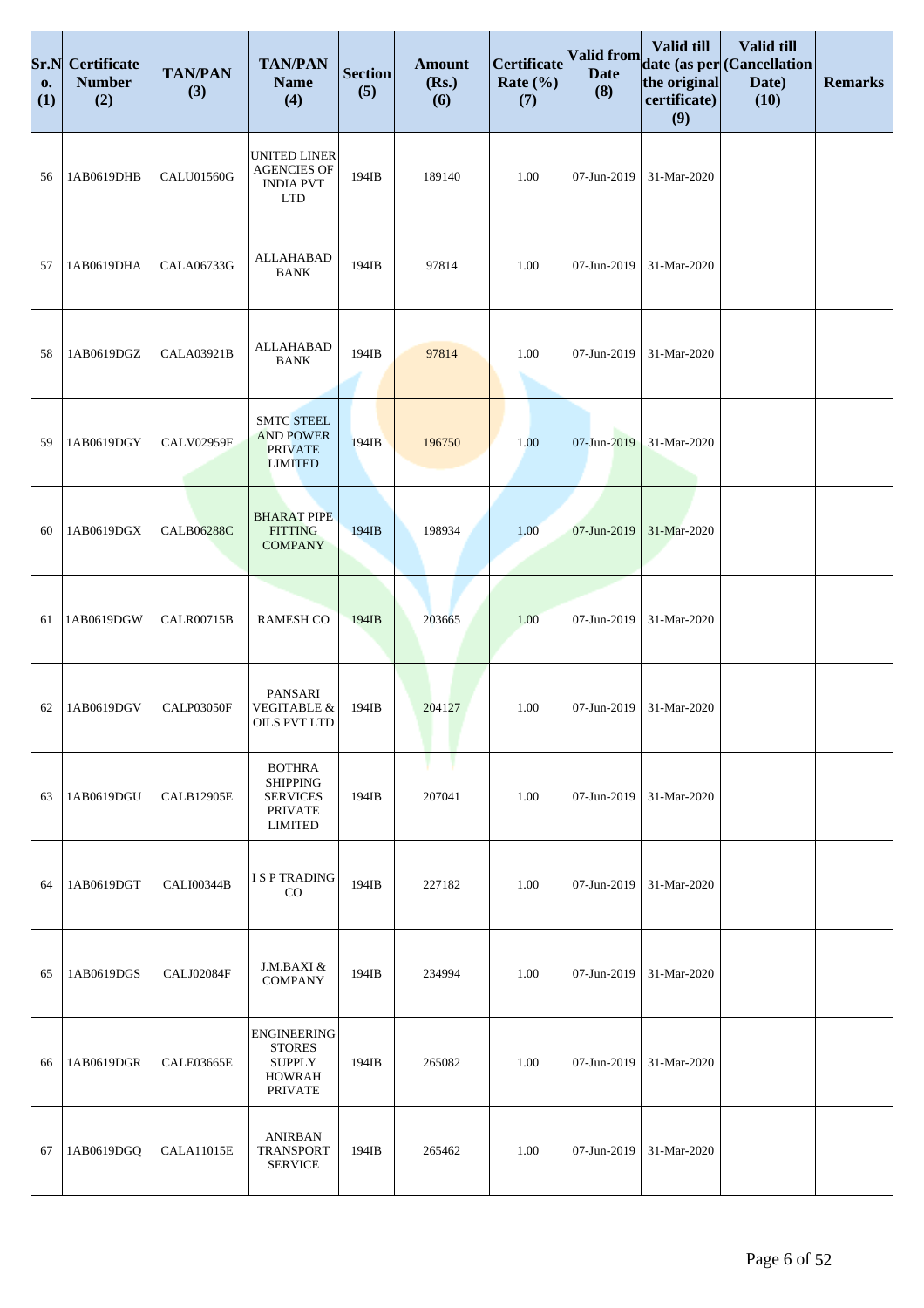| Sr.N<br>0.<br>(1) | <b>Certificate</b><br><b>Number</b><br>(2) | <b>TAN/PAN</b><br>(3) | <b>TAN/PAN</b><br><b>Name</b><br>(4)                                                    | <b>Section</b><br>(5) | <b>Amount</b><br>(Rs.)<br>(6) | Certificate<br>Rate $(\% )$<br>(7) | Valid from<br><b>Date</b><br>(8) | <b>Valid till</b><br>the original<br>certificate)<br>(9) | Valid till<br>date (as per (Cancellation<br>Date)<br>(10) | <b>Remarks</b> |
|-------------------|--------------------------------------------|-----------------------|-----------------------------------------------------------------------------------------|-----------------------|-------------------------------|------------------------------------|----------------------------------|----------------------------------------------------------|-----------------------------------------------------------|----------------|
| 68                | 1AB0619DGP                                 | CALT07692G            | <b>TRADECON</b><br>SHIPPING AND<br><b>LOGISTICS</b><br><b>PRIVATE</b><br><b>LIMITED</b> | 194IB                 | 267386                        | 1.00                               | 07-Jun-2019                      | 31-Mar-2020                                              |                                                           |                |
| 69                | 1AB0619DGO                                 | <b>CALA01077G</b>     | <b>ARVIND</b><br><b>ENGINEERING</b><br><b>WORKS</b><br><b>LIMITED</b>                   | 194IB                 | 267432                        | 1.00                               | 07-Jun-2019                      | 31-Mar-2020                                              |                                                           |                |
| 70                | 1AB0619DGN                                 | CALN00408C            | <b>NAVIN</b><br><b>VANIJYA</b><br><b>PRIVATE</b><br><b>LIMITED</b>                      | 194IB                 | 275093                        | 1.00                               | 07-Jun-2019                      | 31-Mar-2020                                              |                                                           |                |
| 71                | 1AB0619DGM                                 | <b>CALK00002C</b>     | <b>KARAM</b><br><b>CHAND</b><br><b>THAPAR &amp;</b><br><b>BROS</b> (COAL<br>SALES)      | 194IB                 | 281841                        | 1.00                               | 07-Jun-2019                      | 31-Mar-2020                                              |                                                           |                |
| 72                | 1AB0619DGL                                 | <b>CALR00961C</b>     | <b>RAJENDRA</b><br><b>KUMAR RAVI</b><br><b>KUMAR</b>                                    | 194IB                 | 282148                        | 1.00                               | 07-Jun-2019                      | 31-Mar-2020                                              |                                                           |                |
| 73                | 1AB0619DGK                                 | <b>CALK02577B</b>     | <b>KRISHNA</b><br><b>MINERAL</b><br><b>INDUSTRIES</b>                                   | 194IB                 | 286288                        | 1.00                               | 07-Jun-2019                      | 31-Mar-2020                                              |                                                           |                |
| 74                | 1AB0619DGJ                                 | <b>CALN04917D</b>     | <b>NANDY DEY</b><br><b>TRADERS</b>                                                      | 194IB                 | 299885                        | 1.00                               | 07-Jun-2019                      | 31-Mar-2020                                              |                                                           |                |
| 75                | 1AB0619DGI                                 | CALT03080A            | <b>TPROY</b><br><b>CHOWDHURY</b><br>& CO. PVT<br>LTD.                                   | 194IB                 | 371671                        | 1.00                               | 07-Jun-2019                      | 31-Mar-2020                                              |                                                           |                |
| 76                | 1AB0619DGH                                 | CALT06194G            | THE CITY<br><b>ENGINEERING</b><br>CO                                                    | 194IB                 | 320488                        | 1.00                               | 07-Jun-2019                      | 31-Mar-2020                                              |                                                           |                |
| 77                | 1AB0619DGG                                 | CALA05951B            | A.L.<br><b>LOGISTICS</b><br>PVT. LTD.                                                   | 194IB                 | 322757                        | 1.00                               | 07-Jun-2019                      | 31-Mar-2020                                              |                                                           |                |
| 78                | 1AB0619DGF                                 | <b>CALR09468E</b>     | <b>RADHESHYA</b><br><b>M GUPTA</b>                                                      | 194IB                 | 337608                        | 1.00                               | 07-Jun-2019                      | 31-Mar-2020                                              |                                                           |                |
| 79                | 1AB0619DGE                                 | CALF00149C            | <b>FEEGRADE &amp;</b><br><b>COMPANY</b><br><b>PRIVATE</b><br><b>LIMITED</b>             | 194IB                 | 338168                        | 1.00                               | 07-Jun-2019                      | 31-Mar-2020                                              |                                                           |                |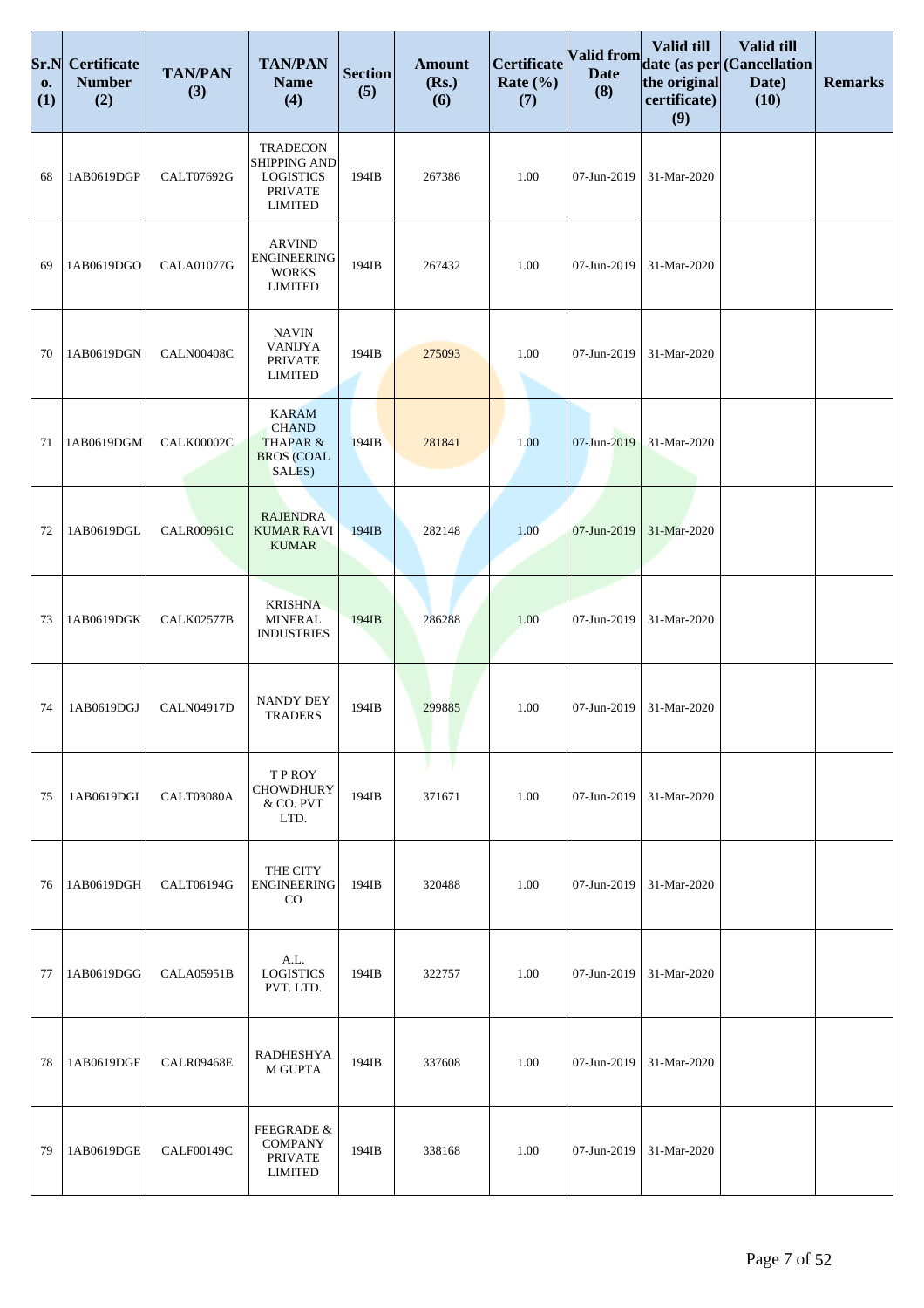| Sr.N<br>0.<br>(1) | <b>Certificate</b><br><b>Number</b><br>(2) | <b>TAN/PAN</b><br>(3) | <b>TAN/PAN</b><br><b>Name</b><br>(4)                                                             | <b>Section</b><br>(5) | <b>Amount</b><br>(Rs.)<br>(6) | Certificate<br>Rate $(\% )$<br>(7) | Valid from<br><b>Date</b><br>(8) | Valid till<br>the original<br>certificate)<br>(9) | Valid till<br>date (as per (Cancellation<br>Date)<br>(10) | <b>Remarks</b> |
|-------------------|--------------------------------------------|-----------------------|--------------------------------------------------------------------------------------------------|-----------------------|-------------------------------|------------------------------------|----------------------------------|---------------------------------------------------|-----------------------------------------------------------|----------------|
| 80                | 1AB0619DGD                                 | CALT02524E            | <b>TEKNO</b><br><b>VALVES</b>                                                                    | 194IB                 | 343710                        | 1.00                               | 07-Jun-2019                      | 31-Mar-2020                                       |                                                           |                |
| 81                | 1AB0619DGC                                 | <b>CALR04550A</b>     | RIPLEY &<br><b>COMPANY</b><br><b>LTD</b>                                                         | 194IB                 | 347461                        | 1.00                               | 07-Jun-2019                      | 31-Mar-2020                                       |                                                           |                |
| 82                | 1AB0619DGB                                 | DELM06025F            | <b>MOTHER</b><br><b>DAIRY FRUIT</b><br>& VEGETABLE<br><b>PRIVATE</b><br><b>LIMITED</b>           | 194IB                 | 348410                        | 1.00                               | 07-Jun-2019                      | 31-Mar-2020                                       |                                                           |                |
| 83                | 1AB0619DGA                                 | CALG00523F            | <b>GOYAL</b><br><b>INDUSTRIAL</b><br><b>CORPORATIO</b><br>N                                      | 194IB                 | 364354                        | 1.00                               | 07-Jun-2019                      | 31-Mar-2020                                       |                                                           |                |
| 84                | 1AB0619DFZ                                 | <b>CALT04595D</b>     | <b>TAHER</b><br><b>BROTHERS</b>                                                                  | 194IB                 | 367895                        | 1.00                               | 07-Jun-2019                      | 31-Mar-2020                                       |                                                           |                |
| 85                | 1AB0619DFY                                 | MUMB23785G            | <b>BHARAT</b><br><b>KOLKATA</b><br><b>CONTAINER</b><br><b>TERMINALS</b><br><b>PRIVATE</b>        | 194IB                 | 370313                        | 1.00                               | 07-Jun-2019                      | 31-Mar-2020                                       |                                                           |                |
| 86                | 1AB0619DFX                                 | CALC03056E            | <b>CALCUTTA</b><br>OIL<br><b>SYNDICATE</b><br>PVT LTD                                            | 194IB                 | 370856                        | 1.00                               | 07-Jun-2019                      | 31-Mar-2020                                       |                                                           |                |
| 87                | 1AB0619DFW                                 | <b>CALS10423A</b>     | <b>STARTRACK</b><br><b>AGENCY PVT</b><br><b>LTD</b>                                              | 194IB                 | 373630                        | 1.00                               | 07-Jun-2019                      | 31-Mar-2020                                       |                                                           |                |
| 88                | 1AB0619DFV                                 | <b>CALS22169A</b>     | <b>SUNIL</b><br><b>INVESTMENT</b><br><b>PRIVATE</b><br><b>LIMITED</b>                            | 194IB                 | 383424                        | 1.00                               | 07-Jun-2019                      | 31-Mar-2020                                       |                                                           |                |
| 89                | 1AB0619DFU                                 | CALA07251G            | A B C<br>CONSTRUCTIO<br>N                                                                        | 194IB                 | 395417                        | 1.00                               | 07-Jun-2019                      | 31-Mar-2020                                       |                                                           |                |
| 90                | 1AB0619DFT                                 | MUMF04473A            | <b>FLEMINGO</b><br>(DFS) PRIVATE<br><b>LIMITED</b>                                               | 194IB                 | 396215                        | 1.00                               | 07-Jun-2019                      | 31-Mar-2020                                       |                                                           |                |
| 91                | 1AB0619DFS                                 | <b>CALH04309E</b>     | <b>HOOGHLY</b><br><b>BUILDING &amp;</b><br><b>INVESTMENT</b><br><b>COMPANY</b><br><b>LIMITED</b> | 194IB                 | 396494                        | 1.00                               | 07-Jun-2019                      | 31-Mar-2020                                       |                                                           |                |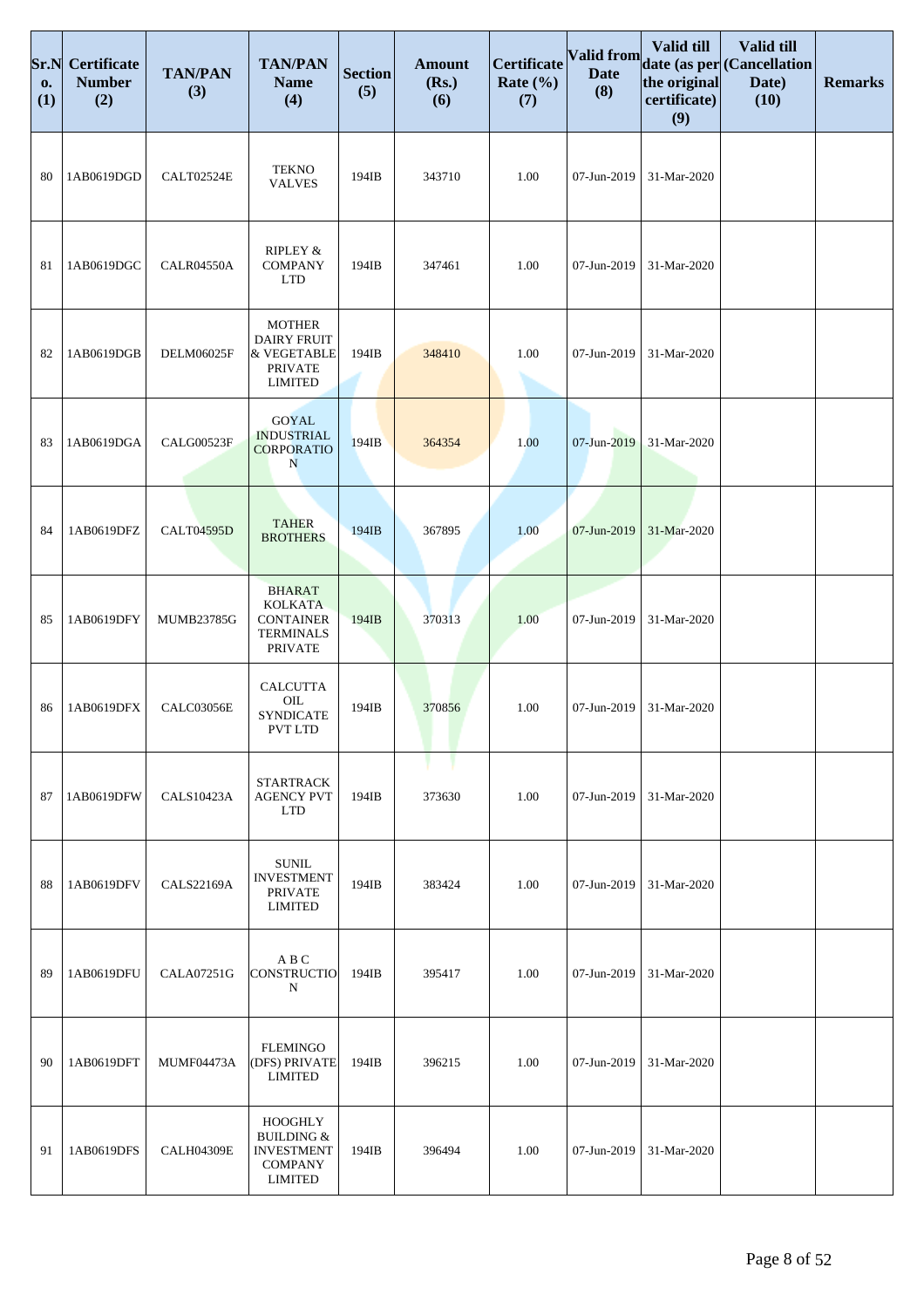| Sr.N<br>0.<br>(1) | <b>Certificate</b><br><b>Number</b><br>(2) | <b>TAN/PAN</b><br>(3) | <b>TAN/PAN</b><br><b>Name</b><br>(4)                                                  | <b>Section</b><br>(5) | <b>Amount</b><br>(Rs.)<br>(6) | Certificate<br>Rate $(\% )$<br>(7) | Valid from<br><b>Date</b><br>(8) | <b>Valid till</b><br>the original<br>certificate)<br>(9) | Valid till<br>date (as per (Cancellation<br>Date)<br>(10) | <b>Remarks</b> |
|-------------------|--------------------------------------------|-----------------------|---------------------------------------------------------------------------------------|-----------------------|-------------------------------|------------------------------------|----------------------------------|----------------------------------------------------------|-----------------------------------------------------------|----------------|
| 92                | 1AB0619DFR                                 | CALE01335F            | <b>EAST INDIA</b><br>WAREHOUSIN<br>G<br>CORPORATIO<br>N                               | 194IB                 | 398004                        | 1.00                               | 07-Jun-2019                      | 31-Mar-2020                                              |                                                           |                |
| 93                | 1AB0619DFQ                                 | CALI00826A            | <b>INLAND</b><br><b>WORLD</b><br><b>LOGISTICS</b><br><b>PRIVATE</b><br><b>LIMITED</b> | 194IB                 | 409320                        | 1.00                               | 07-Jun-2019                      | 31-Mar-2020                                              |                                                           |                |
| 94                | 1AB0619DFP                                 | <b>CALB15457B</b>     | <b>BISHNUPADA</b><br><b>SREEMANY</b><br><b>PANCHKARI</b><br>SAMANTA                   | 194IB                 | 413084                        | 1.00                               | 07-Jun-2019                      | 31-Mar-2020                                              |                                                           |                |
| 95                | 1AB0619DFO                                 | <b>CALR07240C</b>     | <b>RIVERBANK</b><br><b>DEVELOPERS</b><br><b>PVT LTD</b>                               | 194IB                 | 418071                        | 1.00                               | 07-Jun-2019                      | 31-Mar-2020                                              |                                                           |                |
| 96                | 1AB0619DFN                                 | <b>BBNB00067E</b>     | <b>BONAI</b><br><b>INDUSTRIAL</b><br><b>COMPANY</b><br><b>LIMITED</b>                 | 194IB                 | 434966                        | 1.00                               | 07-Jun-2019                      | 31-Mar-2020                                              |                                                           |                |
| 97                | 1AB0619DFM                                 | CALS04464F            | SOMANI<br>SERVICES P.<br>LTD.                                                         | 194IB                 | 435140                        | 1.00                               | 07-Jun-2019                      | 31-Mar-2020                                              |                                                           |                |
| 98                | 1AB0619DFL                                 | CALM06344C            | <b>MATA</b><br><b>TRANSPORT</b><br><b>PRIVATE</b><br><b>LIMITED</b>                   | 194IB                 | 444599                        | 1.00                               | 07-Jun-2019                      | 31-Mar-2020                                              |                                                           |                |
| 99                | 1AB0619DFK                                 | <b>CALS01918A</b>     | <b>SKYLARK</b><br><b>AGENCIES</b><br><b>PRIVATE</b><br><b>LIMITED</b>                 | 194IB                 | 465071                        | 1.00                               | 07-Jun-2019                      | 31-Mar-2020                                              |                                                           |                |
| 100               | 1AB0619DFJ                                 | <b>CALH00213D</b>     | <b>HINDUSTAN</b><br>${\tt STEEL}$<br><b>INDUSTRIES</b>                                | 194IB                 | 475499                        | 1.00                               | 07-Jun-2019                      | 31-Mar-2020                                              |                                                           |                |
| 101               | 1AB0619DFI                                 | CALB07616A            | <b>BALOTRA</b><br><b>KOLKATA</b><br>ROADWAYS                                          | 194IB                 | 485924                        | 1.00                               | 07-Jun-2019                      | 31-Mar-2020                                              |                                                           |                |
| 102               | 1AB0619DFH                                 | CALT03173C            | THE<br><b>ASSEMBLY OF</b><br><b>GOD CHURCH</b><br>SCHOOL-<br><b>HALDIA</b>            | 194IB                 | 495076                        | 1.00                               | 07-Jun-2019                      | 31-Mar-2020                                              |                                                           |                |
| 103               | 1AB0619DFG                                 | <b>CALO00140A</b>     | OTA FALLONS<br><b>FORWARDERS</b><br><b>PVT LTD</b>                                    | 194IB                 | 500000                        | 1.00                               | 07-Jun-2019                      | 31-Mar-2020                                              |                                                           |                |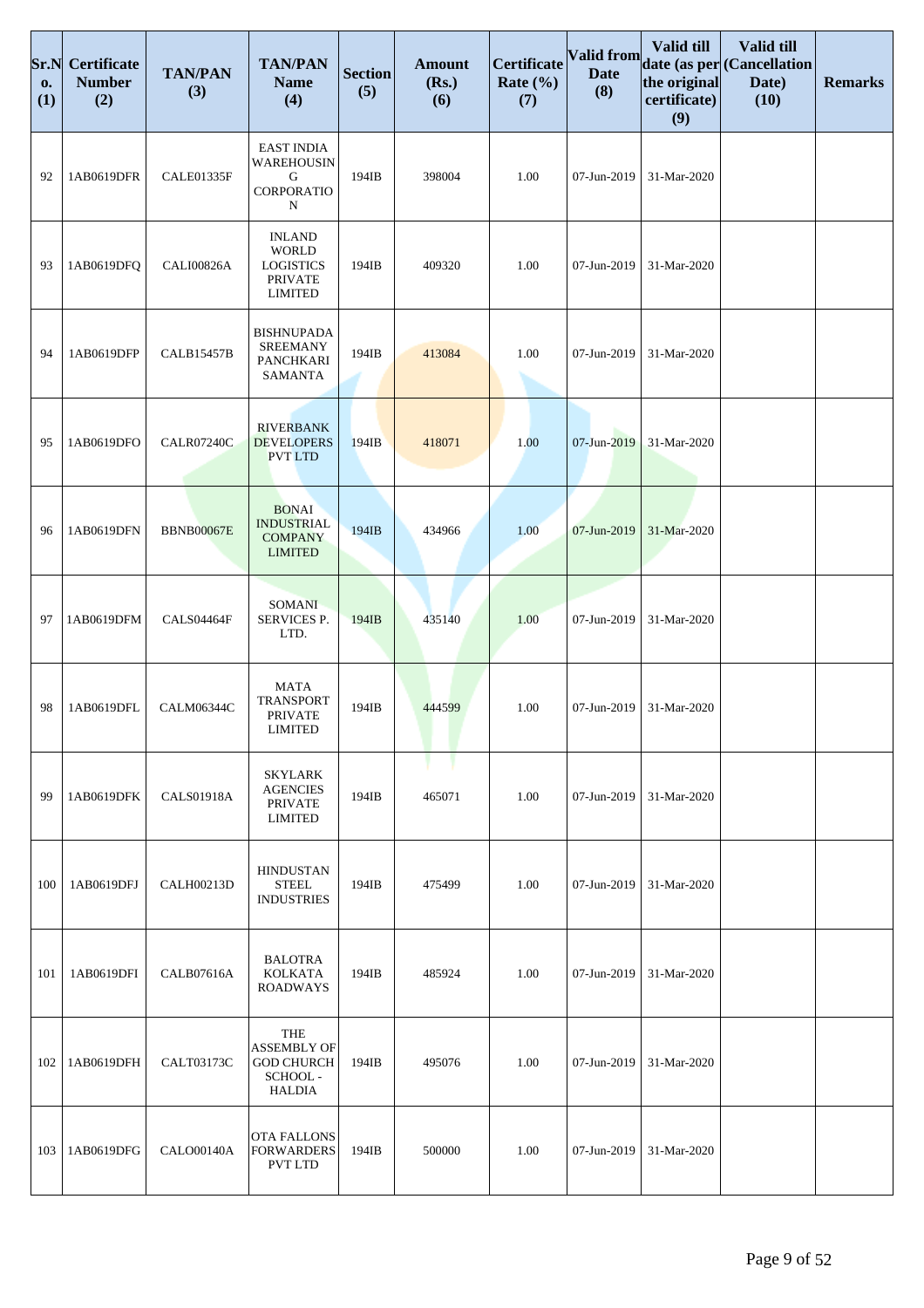| Sr.N<br>0.<br>(1) | <b>Certificate</b><br><b>Number</b><br>(2) | <b>TAN/PAN</b><br>(3) | <b>TAN/PAN</b><br><b>Name</b><br>(4)                                             | <b>Section</b><br>(5) | <b>Amount</b><br>(Rs.)<br>(6) | <b>Certificate</b><br>Rate $(\% )$<br>(7) | <b>Valid from</b><br><b>Date</b><br>(8) | Valid till<br>the original<br>certificate)<br>(9) | Valid till<br>date (as per (Cancellation<br>Date)<br>(10) | <b>Remarks</b> |
|-------------------|--------------------------------------------|-----------------------|----------------------------------------------------------------------------------|-----------------------|-------------------------------|-------------------------------------------|-----------------------------------------|---------------------------------------------------|-----------------------------------------------------------|----------------|
| 104               | 1AB0619DFF                                 | CALM01090F            | <b>MUNDIAL</b><br>EXPORT-<br><b>IMPORT</b><br><b>FINANCE PVT</b><br><b>LTD</b>   | 194IB                 | 504994                        | 1.00                                      | 07-Jun-2019                             | 31-Mar-2020                                       |                                                           |                |
| 105               | 1AB0619DFE                                 | <b>CALA03015F</b>     | <b>ANNAPURNA</b><br><b>MARKETING</b><br><b>AGENCY</b>                            | 194IB                 | 505932                        | 1.00                                      | 07-Jun-2019                             | 31-Mar-2020                                       |                                                           |                |
| 106               | 1AB0619DFD                                 | <b>MUMV07840A</b>     | <b>TATA</b><br><b>COMMUNICAT</b><br><b>IONS LIMITED</b>                          | 194IB                 | 515388                        | 1.00                                      | 07-Jun-2019                             | 31-Mar-2020                                       |                                                           |                |
| 107               | 1AB0619DFC                                 | <b>CALV01738C</b>     | <b>VARAS</b><br><b>INTERNATION</b><br><b>AL PVT LTD</b>                          | 194IB                 | 524653                        | 1.00                                      | 07-Jun-2019                             | 31-Mar-2020                                       |                                                           |                |
| 108               | 1AB0619DFB                                 | <b>CALV01321F</b>     | <b>VEER</b><br><b>DISTRIBUTOR</b><br><b>S PVT LTD</b>                            | 194IB                 | 526012                        | 1.00                                      | 07-Jun-2019                             | 31-Mar-2020                                       |                                                           |                |
| 109               | 1AB0619DFA                                 | <b>CALH03056E</b>     | HANSA & CO.                                                                      | 194IB                 | 528490                        | 1.00                                      | 07-Jun-2019                             | 31-Mar-2020                                       |                                                           |                |
| 110               | 1AB0619DEZ                                 | <b>CALA12779E</b>     | ΑM<br><b>ENTERPRISES</b>                                                         | 194IB                 | 541160                        | 1.00                                      | 07-Jun-2019                             | 31-Mar-2020                                       |                                                           |                |
| 111               | 1AB0619DEY                                 | <b>CALR00997D</b>     | <b>ROTOMAC</b><br><b>ELECTRICAL</b><br>PVT. LTD.                                 | 194IB                 | 542159                        | 1.00                                      | 07-Jun-2019                             | 31-Mar-2020                                       |                                                           |                |
| 112               | 1AB0619DEX                                 | <b>CALM13676F</b>     | <b>M K PATEL</b><br><b>AND</b><br><b>BROTHERS</b>                                | 194IB                 | 548673                        | 1.00                                      | 07-Jun-2019                             | 31-Mar-2020                                       |                                                           |                |
| 113               | 1AB0619DEW                                 | <b>CALH05048B</b>     | HALDIA<br><b>FLOATING</b><br><b>TERMINAL</b><br><b>PRIVATE</b><br><b>LIMITED</b> | 194IB                 | 566117                        | 1.00                                      | 07-Jun-2019                             | 31-Mar-2020                                       |                                                           |                |
| 114               | 1AB0619DEV                                 | CALJ00376F            | J H<br><b>INDUSTRIAL</b><br>CORPORATIO<br>N                                      | 194IB                 | 575909                        | 1.00                                      | 07-Jun-2019                             | 31-Mar-2020                                       |                                                           |                |
| 115               | 1AB0619DEU                                 | DELW01082E            | <b>WAPCOS</b><br><b>LIMITED</b>                                                  | 194IB                 | 584509                        | 1.00                                      | 07-Jun-2019                             | 31-Mar-2020                                       |                                                           |                |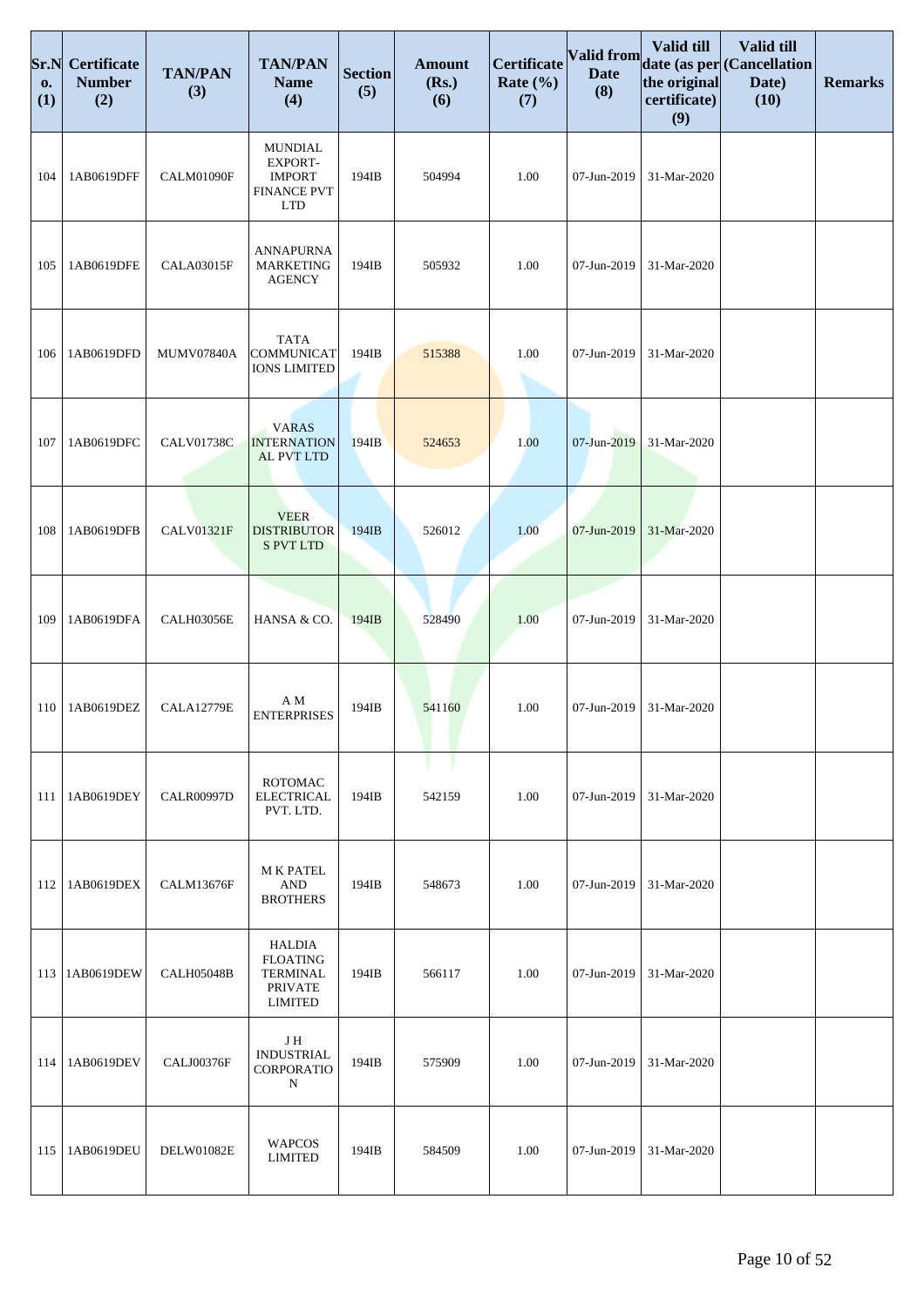| Sr.N<br>0.<br>(1) | <b>Certificate</b><br><b>Number</b><br>(2) | <b>TAN/PAN</b><br>(3) | <b>TAN/PAN</b><br><b>Name</b><br>(4)                                   | <b>Section</b><br>(5) | <b>Amount</b><br>(Rs.)<br>(6) | Certificate<br>Rate $(\% )$<br>(7) | Valid from<br><b>Date</b><br>(8) | Valid till<br>the original<br>certificate)<br>(9) | Valid till<br>date (as per (Cancellation<br>Date)<br>(10) | <b>Remarks</b> |
|-------------------|--------------------------------------------|-----------------------|------------------------------------------------------------------------|-----------------------|-------------------------------|------------------------------------|----------------------------------|---------------------------------------------------|-----------------------------------------------------------|----------------|
| 116               | 1AB0619DET                                 | CALI00354E            | <b>INTERNATION</b><br>AL<br><b>COMMERCE &amp;</b><br><b>INDUSTRIES</b> | 194IB                 | 592167                        | 1.00                               | 07-Jun-2019                      | 31-Mar-2020                                       |                                                           |                |
| 117               | 1AB0619DES                                 | CALK09014F            | K C DAW AND<br><b>BROTHERS</b><br><b>PRIVATE</b><br><b>LIMITED</b>     | 194IB                 | 594588                        | 1.00                               | 07-Jun-2019                      | 31-Mar-2020                                       |                                                           |                |
| 118               | 1AB0619DER                                 | CALG06831G            | <b>G.C.BANERJI</b><br>AND CO. PVT<br>LTD.                              | 194IB                 | 625507                        | 1.00                               | 07-Jun-2019                      | 31-Mar-2020                                       |                                                           |                |
| 119               | 1AB0619DEQ                                 | CALM16302G            | <b>MANISH</b><br><b>GUPTA</b>                                          | 194IB                 | 629905                        | 1.00                               | 07-Jun-2019                      | 31-Mar-2020                                       |                                                           |                |
| 120               | 1AB0619DEP                                 | <b>MUMF03467C</b>     | <b>FLEMINGO</b><br><b>DUTYFREE</b><br><b>SHOP PVT LTD</b>              | 194IB                 | 661683                        | 1.00                               | 07-Jun-2019                      | 31-Mar-2020                                       |                                                           |                |
| 121               | 1AB0619DEO                                 | CALE00759D            | <b>ENGSER</b><br><b>LIMITED</b>                                        | 194IB                 | 664984                        | 1.00                               | 07-Jun-2019                      | 31-Mar-2020                                       |                                                           |                |
| 122               | 1AB0619DEN                                 | <b>CALA02679F</b>     | <b>AMIT MOTOR</b><br>CYCLES (P)<br>LTD.                                | 194IB                 | 671783                        | 1.00                               | 07-Jun-2019                      | 31-Mar-2020                                       |                                                           |                |
| 123               | 1AB0619DEM                                 | <b>CALI00809E</b>     | <b>INLAND</b><br>WATERWAYS<br><b>AUTHORITY</b><br>OF INDIA             | 194IB                 | 674630                        | 1.00                               | 07-Jun-2019                      | 31-Mar-2020                                       |                                                           |                |
| 124               | 1AB0619DEL                                 | <b>CALM17227A</b>     | <b>MANILAL</b><br><b>SANGHVI</b>                                       | 194IB                 | 680215                        | 1.00                               | 07-Jun-2019                      | 31-Mar-2020                                       |                                                           |                |
| 125               | 1AB0619DEK                                 | CALS03541G            | SIGMA INC.                                                             | 194IB                 | 681870                        | 1.00                               | 07-Jun-2019                      | 31-Mar-2020                                       |                                                           |                |
| 126               | 1AB0619DEJ                                 | CALM00795E            | <b>MENOKA</b><br><b>AGENCIES</b><br><b>PRIVATE</b><br><b>LIMITED</b>   | 194IB                 | 685646                        | 1.00                               | 07-Jun-2019                      | 31-Mar-2020                                       |                                                           |                |
| 127               | 1AB0619DEI                                 | <b>CALS31328D</b>     | S D HARRY &<br><b>COMPANY</b><br><b>PRIVATE</b><br><b>LIMITED</b>      | 194IB                 | 741450                        | 1.00                               | 07-Jun-2019                      | 31-Mar-2020                                       |                                                           |                |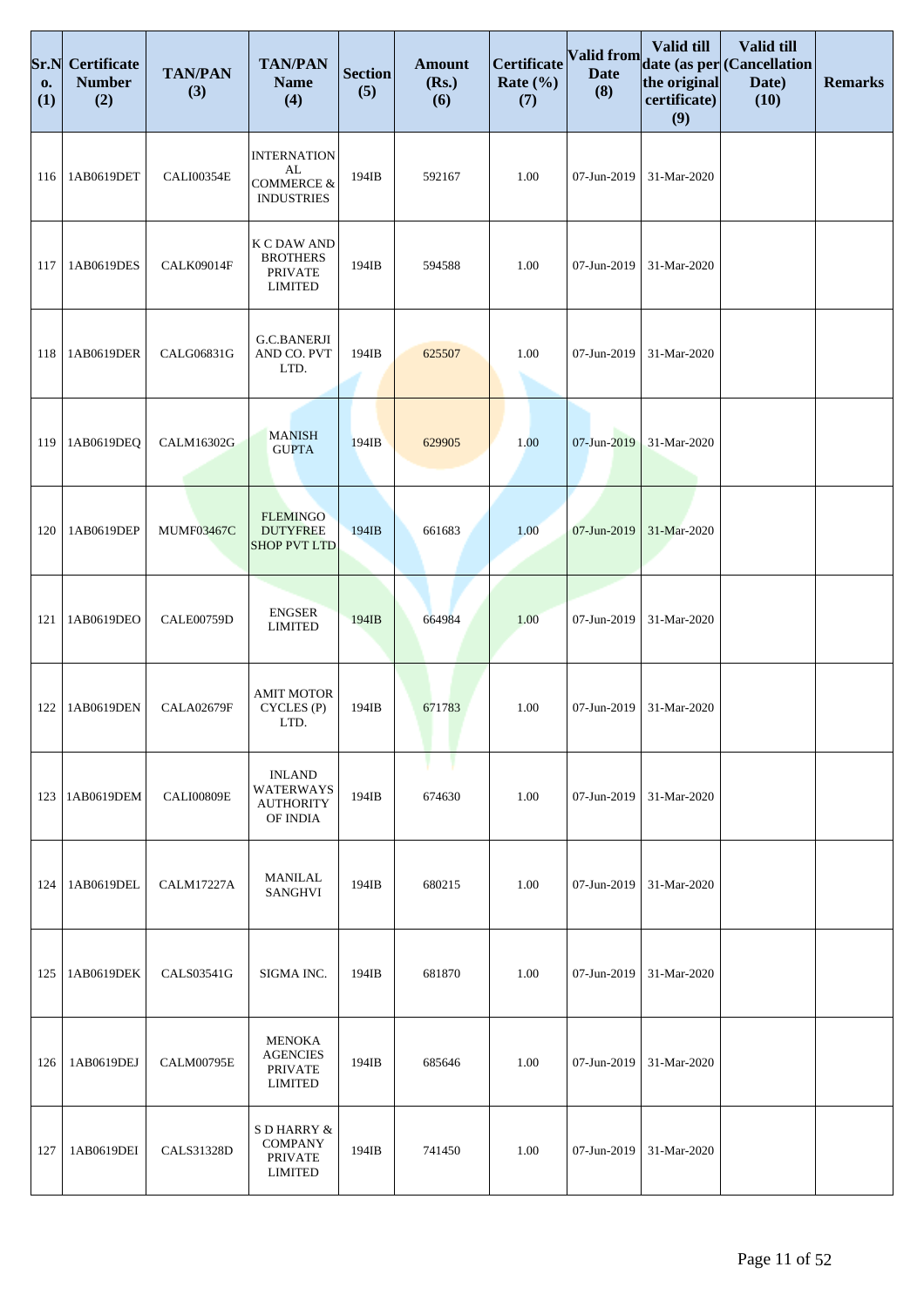| Sr.N<br>0.<br>(1) | <b>Certificate</b><br><b>Number</b><br>(2) | <b>TAN/PAN</b><br>(3) | <b>TAN/PAN</b><br><b>Name</b><br>(4)                                                   | <b>Section</b><br>(5) | <b>Amount</b><br>(Rs.)<br>(6) | Certificate<br>Rate $(\% )$<br>(7) | <b>Valid from</b><br><b>Date</b><br>(8) | Valid till<br>the original<br>certificate)<br>(9) | Valid till<br>date (as per (Cancellation<br>Date)<br>(10) | <b>Remarks</b> |
|-------------------|--------------------------------------------|-----------------------|----------------------------------------------------------------------------------------|-----------------------|-------------------------------|------------------------------------|-----------------------------------------|---------------------------------------------------|-----------------------------------------------------------|----------------|
| 128               | 1AB0619DEH                                 | <b>CALT05138A</b>     | THE GANGA<br><b>METAL</b><br><b>REFINING CO</b><br><b>PRIVATE</b><br><b>LIMITED</b>    | 194IB                 | 748524                        | 1.00                               | 07-Jun-2019                             | 31-Mar-2020                                       |                                                           |                |
| 129               | 1AB0619DEG                                 | <b>BLRS06392B</b>     | <b>SHREE</b><br><b>RENUKA</b><br><b>SUGARS</b><br><b>LIMITED</b>                       | 194IB                 | 795986                        | 1.00                               | 07-Jun-2019                             | 31-Mar-2020                                       |                                                           |                |
| 130               | 1AB0619DEF                                 | CALE01744B            | <b>EVEREADY</b><br><b>INDUSTRIES</b><br><b>INDIA</b><br><b>LIMITED</b>                 | 194IB                 | 801433                        | 1.00                               | 07-Jun-2019                             | 31-Mar-2020                                       |                                                           |                |
| 131               | 1AB0619DEE                                 | <b>CALA02245F</b>     | <b>A C ROY AND</b><br>CO                                                               | 194IB                 | 820837                        | 1.00                               | 07-Jun-2019                             | 31-Mar-2020                                       |                                                           |                |
| 132               | 1AB0619DED                                 | <b>CALO00254C</b>     | <b>OIL INDIA</b><br><b>LIMITED</b>                                                     | 194IB                 | 836635                        | 1.00                               | 07-Jun-2019                             | 31-Mar-2020                                       |                                                           |                |
| 133               | 1AB0619DEC                                 | <b>CALG02906B</b>     | <b>GEM</b><br><b>REFINERIES</b><br>(1997) PVT LTD                                      | 194IB                 | 843824                        | 1.00                               | 07-Jun-2019                             | 31-Mar-2020                                       |                                                           |                |
| 134               | 1AB0619DEB                                 | <b>CALK06892E</b>     | <b>KAWITA JHA</b>                                                                      | 194IB                 | 857065                        | 1.00                               | 07-Jun-2019                             | 31-Mar-2020                                       |                                                           |                |
| 135               | 1AB0619DEA                                 | <b>CALG03137B</b>     | <b>GOURI</b><br><b>SHANKAR</b><br><b>BIHANI</b>                                        | 194IB                 | 875254                        | 1.00                               | 07-Jun-2019                             | 31-Mar-2020                                       |                                                           |                |
| 136               | 1AB0619DDZ                                 | <b>CALK04010G</b>     | <b>KAUSHIK</b><br><b>GLOBAL</b><br><b>LOGISTICS</b><br><b>LIMITED</b>                  | 194IB                 | 879385                        | 1.00                               | 07-Jun-2019                             | 31-Mar-2020                                       |                                                           |                |
| 137               | 1AB0619DDY                                 | <b>CALA01221D</b>     | ARKAY<br>PROPERTIES.                                                                   | 194IB                 | 897542                        | 1.00                               | 07-Jun-2019                             | 31-Mar-2020                                       |                                                           |                |
| 138               | 1AB0619DDX                                 | <b>CALK08403D</b>     | <b>KALICHARAN</b><br><b>SHARMA</b>                                                     | 194IB                 | 978039                        | 1.00                               | 07-Jun-2019                             | 31-Mar-2020                                       |                                                           |                |
| 139               | 1AB0619DDW                                 | CALD06845G            | <b>DURLABHAJI</b><br><b>BHURABHAI</b><br>METALWARE<br><b>PRIVATE</b><br><b>LIMITED</b> | 194IB                 | 984033                        | 1.00                               | 07-Jun-2019                             | 31-Mar-2020                                       |                                                           |                |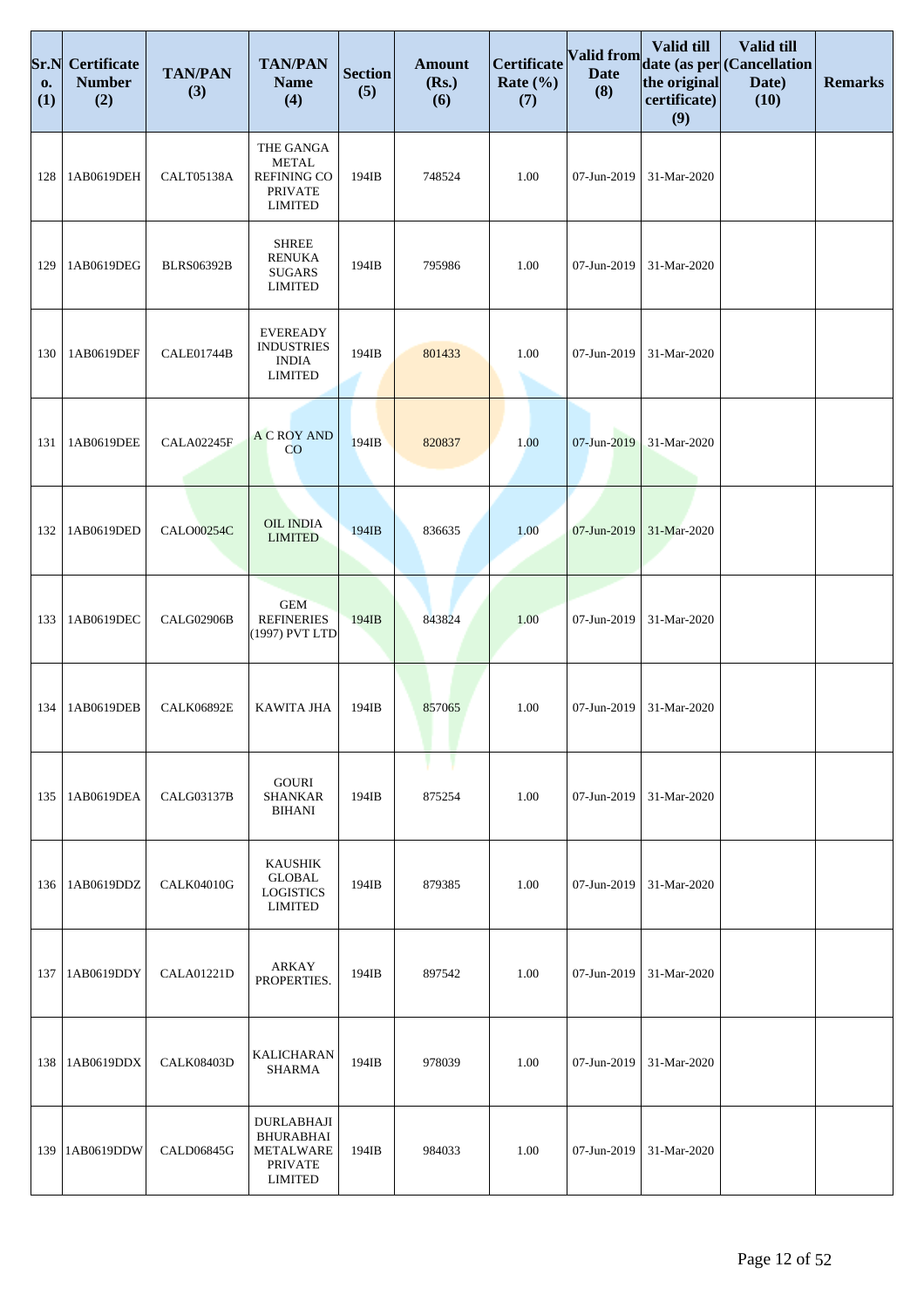| Sr.N<br>0.<br>(1) | <b>Certificate</b><br><b>Number</b><br>(2) | <b>TAN/PAN</b><br>(3) | <b>TAN/PAN</b><br><b>Name</b><br>(4)                                                      | <b>Section</b><br>(5) | <b>Amount</b><br>(Rs.)<br>(6) | Certificate<br>Rate $(\% )$<br>(7) | <b>Valid from</b><br><b>Date</b><br>(8) | <b>Valid till</b><br>the original<br>certificate)<br>(9) | Valid till<br>date (as per (Cancellation<br>Date)<br>(10) | <b>Remarks</b> |
|-------------------|--------------------------------------------|-----------------------|-------------------------------------------------------------------------------------------|-----------------------|-------------------------------|------------------------------------|-----------------------------------------|----------------------------------------------------------|-----------------------------------------------------------|----------------|
| 140               | 1AB0619DDV                                 | <b>CALH00958G</b>     | <b>HIRALAL</b><br>CHOWHAN &<br>$_{\rm CO}$                                                | 194IB                 | 1019448                       | 1.00                               | 07-Jun-2019                             | 31-Mar-2020                                              |                                                           |                |
| 141               | 1AB0619DDU                                 | CALJ03461D            | <b>JRE TANK</b><br><b>TERMINALS</b><br><b>PRIVATE</b><br><b>LIMITED</b>                   | 194IB                 | 1033142                       | 1.00                               | 07-Jun-2019                             | 31-Mar-2020                                              |                                                           |                |
| 142               | 1AB0619DDT                                 | <b>CALP02689B</b>     | <b>PDP</b><br><b>INTERNATION</b><br>AL PRIVATE<br><b>LIMITED</b>                          | 194IB                 | 1048149                       | 1.00                               | 07-Jun-2019                             | 31-Mar-2020                                              |                                                           |                |
| 143               | 1AB0619DDS                                 | <b>CALS25384C</b>     | S <sub>H</sub><br>HARDWARE &<br><b>TOOLS</b>                                              | 194IB                 | 1081012                       | 1.00                               | 07-Jun-2019                             | 31-Mar-2020                                              |                                                           |                |
| 144               | 1AB0619DDR                                 | CALC00290D            | <b>CRAWLEY &amp;</b><br><b>RAY</b><br>(FOUNDERS<br>$\mathbf{AND}$<br>ENGINEERS)           | 194IB                 | 1107284                       | 1.00                               | 07-Jun-2019                             | 31-Mar-2020                                              |                                                           |                |
| 145               | 1AB0619DDQ                                 | CALU00404F            | <b>UD</b><br><b>MARKETING</b><br><b>PRIVATE</b><br><b>LIMITED</b>                         | 194IB                 | 1121885                       | 1.00                               | 07-Jun-2019                             | 31-Mar-2020                                              |                                                           |                |
| 146               | 1AB0619DDP                                 | <b>CALR03271C</b>     | <b>RAMKRISHNA</b><br>PURE OIL<br><b>MILL</b>                                              | 194IB                 | 1123754                       | 1.00                               | 07-Jun-2019                             | 31-Mar-2020                                              |                                                           |                |
| 147               | 1AB0619DDO                                 | <b>CALW02888E</b>     | <b>WEST</b><br><b>BENGAL</b><br><b>STATE</b><br><b>ELECTRICITY</b><br><b>DISTRIBUTION</b> | 194IB                 | 2182454                       | 1.00                               | 07-Jun-2019                             | 31-Mar-2020                                              |                                                           |                |
| 148               | 1AB0619DDN                                 | <b>CALI03062D</b>     | <b>IRC</b><br><b>COMMERCIAL</b><br><b>PRIVATE</b><br><b>LIMITED</b>                       | 194IB                 | 1244920                       | 1.00                               | 07-Jun-2019                             | 31-Mar-2020                                              |                                                           |                |
| 149               | 1AB0619DDM                                 | MUMF01185C            | <b>FORBES &amp;</b><br><b>COMPANY</b><br><b>LIMITED</b>                                   | 194IB                 | 1214783                       | 1.00                               | 07-Jun-2019                             | 31-Mar-2020                                              |                                                           |                |
| 150               | 1AB0619DDL                                 | <b>CALV03693E</b>     | VISHWANATH<br><b>TRANSPORT</b><br><b>COMPANY</b><br><b>PRIVATE</b><br><b>LIMITED</b>      | 194IB                 | 1244022                       | 1.00                               | 07-Jun-2019                             | 31-Mar-2020                                              |                                                           |                |
| 151               | 1AB0619DDK                                 | <b>CALF00596B</b>     | <b>FROSTEES</b><br><b>INDIA</b><br><b>PRIVATE</b><br><b>LIMITED</b>                       | 194IB                 | 1254776                       | 1.00                               | 07-Jun-2019                             | 31-Mar-2020                                              |                                                           |                |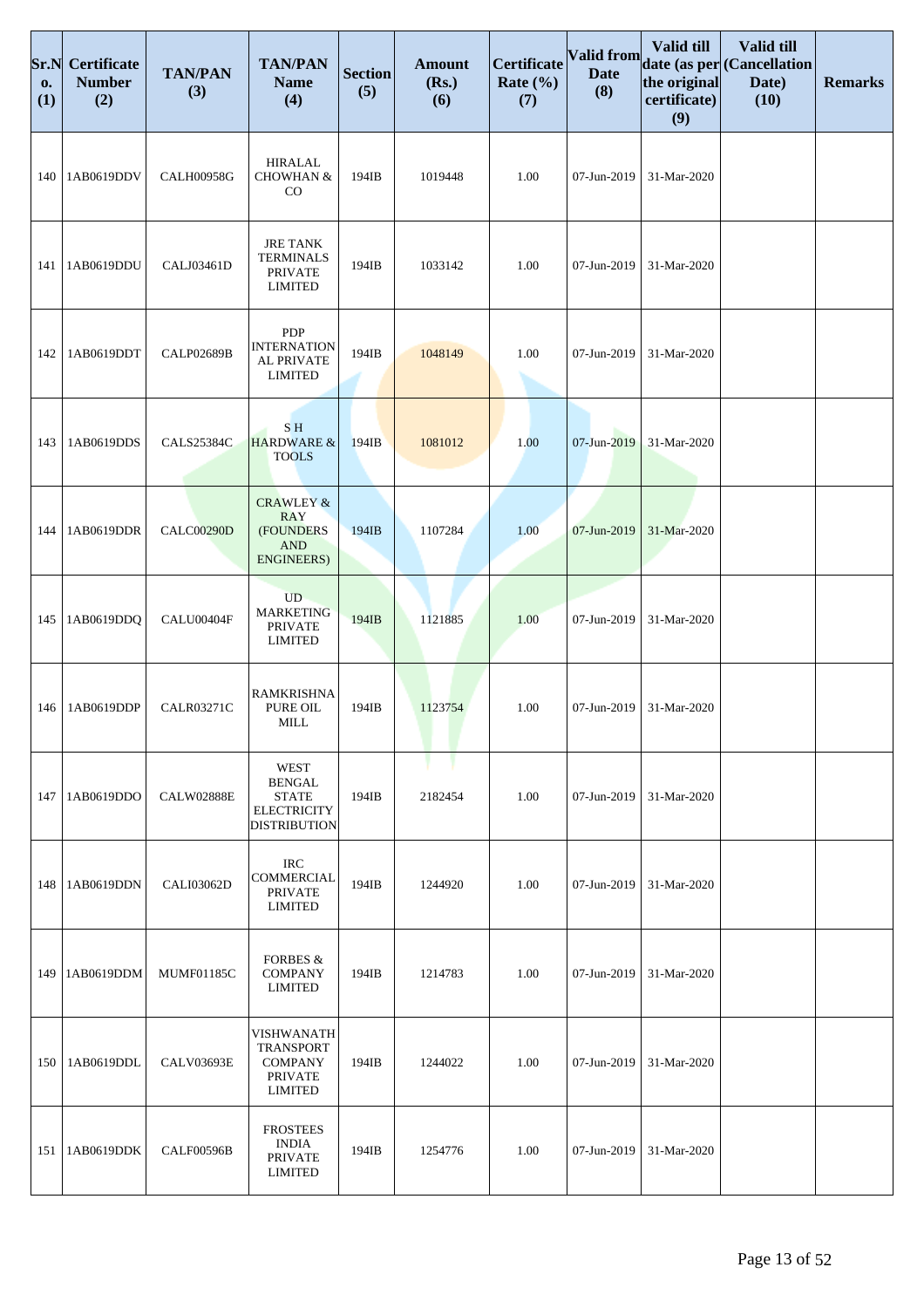| Sr.N<br>0.<br>(1) | <b>Certificate</b><br><b>Number</b><br>(2) | <b>TAN/PAN</b><br>(3) | <b>TAN/PAN</b><br><b>Name</b><br>(4)                                                    | <b>Section</b><br>(5) | <b>Amount</b><br>(Rs.)<br>(6) | <b>Certificate</b><br>Rate $(\% )$<br>(7) | <b>Valid from</b><br><b>Date</b><br>(8) | Valid till<br>the original<br>certificate)<br>(9) | Valid till<br>date (as per Cancellation<br>Date)<br>(10) | <b>Remarks</b> |
|-------------------|--------------------------------------------|-----------------------|-----------------------------------------------------------------------------------------|-----------------------|-------------------------------|-------------------------------------------|-----------------------------------------|---------------------------------------------------|----------------------------------------------------------|----------------|
| 152               | 1AB0619DDJ                                 | CALF02493B            | ${\rm F\;K}$<br><b>ENTERPRISE</b>                                                       | 194IB                 | 1298136                       | 1.00                                      | 07-Jun-2019                             | 31-Mar-2020                                       |                                                          |                |
| 153               | 1AB0619DDI                                 | <b>CALS01057A</b>     | <b>SOOR NEOGI</b><br>COOMAR &<br>CO. P. LTD.                                            | 194IB                 | 1298441                       | 1.00                                      | 07-Jun-2019                             | 31-Mar-2020                                       |                                                          |                |
| 154               | 1AB0619DDH                                 | <b>BPLR03207B</b>     | <b>RUCHI SOYA</b><br><b>INDUSTRIES</b><br><b>LIMITED</b>                                | 194IB                 | 1332427                       | 1.00                                      | 07-Jun-2019                             | 31-Mar-2020                                       |                                                          |                |
| 155               | 1AB0619DDG                                 | CALL00704E            | LMJ<br><b>INTERNATION</b><br><b>AL LIMITED</b>                                          | 194IB                 | 1367060                       | 1.00                                      | 07-Jun-2019                             | 31-Mar-2020                                       |                                                          |                |
| 156               | 1AB0619DDF                                 | <b>CALC00259A</b>     | <b>CALCUTTA</b><br><b>INVESTMENTS</b><br>CO.                                            | 194IB                 | 1381490                       | 1.00                                      | 07-Jun-2019                             | 31-Mar-2020                                       |                                                          |                |
| 157               | 1AB0619DDE                                 | <b>CALT06080E</b>     | <b>THE BURMA</b><br><b>STONE AND</b><br><b>LIME</b><br><b>COMPANY</b><br><b>PRIVATE</b> | 194IB                 | 1391097                       | 1.00                                      | 07-Jun-2019                             | 31-Mar-2020                                       |                                                          |                |
| 158               | 1AB0619DDD                                 | AHMA01098G            | <b>ADANI</b><br><b>WILMAR</b><br><b>LIMITED</b>                                         | 194IB                 | 1405725                       | 1.00                                      | 07-Jun-2019                             | 31-Mar-2020                                       |                                                          |                |
| 159               | 1AB0619DDC                                 | <b>CALA00846G</b>     | <b>ANDREW</b><br>YULE & CO<br><b>LTD</b>                                                | 194IB                 | 1426226                       | 1.00                                      | 07-Jun-2019                             | 31-Mar-2020                                       |                                                          |                |
| 160               | 1AB0619DDB                                 | CALP00033F            | PRAFULLA<br><b>ENTERPRISE</b><br>(PROPERTIES)<br><b>PRIVATE</b><br><b>LIMITED</b>       | 194IB                 | 1430560                       | 1.00                                      | 07-Jun-2019                             | 31-Mar-2020                                       |                                                          |                |
| 161               | 1AB0619DDA                                 | CALA06328A            | <b>ADVANI</b><br><b>PRIVATE</b><br><b>LIMITED</b>                                       | 194IB                 | 1564650                       | 1.00                                      | 07-Jun-2019                             | 31-Mar-2020                                       |                                                          |                |
| 162               | 1AB0619DCZ                                 | <b>CALA00836D</b>     | <b>ALFRED</b><br><b>HERBERT</b><br>(INDIA) LTD.                                         | 194IB                 | 1570246                       | 1.00                                      | 07-Jun-2019                             | 31-Mar-2020                                       |                                                          |                |
| 163               | 1AB0619DCY                                 | <b>CALM01955C</b>     | <b>MOONGIPA</b><br><b>ROADWAYS</b>                                                      | 194IB                 | 1664185                       | 1.00                                      | 07-Jun-2019                             | 31-Mar-2020                                       |                                                          |                |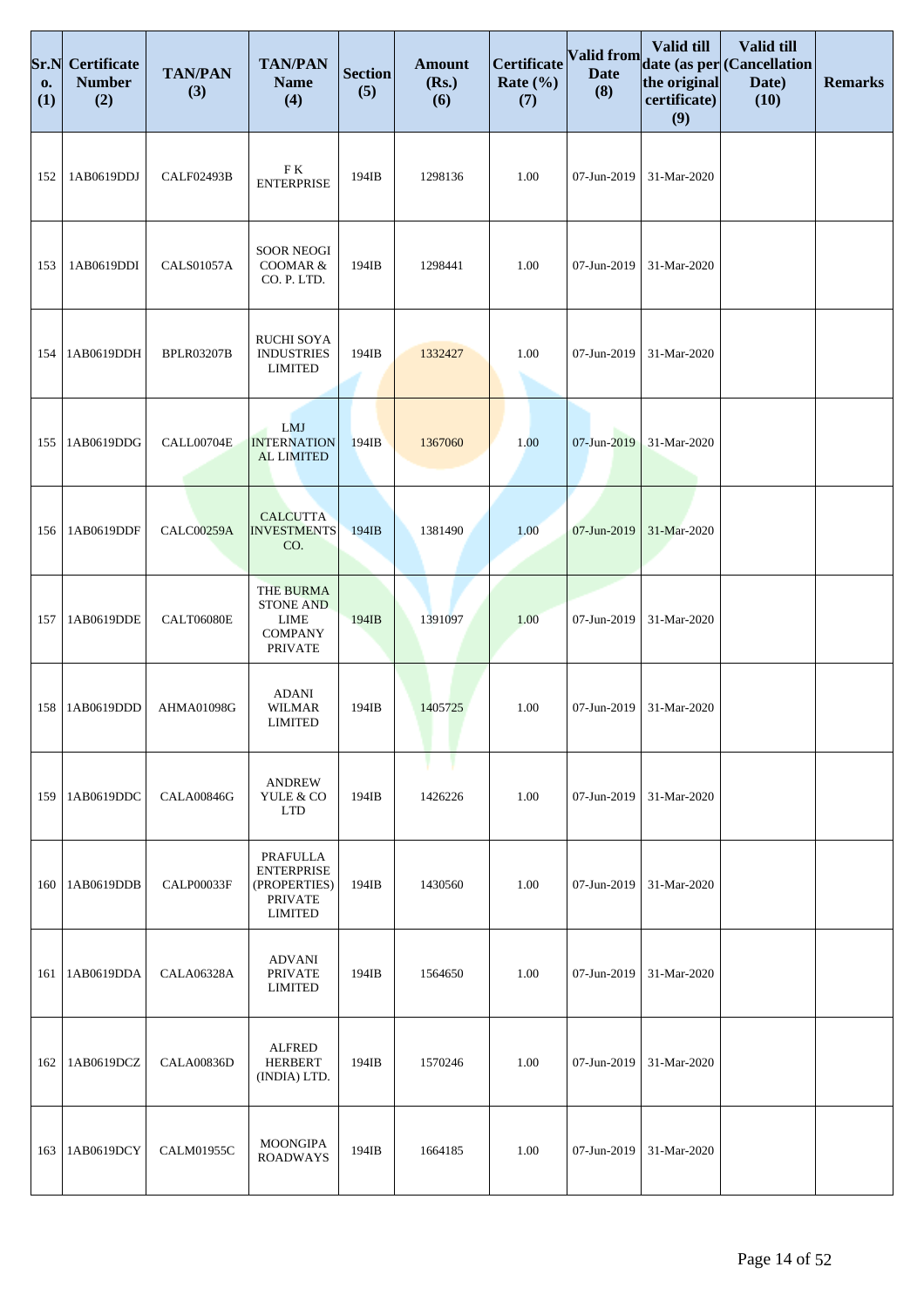| Sr.N<br>0.<br>(1) | <b>Certificate</b><br><b>Number</b><br>(2) | <b>TAN/PAN</b><br>(3) | <b>TAN/PAN</b><br><b>Name</b><br>(4)                                       | <b>Section</b><br>(5) | <b>Amount</b><br>(Rs.)<br>(6) | Certificate<br>Rate $(\% )$<br>(7) | Valid from<br><b>Date</b><br>(8) | Valid till<br>the original<br>certificate)<br>(9) | Valid till<br>date (as per (Cancellation<br>Date)<br>(10) | <b>Remarks</b> |
|-------------------|--------------------------------------------|-----------------------|----------------------------------------------------------------------------|-----------------------|-------------------------------|------------------------------------|----------------------------------|---------------------------------------------------|-----------------------------------------------------------|----------------|
| 164               | 1AB0619DCX                                 | <b>CALM13756B</b>     | <b>MOHAMMED</b><br>SHAHNAWAZ<br><b>KHAN</b>                                | 194IB                 | 1682947                       | 1.00                               | 07-Jun-2019                      | 31-Mar-2020                                       |                                                           |                |
| 165               | 1AB0619DCW                                 | CALH00114C            | <b>HARRISONS</b><br>MALAYALAM<br><b>SLTD</b><br>(KOLKATA<br><b>BRANCH)</b> | 194IB                 | 1697983                       | 1.00                               | 07-Jun-2019                      | 31-Mar-2020                                       |                                                           |                |
| 166               | 1AB0619DCV                                 | <b>CALV01725D</b>     | <b>VIJAI SHREE</b><br><b>PRIVATE</b><br><b>LIMITED</b>                     | 194IB                 | 1779782                       | 1.00                               | 07-Jun-2019                      | 31-Mar-2020                                       |                                                           |                |
| 167               | 1AB0619DCU                                 | <b>CALN06647E</b>     | <b>NETRA PAL</b><br><b>SINGH</b>                                           | 194IB                 | 1823562                       | 1.00                               | 07-Jun-2019                      | 31-Mar-2020                                       |                                                           |                |
| 168               | 1AB0619DCT                                 | <b>CALS06721B</b>     | SOORAJMULL<br><b>BAIJNATH</b><br><b>PRIVATE</b><br><b>LIMITED</b>          | 194IB                 | 1844819                       | 1.00                               | 07-Jun-2019                      | 31-Mar-2020                                       |                                                           |                |
| 169               | 1AB0619DCS                                 | <b>CALO00821C</b>     | <b>OCTAVIUS</b><br>TEA AND<br><b>INDUSTRIES</b><br><b>LIMITED</b>          | 194IB                 | 1880227                       | 1.00                               | 07-Jun-2019                      | 31-Mar-2020                                       |                                                           |                |
| 170               | 1AB0619DCR                                 | <b>CALP03588E</b>     | <b>PANKAJ</b><br><b>KUMAR</b><br>GOYAL                                     | 194IB                 | 2821293                       | 1.00                               | 07-Jun-2019                      | 31-Mar-2020                                       |                                                           |                |
| 171               | 1AB0619DCQ                                 | <b>VPND00589B</b>     | <b>DREDGING</b><br>CORPORATIO<br>N OF INDIA<br><b>LIMITED</b>              | 194IB                 | 1906817                       | 1.00                               | 07-Jun-2019                      | 31-Mar-2020                                       |                                                           |                |
| 172               | 1AB0619DCP                                 | <b>CALS34000B</b>     | <b>SHEKHAR</b><br><b>LOHIA</b>                                             | 194IB                 | 1913074                       | 1.00                               | 07-Jun-2019                      | 31-Mar-2020                                       |                                                           |                |
| 173               | 1AB0619DCO                                 | <b>CALP05067G</b>     | PARCOMM<br><b>HYDRAULICS</b><br><b>PRIVATE</b><br><b>LIMITED</b>           | 194IB                 | 1951205                       | 1.00                               | 07-Jun-2019                      | 31-Mar-2020                                       |                                                           |                |
| 174               | 1AB0619DCN                                 | <b>MUMB11876E</b>     | <b>BHARATI</b><br>DEFENCE AND<br><b>INFRASTRUCT</b><br>URE LIMITED         | 194IB                 | 2000000                       | 1.00                               | 07-Jun-2019                      | 31-Mar-2020                                       |                                                           |                |
| 175               | 1AB0619DCM                                 | <b>CALN00859F</b>     | <b>NEPAL</b><br><b>TRANSIT &amp;</b><br><b>WAREHOUSIN</b><br>G CO LTD      | 194IB                 | 2034763                       | 1.00                               | 07-Jun-2019                      | 31-Mar-2020                                       |                                                           |                |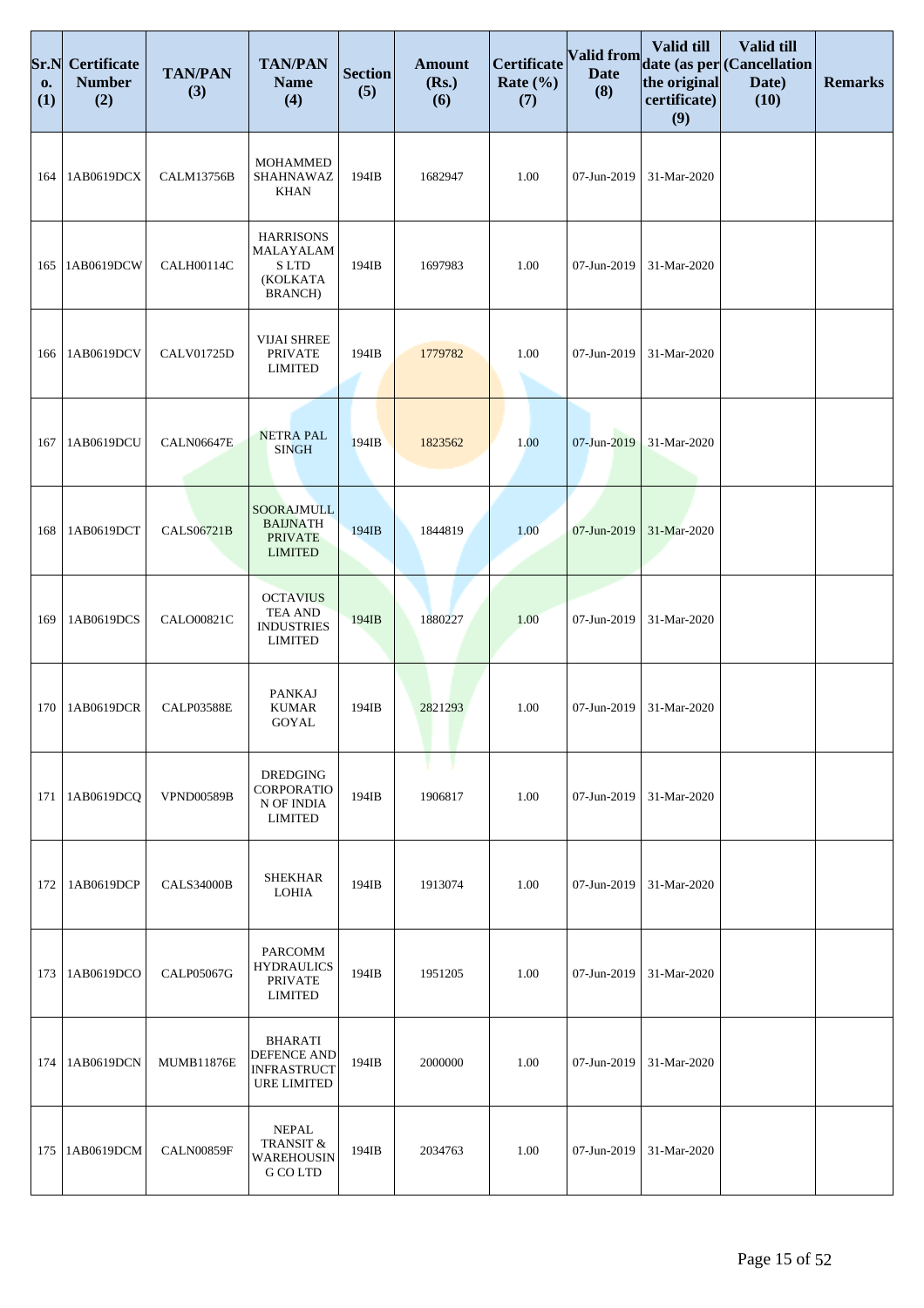| Sr.N<br>0.<br>(1) | Certificate<br><b>Number</b><br>(2) | <b>TAN/PAN</b><br>(3) | <b>TAN/PAN</b><br><b>Name</b><br>(4)                                                   | <b>Section</b><br>(5) | <b>Amount</b><br>(Rs.)<br>(6) | Certificate<br>Rate $(\% )$<br>(7) | <b>Valid from</b><br><b>Date</b><br>(8) | Valid till<br>the original<br>certificate)<br>(9) | Valid till<br>date (as per (Cancellation<br>Date)<br>(10) | <b>Remarks</b> |
|-------------------|-------------------------------------|-----------------------|----------------------------------------------------------------------------------------|-----------------------|-------------------------------|------------------------------------|-----------------------------------------|---------------------------------------------------|-----------------------------------------------------------|----------------|
| 176               | 1AB0619DCL                          | <b>CALA06993A</b>     | <b>ASCU ARCH</b><br><b>TIMBER</b><br><b>PROTECTION</b><br><b>LIMITED</b>               | 194IB                 | 2089621                       | 1.00                               | 07-Jun-2019                             | 31-Mar-2020                                       |                                                           |                |
| 177               | 1AB0619DCK                          | <b>CALH00602A</b>     | <b>H C GIDDINGS</b><br>$(P)$ LTD                                                       | 194IB                 | 2094380                       | 1.00                               | 07-Jun-2019                             | 31-Mar-2020                                       |                                                           |                |
| 178               | 1AB0619DCJ                          | <b>CALT00220D</b>     | <b>BENGAL</b><br><b>BONDED</b><br><b>WAREHOUSE</b><br><b>LIMITED</b>                   | 194IB                 | 2096093                       | 1.00                               | 07-Jun-2019                             | 31-Mar-2020                                       |                                                           |                |
| 179               | 1AB0619DCI                          | <b>CALA14863C</b>     | AJAY<br><b>INDUSTRIES</b><br><b>LIMITED</b>                                            | 194IB                 | 2100000                       | 1.00                               | 07-Jun-2019                             | 31-Mar-2020                                       |                                                           |                |
| 180               | 1AB0619DCH                          | <b>CALK00942E</b>     | <b>KOTHARI</b><br><b>METAL</b><br><b>RESOURCES</b><br><b>PRIVATE</b><br><b>LIMITED</b> | 194IB                 | 2101187                       | 1.00                               | 07-Jun-2019                             | 31-Mar-2020                                       |                                                           |                |
| 181               | 1AB0619DCG                          | CALC03856G            | <b>CALCUTTA</b><br><b>DIES &amp; TOOLS</b><br>MFG. CO. PVT.<br>LTD.                    | 194IB                 | 2146944                       | 1.00                               | 07-Jun-2019                             | 31-Mar-2020                                       |                                                           |                |
| 182               | 1AB0619DCF                          | <b>CALB08780C</b>     | <b>BAND BOX</b>                                                                        | 194IB                 | 2155971                       | 1.00                               | 07-Jun-2019                             | 31-Mar-2020                                       |                                                           |                |
| 183               | 1AB0619DCE                          | <b>CALM04677B</b>     | MUKESH<br><b>KUMAR</b><br><b>SINGHANIA</b>                                             | 194IB                 | 2160676                       | 1.00                               | 07-Jun-2019                             | 31-Mar-2020                                       |                                                           |                |
| 184               | 1AB0619DCD                          | CALC00179E            | DIC INDIA<br><b>LIMITED</b>                                                            | 194IB                 | 2394368                       | 1.00                               | 07-Jun-2019                             | 31-Mar-2020                                       |                                                           |                |
| 185               | 1AB0619DCC                          | <b>CALB16259F</b>     | <b>BHAGWATI</b><br>COMMERCIAL<br><b>COMPANY</b>                                        | 194IB                 | 2396087                       | 1.00                               | 07-Jun-2019                             | 31-Mar-2020                                       |                                                           |                |
| 186               | 1AB0619DCB                          | CALT01242D            | TODI<br><b>ENTERPRISES</b>                                                             | 194IB                 | 2398524                       | 1.00                               | 07-Jun-2019                             | 31-Mar-2020                                       |                                                           |                |
| 187               | 1AB0619DCA                          | <b>CALN02533G</b>     | EMAMI<br><b>AGROTECH</b><br><b>LIMITED</b>                                             | 194IB                 | 2506238                       | 1.00                               | 07-Jun-2019                             | 31-Mar-2020                                       |                                                           |                |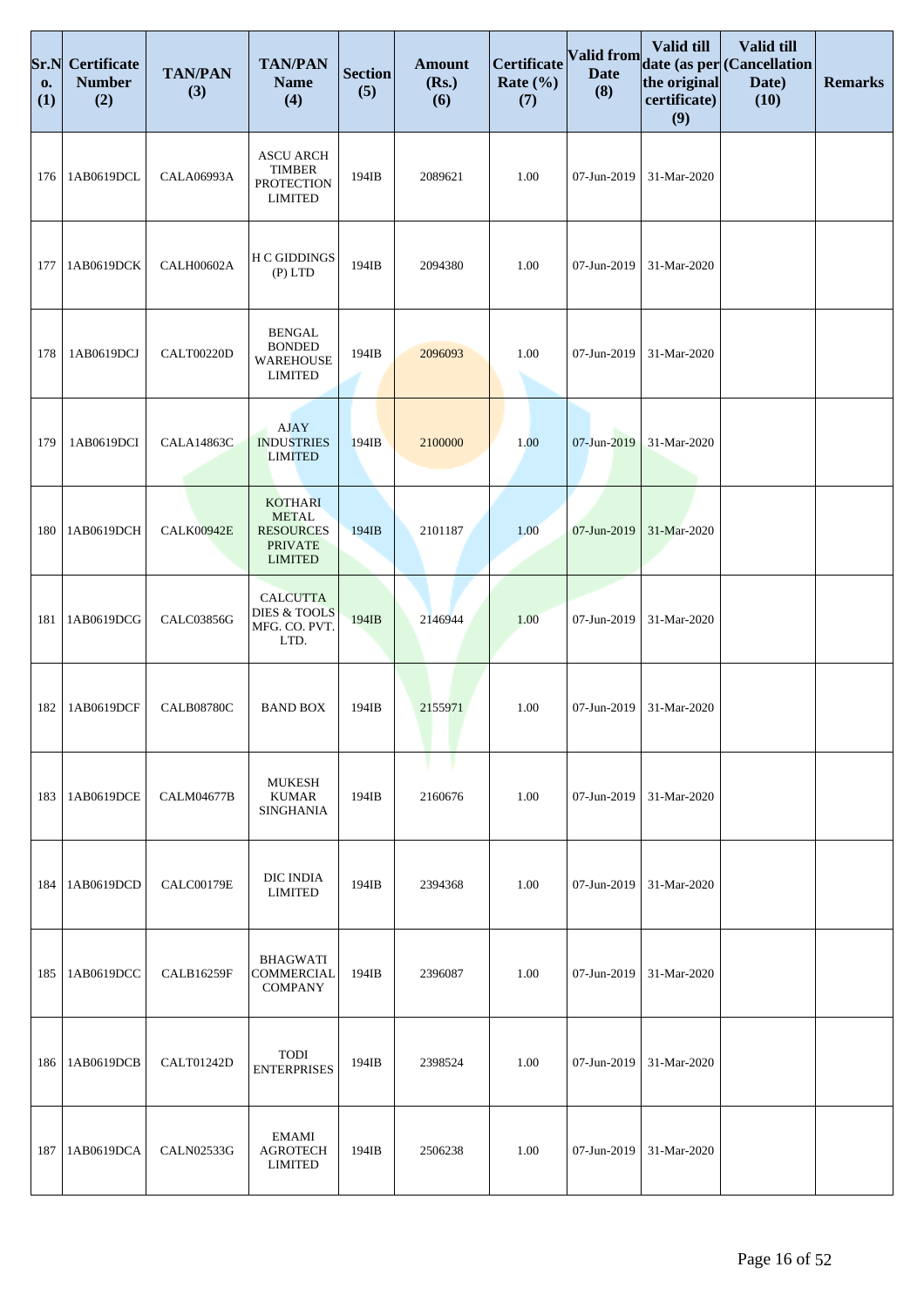| Sr.N<br>0.<br>(1) | Certificate<br><b>Number</b><br>(2) | <b>TAN/PAN</b><br>(3) | <b>TAN/PAN</b><br><b>Name</b><br>(4)                                                   | <b>Section</b><br>(5) | <b>Amount</b><br>(Rs.)<br>(6) | <b>Certificate</b><br>Rate $(\% )$<br>(7) | Valid from<br><b>Date</b><br>(8) | Valid till<br>the original<br>certificate)<br>(9) | Valid till<br>date (as per (Cancellation<br>Date)<br>(10) | <b>Remarks</b> |
|-------------------|-------------------------------------|-----------------------|----------------------------------------------------------------------------------------|-----------------------|-------------------------------|-------------------------------------------|----------------------------------|---------------------------------------------------|-----------------------------------------------------------|----------------|
| 188               | 1AB0619DBZ                          | CALM16644F            | <b>MACNEILL</b><br><b>BARRY</b><br>KILBURN EX-<br><b>EMPLOYEES</b><br><b>TRANSPORT</b> | 194IB                 | 2511336                       | 1.00                                      | 07-Jun-2019                      | 31-Mar-2020                                       |                                                           |                |
| 189               | 1AB0619DBY                          | <b>CALS09022G</b>     | <b>SUBARNAREK</b><br>HA<br><b>AGRICULTUR</b><br>AL ESTATES                             | 194IB                 | 2527450                       | 1.00                                      | 07-Jun-2019                      | 31-Mar-2020                                       |                                                           |                |
| 190               | 1AB0619DBX                          | <b>CALB13890C</b>     | <b>B B PAUL &amp;</b><br><b>COMPANY</b>                                                | 194IB                 | 2577537                       | 1.00                                      | 07-Jun-2019                      | 31-Mar-2020                                       |                                                           |                |
| 191               | 1AB0619DBW                          | <b>CALH04888C</b>     | <b>HALDIA</b><br><b>INTERNATION</b><br>AL<br><b>CONTAINER</b><br><b>TERMINAL</b>       | 194IB                 | 2585754                       | 1.00                                      | 07-Jun-2019                      | 31-Mar-2020                                       |                                                           |                |
| 192               | 1AB0619DBV                          | <b>CALH02770F</b>     | <b>HITECH</b><br><b>LOGISTICS</b><br><b>LIMITED</b>                                    | 194IB                 | 2602330                       | 1.00                                      | 07-Jun-2019                      | 31-Mar-2020                                       |                                                           |                |
| 193               | 1AB0619DBU                          | <b>CALP11540E</b>     | <b>PHONEX</b><br><b>TRADERS</b><br><b>PRIVATE</b><br><b>LIMITED</b>                    | 194IB                 | 2693876                       | 1.00                                      | 07-Jun-2019                      | 31-Mar-2020                                       |                                                           |                |
| 194               | 1AB0619DBT                          | CALR07206D            | <b>RAJIV</b><br><b>AGARWAL</b>                                                         | 194IB                 | 2720360                       | 1.00                                      | 07-Jun-2019                      | 31-Mar-2020                                       |                                                           |                |
| 195               | 1AB0619DBS                          | <b>CALN02465B</b>     | <b>NARESH</b><br>KUMAR &<br><b>COMPANY</b><br><b>PVT LTD</b>                           | 194IB                 | 2804961                       | 1.00                                      | 07-Jun-2019                      | 31-Mar-2020                                       |                                                           |                |
| 196               | 1AB0619DBR                          | <b>CALB12838A</b>     | <b>BENI</b><br>MADHAB<br><b>SETT SATYA</b><br><b>CHARAN SETT</b>                       | 194IB                 | 2833764                       | 1.00                                      | 07-Jun-2019                      | 31-Mar-2020                                       |                                                           |                |
| 197               | 1AB0619DBQ                          | <b>RKTS09319C</b>     | <b>SWISS</b><br><b>SINGAPORE</b><br><b>INDIA</b><br><b>PRIVATE</b><br>LIMITD           | 194IB                 | 2839655                       | 1.00                                      | 07-Jun-2019                      | 31-Mar-2020                                       |                                                           |                |
| 198               | 1AB0619DBP                          | <b>CALT00107C</b>     | <b>TIDE WATER</b><br>OIL CO (I) LTD                                                    | 194IB                 | 2840941                       | 1.00                                      | 07-Jun-2019                      | 31-Mar-2020                                       |                                                           |                |
| 199               | 1AB0619DBO                          | MUMR00462A            | <b>RELIANCE</b><br><b>INDUSTRIES</b><br>LIMITED                                        | 194IB                 | 2855910                       | 1.00                                      | 07-Jun-2019                      | 31-Mar-2020                                       |                                                           |                |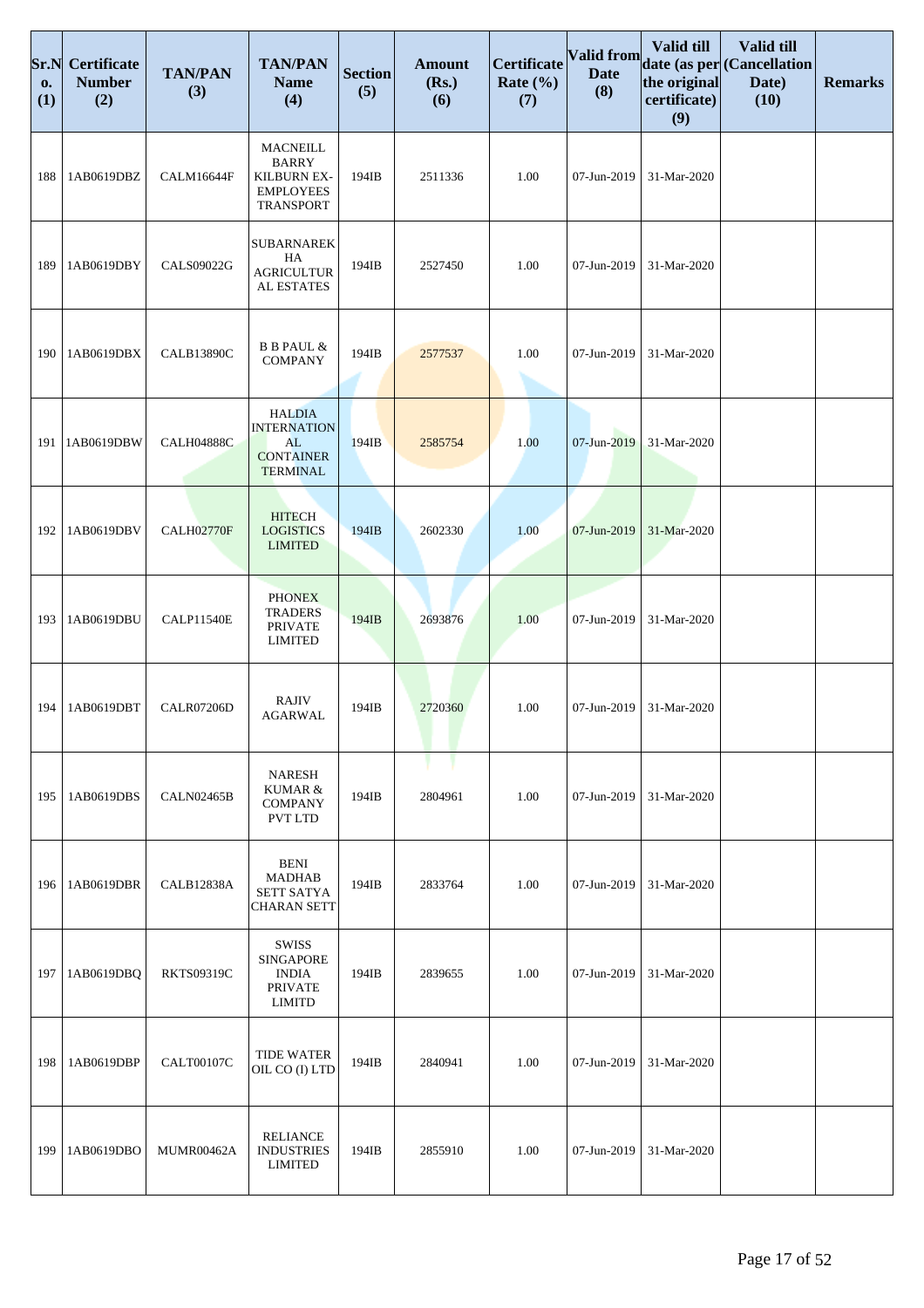| Sr.N<br>0.<br>(1) | Certificate<br><b>Number</b><br>(2) | <b>TAN/PAN</b><br>(3) | <b>TAN/PAN</b><br><b>Name</b><br>(4)                                                     | <b>Section</b><br>(5) | <b>Amount</b><br>(Rs.)<br>(6) | Certificate<br>Rate $(\% )$<br>(7) | Valid from<br><b>Date</b><br>(8) | Valid till<br>the original<br>certificate)<br>(9) | Valid till<br>date (as per (Cancellation<br>Date)<br>(10) | <b>Remarks</b> |
|-------------------|-------------------------------------|-----------------------|------------------------------------------------------------------------------------------|-----------------------|-------------------------------|------------------------------------|----------------------------------|---------------------------------------------------|-----------------------------------------------------------|----------------|
| 200               | 1AB0619DBN                          | <b>CALS31877G</b>     | SD<br><b>AUTOMOBILE</b><br>S                                                             | 194IB                 | 2876591                       | 1.00                               | 07-Jun-2019                      | 31-Mar-2020                                       |                                                           |                |
| 201               | 1AB0619DBM                          | CALD00013G            | <b>DULICHAND</b><br>OILS PVT LTD                                                         | 194IB                 | 2926260                       | 1.00                               | 07-Jun-2019                      | 31-Mar-2020                                       |                                                           |                |
| 202               | 1AB0619DBL                          | <b>CALO03880C</b>     | <b>SQUARE FOUR</b><br>HOUSING &<br><b>INFRASTRUCT</b><br><b>URE</b><br><b>DEVLOPMENT</b> | 194IB                 | 2946616                       | 1.00                               | 07-Jun-2019                      | 31-Mar-2020                                       |                                                           |                |
| 203               | 1AB0619DBK                          | <b>CALM12042C</b>     | <b>MAAYA</b><br><b>TYRES</b><br><b>PRIVATE</b><br><b>LIMITED</b>                         | 194IB                 | 2964324                       | 1.00                               | 07-Jun-2019                      | 31-Mar-2020                                       |                                                           |                |
| 204               | 1AB0619DBJ                          | <b>CALJ00470B</b>     | <b>JARDINE</b><br><b>HENDERSON</b><br><b>LIMITED</b>                                     | 194IB                 | 3015000                       | 1.00                               | 07-Jun-2019                      | 31-Mar-2020                                       |                                                           |                |
| 205               | 1AB0619DBI                          | CALB16325B            | <b>BRIDGE &amp;</b><br>ROOF CO (1)<br><b>LTD</b>                                         | 194IB                 | 3334555                       | 1.00                               | 07-Jun-2019                      | 31-Mar-2020                                       |                                                           |                |
| 206               | 1AB0619DBH                          | CALG06257G            | <b>GUPTA</b><br><b>ENTERPRISES</b>                                                       | 194IB                 | 3398341                       | 1.00                               | 07-Jun-2019                      | 31-Mar-2020                                       |                                                           |                |
| 207               | 1AB0619DBG                          | <b>CALA01924G</b>     | <b>AUTO</b><br><b>DISTRIBUTOR</b><br>SLTD.                                               | 194IB                 | 3504856                       | 1.00                               | 07-Jun-2019                      | 31-Mar-2020                                       |                                                           |                |
| 208               | 1AB0619DBF                          | CALD02744A            | DEWAR'S<br><b>GARAGE</b><br><b>LIMITED</b>                                               | 194IB                 | 3562849                       | 1.00                               | 07-Jun-2019                      | 31-Mar-2020                                       |                                                           |                |
| 209               | 1AB0619DBE                          | CALD00474F            | <b>DEEP</b><br>SERVICES (P)<br><b>LTD</b>                                                | 194IB                 | 3636292                       | 1.00                               | 07-Jun-2019                      | 31-Mar-2020                                       |                                                           |                |
| 210               | 1AB0619DBD                          | <b>CALP04365E</b>     | <b>PAAVAN</b><br>COMMERCIAL<br><b>PRIVATE</b><br>LIMITED                                 | 194IB                 | 3783914                       | 1.00                               | 07-Jun-2019                      | 31-Mar-2020                                       |                                                           |                |
| 211               | 1AB0619DBC                          | CALB05274D            | <b>BHARAT</b><br><b>SANCHAR</b><br>NIGAM<br><b>LIMITED</b>                               | 194IB                 | 3981054                       | 1.00                               | 07-Jun-2019                      | 31-Mar-2020                                       |                                                           |                |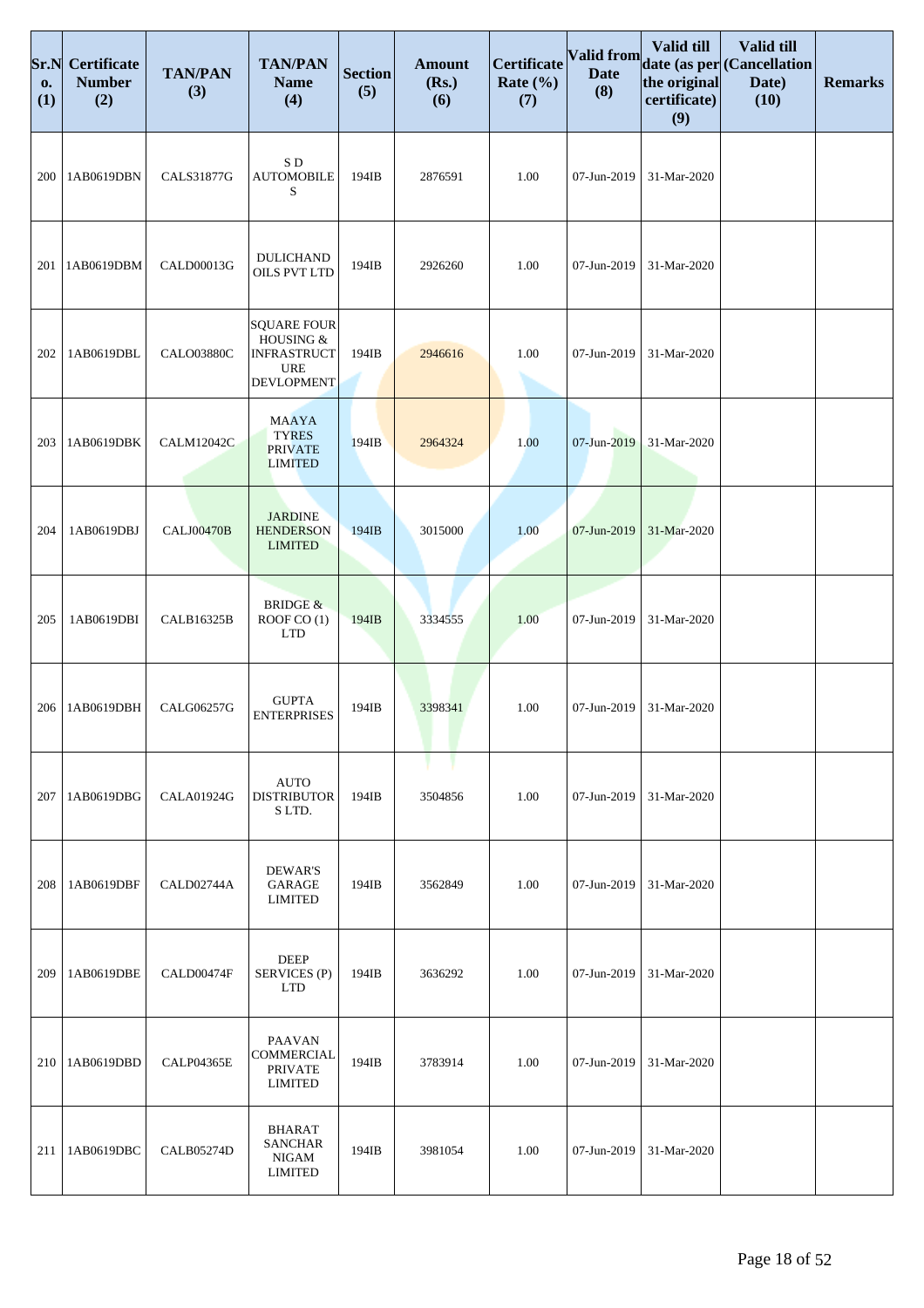| Sr.N<br>0.<br>(1) | <b>Certificate</b><br><b>Number</b><br>(2) | <b>TAN/PAN</b><br>(3) | <b>TAN/PAN</b><br><b>Name</b><br>(4)                                                     | <b>Section</b><br>(5) | <b>Amount</b><br>(Rs.)<br>(6) | <b>Certificate</b><br>Rate $(\% )$<br>(7) | Valid from<br><b>Date</b><br>(8) | Valid till<br>the original<br>certificate)<br>(9) | Valid till<br>date (as per Cancellation<br>Date)<br>(10) | <b>Remarks</b> |
|-------------------|--------------------------------------------|-----------------------|------------------------------------------------------------------------------------------|-----------------------|-------------------------------|-------------------------------------------|----------------------------------|---------------------------------------------------|----------------------------------------------------------|----------------|
| 212               | 1AB0619DBB                                 | CALR01063G            | <b>REFORM</b><br><b>FLOUR MILLS</b><br><b>PRIVATE</b><br><b>LIMITED</b>                  | 194IB                 | 4039705                       | 1.00                                      | 07-Jun-2019                      | 31-Mar-2020                                       |                                                          |                |
| 213               | 1AB0619DBA                                 | CALI01496F            | <b>INDIANOIL</b><br><b>PETRONAS</b><br><b>PRIVATE</b><br><b>LIMITED</b>                  | 194IB                 | 5501080                       | 1.00                                      | 07-Jun-2019                      | 31-Mar-2020                                       |                                                          |                |
| 214               | 1AB0619DAZ                                 | <b>CALA08602G</b>     | ANANYA<br><b>WOOD</b><br><b>PRIVATE</b><br><b>LIMITED</b>                                | 194IB                 | 4317320                       | 1.00                                      | 07-Jun-2019                      | 31-Mar-2020                                       |                                                          |                |
| 215               | 1AB0619DAY                                 | <b>CALB02965E</b>     | <b>BAY</b><br><b>CONTAINER</b><br><b>TERMINAL</b><br>PVT LTD.                            | 194IB                 | 4358255                       | 1.00                                      | 07-Jun-2019                      | 31-Mar-2020                                       |                                                          |                |
| 216               | 1AB0619DAX                                 | <b>CALI02759B</b>     | <b>IFB AGRO</b><br><b>INDUSTRIES</b><br><b>LIMITED</b>                                   | 194IB                 | 4471920                       | 1.00                                      | 07-Jun-2019                      | 31-Mar-2020                                       |                                                          |                |
| 217               | 1AB0619DAW                                 | <b>CALM01807B</b>     | <b>MOHAN</b><br><b>MOTOR</b><br><b>UDYOG</b><br><b>PRIVATE</b><br><b>LIMITED</b>         | 194IB                 | 4519281                       | 1.00                                      | 07-Jun-2019                      | 31-Mar-2020                                       |                                                          |                |
| 218               | 1AB0619DAV                                 | <b>CALR00772C</b>     | <b>RAVI AUTO</b><br><b>LIMITED</b>                                                       | 194IB                 | 4620508                       | 1.00                                      | 07-Jun-2019                      | 31-Mar-2020                                       |                                                          |                |
| 219               | 1AB0619DAU                                 | <b>CALS13276E</b>     | <b>STATE BANK</b><br>OF INDIA - IOC<br><b>HALDIA</b><br><b>REFINERY</b><br><b>CAMPUS</b> | 194IB                 | 1179632                       | 1.00                                      | 07-Jun-2019                      | 31-Mar-2020                                       |                                                          |                |
| 220               | 1AB0619DAT                                 | <b>CALS13275D</b>     | <b>STATE BANK</b><br>OF INDIA -<br><b>HALDIA PORT</b>                                    | 194IB                 | 1179632                       | 1.00                                      | 07-Jun-2019                      | 31-Mar-2020                                       |                                                          |                |
| 221               | 1AB0619DAS                                 | <b>CALS27009D</b>     | <b>STATE BANK</b><br>OF INDIA                                                            | 194IB                 | 1179632                       | 1.00                                      | 07-Jun-2019                      | 31-Mar-2020                                       |                                                          |                |
| 222               | 1AB0619DAR                                 | <b>CALS12060G</b>     | <b>STATE BANK</b><br>OF INDIA                                                            | 194IB                 | 1179632                       | 1.00                                      | 07-Jun-2019                      | 31-Mar-2020                                       |                                                          |                |
| 223               | 1AB0619DAQ                                 | <b>CALT00307G</b>     | THE SHIPPING<br>CORPORATIO<br>N OF INDIA<br><b>LTD</b>                                   | 194IB                 | 5945502                       | 1.00                                      | 07-Jun-2019                      | 31-Mar-2020                                       |                                                          |                |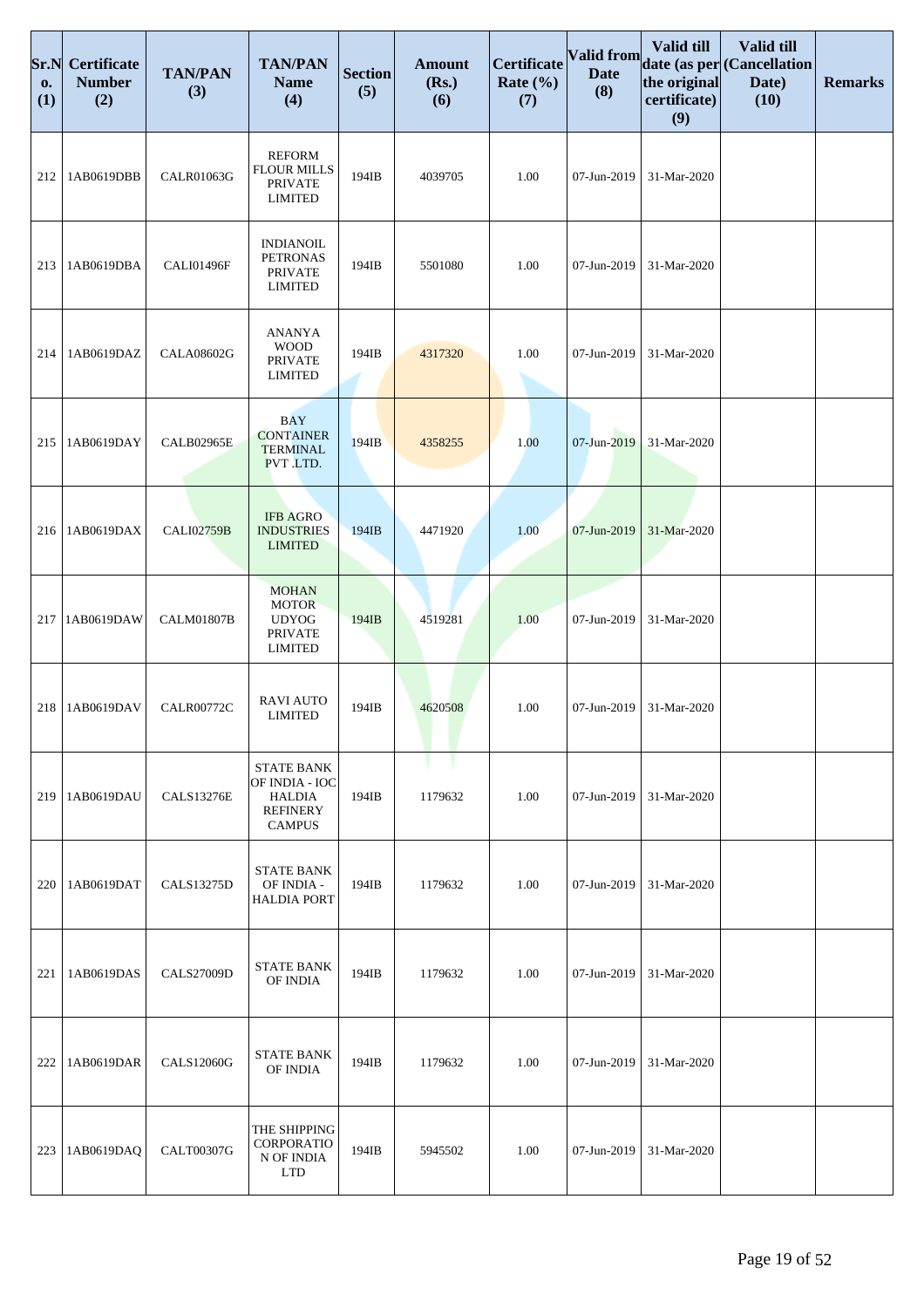| Sr.N<br>0.<br>(1) | Certificate<br><b>Number</b><br>(2) | <b>TAN/PAN</b><br>(3) | <b>TAN/PAN</b><br><b>Name</b><br>(4)                              | <b>Section</b><br>(5) | <b>Amount</b><br>(Rs.)<br>(6) | Certificate<br>Rate $(\% )$<br>(7) | <b>Valid from</b><br><b>Date</b><br>(8) | Valid till<br>the original<br>certificate)<br>(9) | Valid till<br>date (as per (Cancellation<br>Date)<br>(10) | <b>Remarks</b> |
|-------------------|-------------------------------------|-----------------------|-------------------------------------------------------------------|-----------------------|-------------------------------|------------------------------------|-----------------------------------------|---------------------------------------------------|-----------------------------------------------------------|----------------|
| 224               | 1AB0619DAP                          | MUMM19594B            | ICT<br><b>INFRASTRUCT</b><br><b>URE PRIVATE</b><br><b>LIMITED</b> | 194IB                 | 4840081                       | 1.00                               | 07-Jun-2019                             | 31-Mar-2020                                       |                                                           |                |
| 225               | 1AB0619DAO                          | <b>CALV00663F</b>     | <b>VEELINE</b><br><b>MEDIA</b><br><b>LIMITED</b>                  | 194IB                 | 4970530                       | 1.00                               | 07-Jun-2019                             | 31-Mar-2020                                       |                                                           |                |
| 226               | 1AB0619DAN                          | <b>CALJ00002C</b>     | <b>JAY SHREE</b><br>TEA &<br><b>INDUSTRIES</b><br><b>LTD</b>      | 194IB                 | 1712033                       | 1.00                               | 07-Jun-2019                             | 31-Mar-2020                                       |                                                           |                |
| 227               | 1AB0619DAM                          | <b>CALJ02508C</b>     | <b>JAY SHREE</b><br>TEA &<br><b>INDUSTRIES</b><br><b>LIMITED</b>  | 194IB                 | 1712033                       | 1.00                               | 07-Jun-2019                             | 31-Mar-2020                                       |                                                           |                |
| 228               | 1AB0619DAL                          | <b>CALJ02383D</b>     | <b>JAY SHREE</b><br>TEA&<br><b>INDUSTRIES</b><br><b>LIMITED</b>   | 194IB                 | 1712033                       | 1.00                               | 07-Jun-2019                             | 31-Mar-2020                                       |                                                           |                |
| 229               | 1AB0619DAK                          | <b>MUMR13880G</b>     | <b>RUCHI</b><br><b>INFRASTRUCT</b><br><b>URE LIMITED</b>          | 194IB                 | 5160103                       | 1.00                               | 07-Jun-2019                             | 31-Mar-2020                                       |                                                           |                |
| 230               | 1AB0619DAJ                          | CALP01857C            | PACKAGING<br><b>CENTRE</b>                                        | 194IB                 | 5164162                       | 1.00                               | 07-Jun-2019                             | 31-Mar-2020                                       |                                                           |                |
| 231               | 1AB0619DAI                          | <b>CALP03305B</b>     | PREMIER"S<br><b>TEA LIMITED</b>                                   | 194IB                 | 5244554                       | 1.00                               | 07-Jun-2019                             | 31-Mar-2020                                       |                                                           |                |
| 232               | 1AB0619DAH                          | CALS06166G            | <b>SONA SHIP</b><br>MGMT. P. LTD.                                 | 194IB                 | 5380245                       | 1.00                               | 07-Jun-2019                             | 31-Mar-2020                                       |                                                           |                |
| 233               | 1AB0619DAG                          | MUMC03626A            | CASTROL<br><b>INDIA</b><br><b>LIMITED</b>                         | 194IB                 | 5454897                       | 1.00                               | 07-Jun-2019                             | 31-Mar-2020                                       |                                                           |                |
| 234               | 1AB0619DAF                          | CALP00231A            | <b>PAHARPUR</b><br><b>COOLING</b><br><b>TOWERS LTD</b>            | 194IB                 | 5521351                       | 1.00                               | 07-Jun-2019                             | 31-Mar-2020                                       |                                                           |                |
| 235               | 1AB0619DAE                          | <b>CALH03052A</b>     | <b>HINDUSTAN</b><br><b>UNILEVER</b><br><b>LIMITED</b>             | 194IB                 | 2811029                       | 1.00                               | 07-Jun-2019                             | 31-Mar-2020                                       |                                                           |                |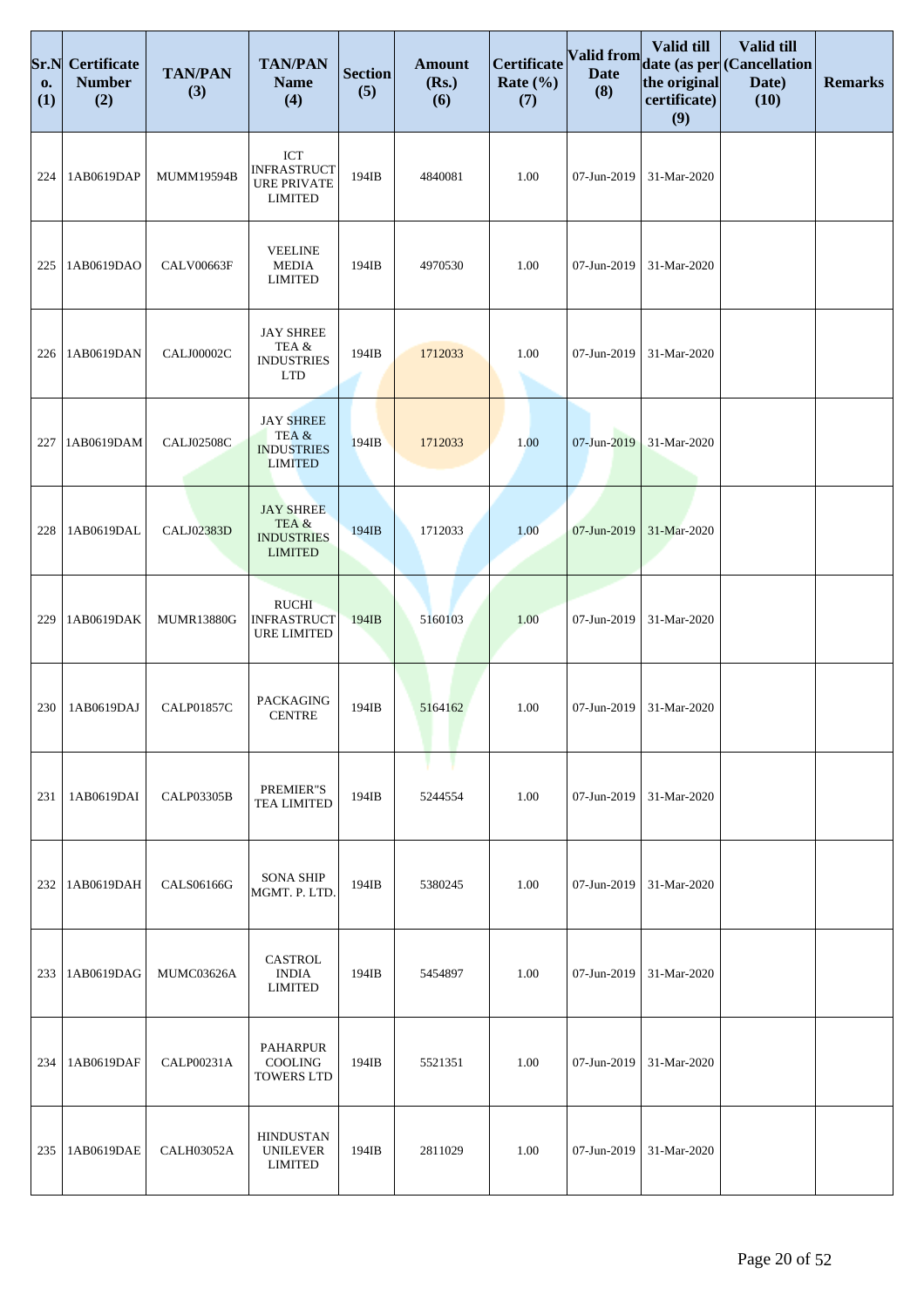| Sr.N<br>0.<br>(1) | <b>Certificate</b><br><b>Number</b><br>(2) | <b>TAN/PAN</b><br>(3) | <b>TAN/PAN</b><br><b>Name</b><br>(4)                                                 | <b>Section</b><br>(5) | <b>Amount</b><br>(Rs.)<br>(6) | Certificate<br>Rate $(\% )$<br>(7) | Valid from<br><b>Date</b><br>(8) | Valid till<br>the original<br>certificate)<br>(9) | Valid till<br>date (as per (Cancellation<br>Date)<br>(10) | <b>Remarks</b> |
|-------------------|--------------------------------------------|-----------------------|--------------------------------------------------------------------------------------|-----------------------|-------------------------------|------------------------------------|----------------------------------|---------------------------------------------------|-----------------------------------------------------------|----------------|
| 236               | 1AB0619DAD                                 | <b>CALA05403G</b>     | <b>ARA</b><br>WAREHOUSIN<br><b>G PVT LTD</b>                                         | 194IB                 | 5676587                       | 1.00                               | 07-Jun-2019                      | 31-Mar-2020                                       |                                                           |                |
| 237               | 1AB0619DAC                                 | CALW00213D            | <b>WEST</b><br><b>BENGAL</b><br><b>SURFACE</b><br><b>TRANSPORT</b><br>CORPORATIO     | 194IB                 | 5732478                       | 1.00                               | 07-Jun-2019                      | 31-Mar-2020                                       |                                                           |                |
| 238               | 1AB0619DAB                                 | CALT00001B            | <b>THE</b><br><b>BRAITHWAITE</b><br><b>BURN &amp;</b><br><b>JESSOP</b><br>CONSTRUCTI | 194IB                 | 11638583                      | 1.00                               | 07-Jun-2019                      | 31-Mar-2020                                       |                                                           |                |
| 239               | 1AB0619DAA                                 | <b>DELR08441G</b>     | <b>ROGER</b><br><b>ENGINEERING</b><br><b>PRIVATE</b><br><b>LIMITED</b>               | 194IB                 | 6027108                       | 1.00                               | 07-Jun-2019                      | 31-Mar-2020                                       |                                                           |                |
| 240               | 1AB0619CZZ                                 | <b>CALP01378G</b>     | <b>PIG IRON</b><br><b>SUPPLYING</b><br><b>SYNDICATE P</b><br>LTD M/S.                | 194IB                 | 6191779                       | 1.00                               | 07-Jun-2019                      | 31-Mar-2020                                       |                                                           |                |
| 241               | 1AB0619CZY                                 | <b>CALA18470E</b>     | <b>AVISHEK</b><br>AGARWAL                                                            | 194IB                 | 6761704                       | 1.00                               | 07-Jun-2019                      | 31-Mar-2020                                       |                                                           |                |
| 242               | 1AB0619CZX                                 | CALO00054F            | <b>ORIENT</b><br>PAPER &<br><b>INDUSTRIES</b><br>LTD                                 | 194IB                 | 7352151                       | 1.00                               | 07-Jun-2019                      | 31-Mar-2020                                       |                                                           |                |
| 243               | 1AB0619CZW                                 | <b>CALS02251E</b>     | <b>SWARAJ</b><br>STEELS &<br>ENGG &<br><b>WORKS LTD</b>                              | 194IB                 | 7354831                       | 1.00                               | 07-Jun-2019                      | 31-Mar-2020                                       |                                                           |                |
| 244               | 1AB0619CZV                                 | <b>CALM11840D</b>     | M A M<br>KASHANI &<br>SON                                                            | 194IB                 | 7618180                       | 1.00                               | 07-Jun-2019                      | 31-Mar-2020                                       |                                                           |                |
| 245               | 1AB0619CZU                                 | <b>CALS37198A</b>     | SASMAL<br><b>INFRASTRUCT</b><br><b>URE PRIVATE</b><br><b>LIMITED</b>                 | 194IB                 | 7725208                       | 1.00                               | 07-Jun-2019                      | 31-Mar-2020                                       |                                                           |                |
| 246               | 1AB0619CZT                                 | <b>CALT05218D</b>     | <b>TATA STEEL</b><br><b>LIMITED</b>                                                  | 194IB                 | 3992709                       | 1.00                               | 07-Jun-2019                      | 31-Mar-2020                                       |                                                           |                |
| 247               | 1AB0619CZS                                 | CALT02940A            | <b>TATA STEEL</b><br><b>LIMITED</b>                                                  | 194IB                 | 4171429                       | 1.00                               | 07-Jun-2019                      | 31-Mar-2020                                       |                                                           |                |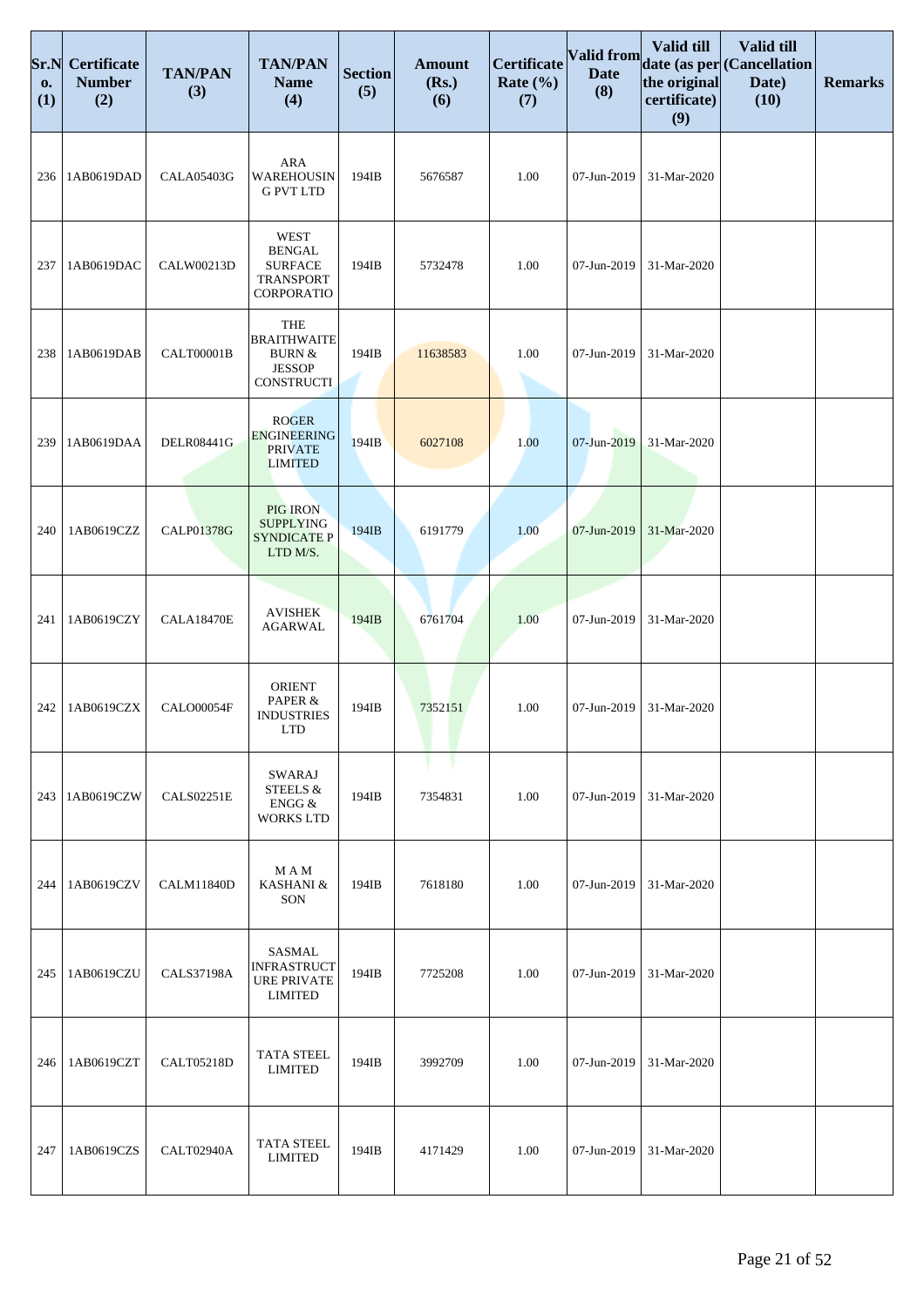| Sr.N<br>0.<br>(1) | Certificate<br><b>Number</b><br>(2) | <b>TAN/PAN</b><br>(3) | <b>TAN/PAN</b><br><b>Name</b><br>(4)                                                   | <b>Section</b><br>(5) | <b>Amount</b><br>(Rs.)<br>(6) | Certificate<br>Rate $(\% )$<br>(7) | Valid from<br><b>Date</b><br>(8) | Valid till<br>the original<br>certificate)<br>(9) | Valid till<br>date (as per (Cancellation<br>Date)<br>(10) | <b>Remarks</b> |
|-------------------|-------------------------------------|-----------------------|----------------------------------------------------------------------------------------|-----------------------|-------------------------------|------------------------------------|----------------------------------|---------------------------------------------------|-----------------------------------------------------------|----------------|
| 248               | 1AB0619CZR                          | CALM00478C            | MOHANLAL<br>MAHESWARY<br>& CO                                                          | 194IB                 | 8314723                       | 1.00                               | 07-Jun-2019                      | 31-Mar-2020                                       |                                                           |                |
| 249               | 1AB0619CZQ                          | <b>CALS30930E</b>     | <b>SANDIP BIND</b><br><b>ENTERPRISES</b><br><b>PRIVATE</b><br><b>LIMITED</b>           | 194IB                 | 8330254                       | 1.00                               | 07-Jun-2019                      | 31-Mar-2020                                       |                                                           |                |
| 250               | 1AB0619CZP                          | CALK00721A            | <b>KAMAL</b><br><b>MOOKHERJEE</b><br>& CO (SP) P<br><b>LTD</b>                         | 194IB                 | 8385165                       | 1.00                               | 07-Jun-2019                      | 31-Mar-2020                                       |                                                           |                |
| 251               | 1AB0619CZO                          | CALG06337C            | <b>GREENVALLE</b><br>Y LOGISTICS<br><b>PRIVATE</b><br><b>LIMITED</b>                   | 194IB                 | 8457844                       | 1.00                               | 07-Jun-2019                      | 31-Mar-2020                                       |                                                           |                |
| 252               | 1AB0619CZN                          | <b>CALD02255B</b>     | <b>DIAMOND</b><br><b>BEVERAGES</b><br><b>PVT LTD</b>                                   | 194IB                 | 8569419                       | 1.00                               | 07-Jun-2019                      | 31-Mar-2020                                       |                                                           |                |
| 253               | 1AB0619CZM                          | <b>CALM09785G</b>     | <b>MACNEILL</b><br><b>FORKLIFT</b><br><b>SERVICES</b><br><b>LIMITED</b>                | 194IB                 | 8876451                       | 1.00                               | 07-Jun-2019                      | 31-Mar-2020                                       |                                                           |                |
| 254               | 1AB0619CZL                          | CALP04054B            | <b>PRADIP</b><br><b>KUMAR BAID</b>                                                     | 194IB                 | 9417206                       | 1.00                               | 07-Jun-2019                      | 31-Mar-2020                                       |                                                           |                |
| 255               | 1AB0619CZK                          | <b>CALS24246F</b>     | <b>SUPER TEA</b><br><b>PACKERS</b><br><b>PRIVATE</b><br><b>LIMITED</b>                 | 194IB                 | 9711835                       | 1.00                               | 07-Jun-2019                      | 31-Mar-2020                                       |                                                           |                |
| 256               | 1AB0619CZJ                          | <b>DELT08146F</b>     | TRANSRAIL<br><b>LOGISTICS</b><br>LTD.                                                  | 194IB                 | 9866105                       | 1.00                               | 07-Jun-2019                      | 31-Mar-2020                                       |                                                           |                |
| 257               | 1AB0619CZI                          | <b>CALK03744G</b>     | KAMAL<br><b>TEWARI AND</b><br><b>SONS</b>                                              | 194IB                 | 9940266                       | 1.00                               | 07-Jun-2019                      | 31-Mar-2020                                       |                                                           |                |
| 258               | 1AB0619CZH                          | <b>CALM02734E</b>     | <b>MARINE</b><br><b>CONTAINER</b><br><b>SERVICES</b><br><b>INDIA PVT</b><br><b>LTD</b> | 194IB                 | 10047102                      | 1.00                               | 07-Jun-2019                      | 31-Mar-2020                                       |                                                           |                |
| 259               | 1AB0619CZG                          | <b>CALR04579B</b>     | RIPLEY &<br><b>COMPANY</b><br>STEVEDORING<br>& HANDLING<br><b>PRIVATE</b>              | 194IB                 | 16642574                      | 1.00                               | 07-Jun-2019                      | 31-Mar-2020                                       |                                                           |                |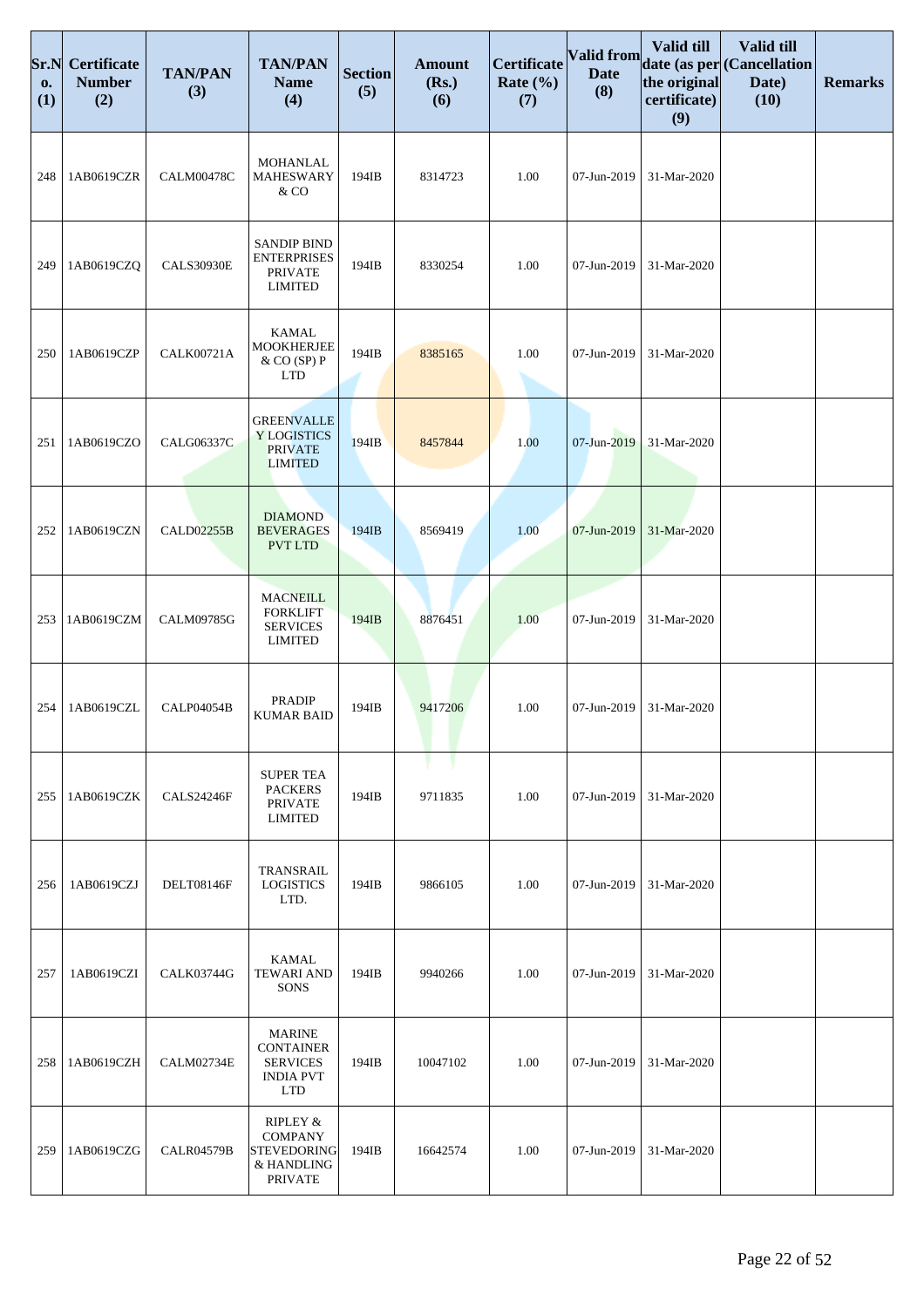| Sr.N<br>0.<br>(1) | Certificate<br><b>Number</b><br>(2) | <b>TAN/PAN</b><br>(3) | <b>TAN/PAN</b><br><b>Name</b><br>(4)                                           | <b>Section</b><br>(5) | <b>Amount</b><br>(Rs.)<br>(6) | <b>Certificate</b><br>Rate $(\% )$<br>(7) | <b>Valid from</b><br><b>Date</b><br>(8) | Valid till<br>the original<br>certificate)<br>(9) | Valid till<br>date (as per (Cancellation<br>Date)<br>(10) | <b>Remarks</b> |
|-------------------|-------------------------------------|-----------------------|--------------------------------------------------------------------------------|-----------------------|-------------------------------|-------------------------------------------|-----------------------------------------|---------------------------------------------------|-----------------------------------------------------------|----------------|
| 260               | 1AB0619CZF                          | <b>CALV00709C</b>     | <b>VESUVIUS</b><br><b>INDIA LTD</b>                                            | 194IB                 | 10565274                      | 1.00                                      | 07-Jun-2019                             | 31-Mar-2020                                       |                                                           |                |
| 261               | 1AB0619CZE                          | CALC03974F            | <b>CONTAINER</b><br>CORPORATIO<br>N OF INDIA<br><b>LIMITED</b>                 | 194IB                 | 10611928                      | 1.00                                      | 07-Jun-2019                             | 31-Mar-2020                                       |                                                           |                |
| 262               | 1AB0619CZD                          | <b>CALE00677F</b>     | <b>ESAB INDIA</b><br><b>LTD</b>                                                | 194IB                 | 10620437                      | 1.00                                      | 07-Jun-2019                             | 31-Mar-2020                                       |                                                           |                |
| 263               | 1AB0619CZC                          | <b>CALT03244D</b>     | <b>THE ANANDA</b><br><b>BAG TEA CO.</b><br>LTD.                                | 194IB                 | 10711328                      | 1.00                                      | 07-Jun-2019                             | 31-Mar-2020                                       |                                                           |                |
| 264               | 1AB0619CZB                          | <b>CALW01405F</b>     | <b>W B GOVT W B</b><br><b>STATE</b><br><b>WAREHOUSIN</b><br>G CORPN.           | 194IB                 | 20567798                      | 1.00                                      | 07-Jun-2019                             | 31-Mar-2020                                       |                                                           |                |
| 265               | 1AB0619CZA                          | <b>CALM03777E</b>     | <b>MCPI PRIVATE</b><br><b>LIMITED</b>                                          | 194IB                 | 12154434                      | 1.00                                      | 07-Jun-2019                             | 31-Mar-2020                                       |                                                           |                |
| 266               | 1AB0619CYZ                          | <b>MUMS26987C</b>     | <b>SANJANA</b><br><b>CRYOGENIC</b><br><b>STORAGES</b><br>LTD.,                 | 194IB                 | 12669763                      | 1.00                                      | 07-Jun-2019                             | 31-Mar-2020                                       |                                                           |                |
| 267               | 1AB0619CYY                          | CALC00417E            | <b>CALCUTTA</b><br>DOCKING &<br>ENGG.CO.(PRO<br>P: F.P.N.ENGG.<br>$(P)$ LTD    | 194IB                 | 13475000                      | 1.00                                      | 07-Jun-2019                             | 31-Mar-2020                                       |                                                           |                |
| 268               | 1AB0619CYX                          | <b>CALK02407G</b>     | <b>KRISHNA</b><br><b>SHIPPING</b><br><b>AGENCY</b>                             | 194IB                 | 13525411                      | 1.00                                      | 07-Jun-2019                             | 31-Mar-2020                                       |                                                           |                |
| 269               | 1AB0619CYW                          | <b>CALT04657C</b>     | <b>THE</b><br><b>HINDUSTAN</b><br><b>ENGINEERING</b><br>& MARINE<br>CORPORATIO | 194IB                 | 14593007                      | 1.00                                      | 07-Jun-2019                             | 31-Mar-2020                                       |                                                           |                |
| 270               | 1AB0619CYV                          | CALD00836D            | <b>DULICHAND</b><br><b>SHREELAL</b><br><b>HINDUSTAN</b><br><b>BUILDINGS</b>    | 194IB                 | 14999469                      | 1.00                                      | 07-Jun-2019                             | 31-Mar-2020                                       |                                                           |                |
| 271               | 1AB0619CYU                          | <b>RKTM02457A</b>     | <b>TRANSWORLD</b><br><b>TERMINALS</b><br><b>PRIVATE</b><br><b>LIMITED</b>      | 194IB                 | 15220622                      | 1.00                                      | 07-Jun-2019                             | 31-Mar-2020                                       |                                                           |                |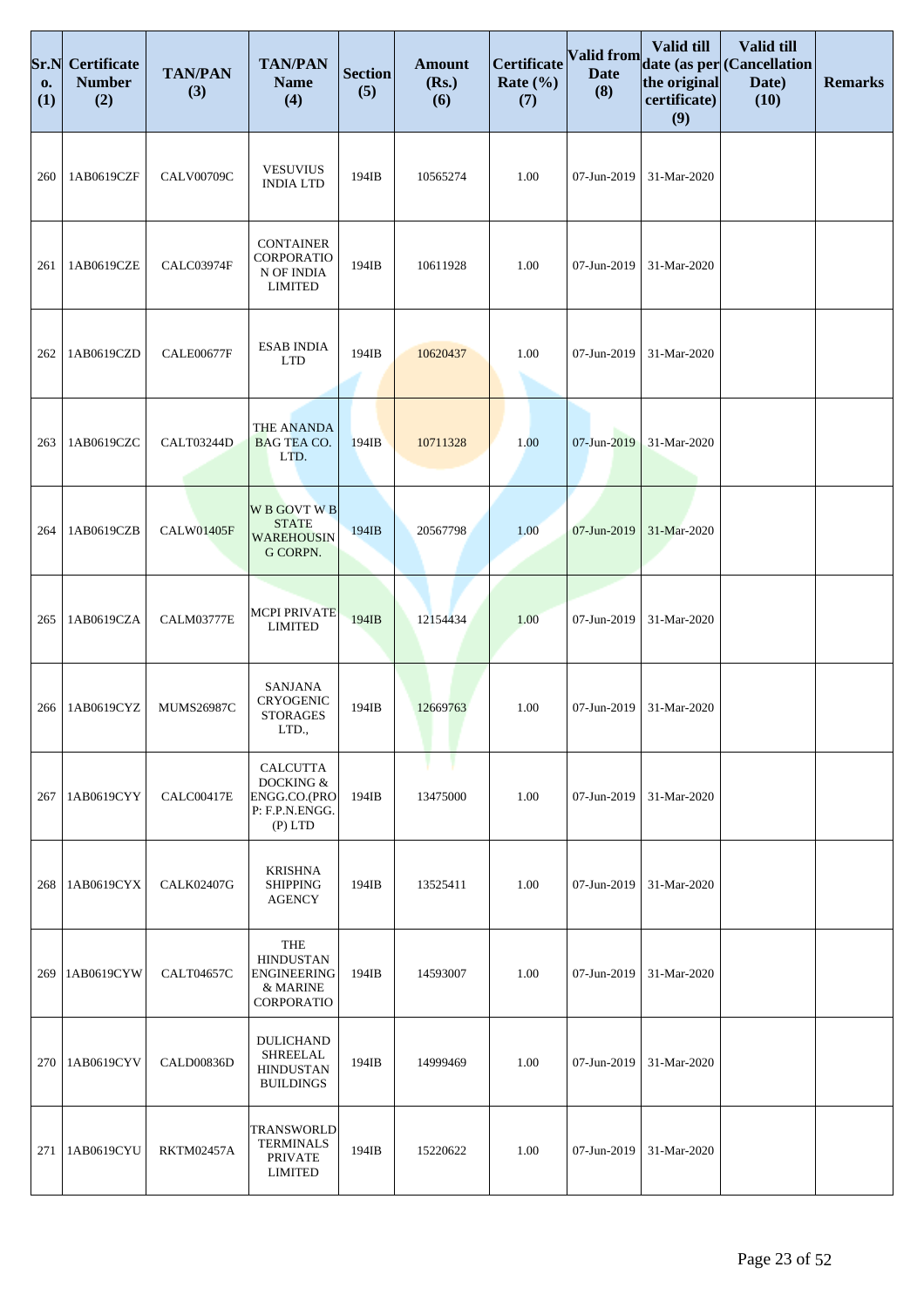| Sr.N<br>0.<br>(1) | <b>Certificate</b><br><b>Number</b><br>(2) | <b>TAN/PAN</b><br>(3) | <b>TAN/PAN</b><br><b>Name</b><br>(4)                                              | <b>Section</b><br>(5) | <b>Amount</b><br>(Rs.)<br>(6) | Certificate<br>Rate $(\% )$<br>(7) | <b>Valid from</b><br><b>Date</b><br>(8) | Valid till<br>the original<br>certificate)<br>(9) | Valid till<br>date (as per (Cancellation<br>Date)<br>(10) | <b>Remarks</b> |
|-------------------|--------------------------------------------|-----------------------|-----------------------------------------------------------------------------------|-----------------------|-------------------------------|------------------------------------|-----------------------------------------|---------------------------------------------------|-----------------------------------------------------------|----------------|
| 272               | 1AB0619CYT                                 | <b>CALB02803D</b>     | <b>BEML</b><br><b>LIMITED</b>                                                     | 194IB                 | 15635452                      | 1.00                               | 07-Jun-2019                             | 31-Mar-2020                                       |                                                           |                |
| 273               | 1AB0619CYS                                 | CALE00374D            | <b>EASTERN</b><br><b>DISTRIBUTOR</b><br>S                                         | 194IB                 | 18183141                      | 1.00                               | 07-Jun-2019                             | 31-Mar-2020                                       |                                                           |                |
| 274               | 1AB0619CYR                                 | CALE00125G            | <b>EVEREST</b><br><b>INDUSTRIES</b><br><b>LIMITED</b>                             | 194IB                 | 18208502                      | 1.00                               | 07-Jun-2019                             | 31-Mar-2020                                       |                                                           |                |
| 275               | 1AB0619CYQ                                 | <b>CALA05339F</b>     | <b>AARPEE</b><br><b>INTERNATION</b><br>AL                                         | 194IB                 | 18510095                      | 1.00                               | 07-Jun-2019                             | 31-Mar-2020                                       |                                                           |                |
| 276               | 1AB0619CYP                                 | <b>CHES41034A</b>     | <b>BIRLA</b><br><b>CARBON</b><br><b>INDIA</b><br><b>PRIVATE</b><br><b>LIMITED</b> | 194IB                 | 18725692                      | 1.00                               | 07-Jun-2019                             | 31-Mar-2020                                       |                                                           |                |
| 277               | 1AB0619CYO                                 | CALH02520A            | <b>HALDIA</b><br>PETROCHEMI<br><b>CALS LIMITED</b>                                | 194IB                 | 18906887                      | 1.00                               | 07-Jun-2019                             | 31-Mar-2020                                       |                                                           |                |
| 278               | 1AB0619CYN                                 | <b>MUMI10179B</b>     | RELIANCE JIO<br><b>INFOCOMM</b><br><b>LIMITED</b>                                 | 194IB                 | 22720785                      | 1.00                               | 07-Jun-2019                             | 31-Mar-2020                                       |                                                           |                |
| 279               | 1AB0619CYM                                 | <b>RTKD06754G</b>     | <b>CJ DARCL</b><br><b>LOGISTICS</b><br><b>LIMITED</b>                             | 194IB                 | 22052346                      | 1.00                               | 07-Jun-2019                             | 31-Mar-2020                                       |                                                           |                |
| 280               | 1AB0619CYL                                 | <b>CALC00188G</b>     | CESC LTD.                                                                         | 194IB                 | 22664598                      | 1.00                               | 07-Jun-2019                             | 31-Mar-2020                                       |                                                           |                |
| 281               | 1AB0619CYK                                 | <b>CALI01969C</b>     | <b>ITC LIMITED</b>                                                                | 194IB                 | 23006853                      | 1.00                               | 07-Jun-2019                             | 31-Mar-2020                                       |                                                           |                |
| 282               | 1AB0619CYJ                                 | CALB03440D            | <b>BEHERA</b><br><b>BROTHERS</b>                                                  | 194IB                 | 23501833                      | 1.00                               | 07-Jun-2019                             | 31-Mar-2020                                       |                                                           |                |
| 283               | 1AB0619CYI                                 | <b>MUMR23551D</b>     | <b>RADIANT</b><br><b>MARITIME</b><br><b>INDIA PVT</b><br><b>LTD</b>               | 194IB                 | 24426006                      | 1.00                               | 07-Jun-2019                             | 31-Mar-2020                                       |                                                           |                |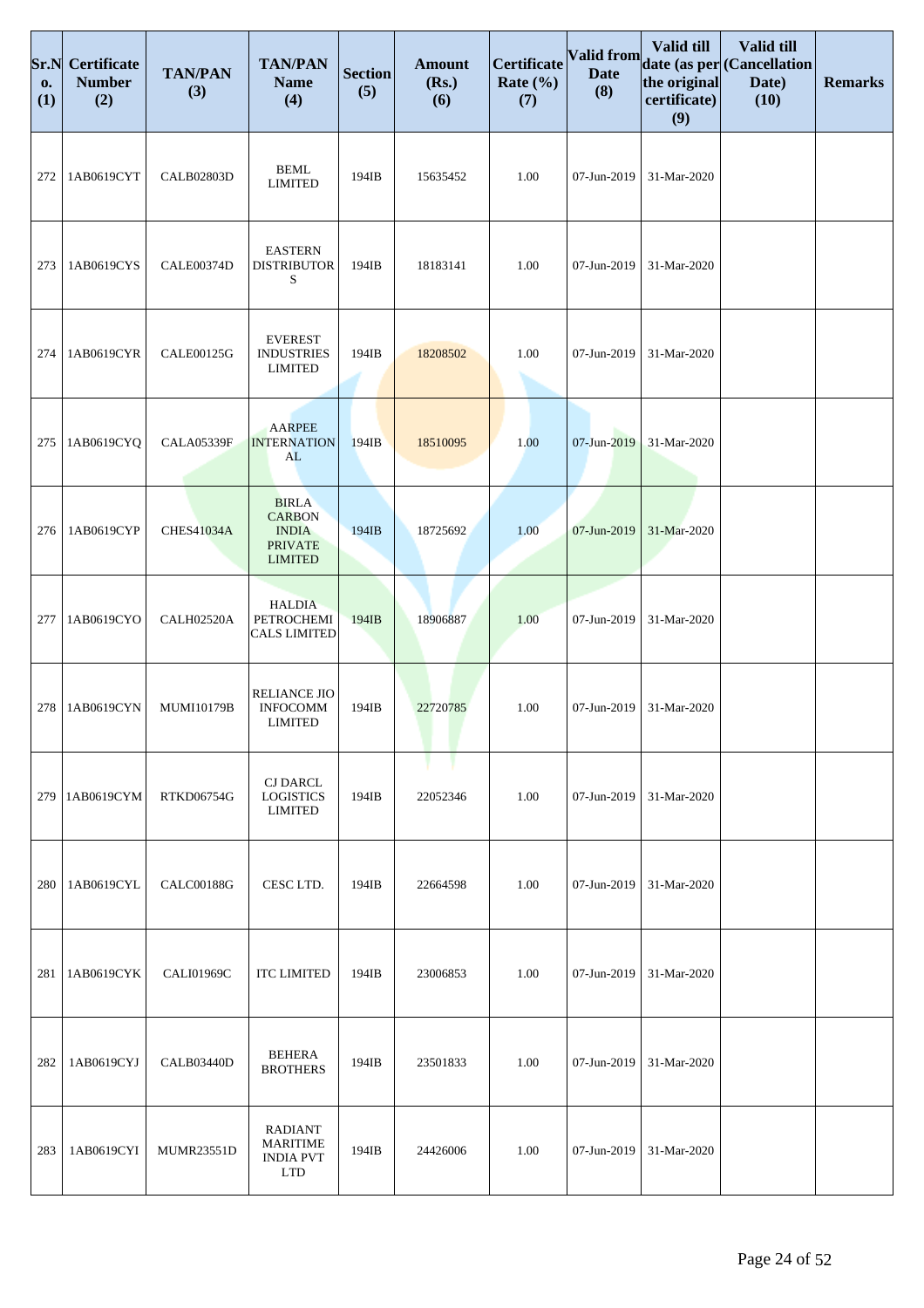| Sr.N<br>0.<br>(1) | <b>Certificate</b><br><b>Number</b><br>(2) | <b>TAN/PAN</b><br>(3) | <b>TAN/PAN</b><br><b>Name</b><br>(4)                                                      | <b>Section</b><br>(5) | <b>Amount</b><br>(Rs.)<br>(6) | Certificate<br>Rate $(\% )$<br>(7) | Valid from<br><b>Date</b><br>(8) | Valid till<br>the original<br>certificate)<br>(9) | Valid till<br>date (as per (Cancellation<br>Date)<br>(10) | <b>Remarks</b> |
|-------------------|--------------------------------------------|-----------------------|-------------------------------------------------------------------------------------------|-----------------------|-------------------------------|------------------------------------|----------------------------------|---------------------------------------------------|-----------------------------------------------------------|----------------|
| 284               | 1AB0619CYH                                 | <b>BLRH03783D</b>     | <b>HINDUSTAN</b><br><b>UNILEVER</b><br><b>LIMITED</b>                                     | 194IB                 | 30164067                      | 1.00                               | 07-Jun-2019                      | 31-Mar-2020                                       |                                                           |                |
| 285               | 1AB0619CYG                                 | CALS27474G            | <b>STEEL</b><br><b>AUTHORITY</b><br>OF INDIA<br><b>LIMITED</b>                            | 194IB                 | 14824605                      | 1.00                               | 07-Jun-2019                      | 31-Mar-2020                                       |                                                           |                |
| 286               | 1AB0619CYF                                 | <b>CALS13241E</b>     | <b>STEEL</b><br><b>AUTHORITY</b><br>OF INDIA LTD                                          | 194IB                 | 14824605                      | 1.00                               | 07-Jun-2019                      | 31-Mar-2020                                       |                                                           |                |
| 287               | 1AB0619CYE                                 | CALT05165G            | <b>TEWARI</b><br><b>WAREHOUSIN</b><br><b>G CO PRIVATE</b><br><b>LIMITED</b>               | 194IB                 | 30242879                      | 1.00                               | 07-Jun-2019                      | 31-Mar-2020                                       |                                                           |                |
| 288               | 1AB0619CYD                                 | <b>CALA08979F</b>     | <b>AVR STORAGE</b><br><b>TANK</b><br><b>TERMINALS</b><br><b>PRIVATE</b><br><b>LIMITED</b> | 194IB                 | 30533773                      | 1.00                               | 07-Jun-2019                      | 31-Mar-2020                                       |                                                           |                |
| 289               | 1AB0619CYC                                 | MUMH03183F            | <b>HINDUSTAN</b><br><b>AEGIS LPG</b><br><b>LIMITED</b>                                    | 194IB                 | 32357028                      | 1.00                               | 07-Jun-2019                      | 31-Mar-2020                                       |                                                           |                |
| 290               | 1AB0619CYB                                 | <b>MUMA19866A</b>     | <b>AEGIS</b><br><b>LOGISTICS</b><br><b>LIMITED</b>                                        | 194IB                 | 34626289                      | 1.00                               | 07-Jun-2019                      | 31-Mar-2020                                       |                                                           |                |
| 291               | 1AB0619CYA                                 | CALG00408C            | <b>GARDEN</b><br><b>REACH SHIP</b><br><b>BUILDERS &amp;</b><br>ENGG.LTD.                  | 194IB                 | 35153889                      | 1.00                               | 07-Jun-2019                      | 31-Mar-2020                                       |                                                           |                |
| 292               | 1AB0619CXZ                                 | <b>CALP02108B</b>     | <b>IRC LIMITED</b>                                                                        | 194IB                 | 36437234                      | 1.00                               | 07-Jun-2019                      | 31-Mar-2020                                       |                                                           |                |
| 293               | 1AB0619CXY                                 | CALI01584C            | <b>IFB AGRO</b><br><b>INDUSTRIES</b><br>LIMITED                                           | 194IB                 | 37448056                      | 1.00                               | 07-Jun-2019                      | 31-Mar-2020                                       |                                                           |                |
| 294               | 1AB0619CXX                                 | <b>CALR06417F</b>     | RASHMI<br><b>METALIKS</b><br>LIMITED                                                      | 194IB                 | 42690762                      | 1.00                               | 07-Jun-2019                      | 31-Mar-2020                                       |                                                           |                |
| 295               | 1AB0619CXW                                 | CALT00170C            | <b>IMC LIMITED</b>                                                                        | 194IB                 | 45550117                      | 1.00                               | 07-Jun-2019                      | 31-Mar-2020                                       |                                                           |                |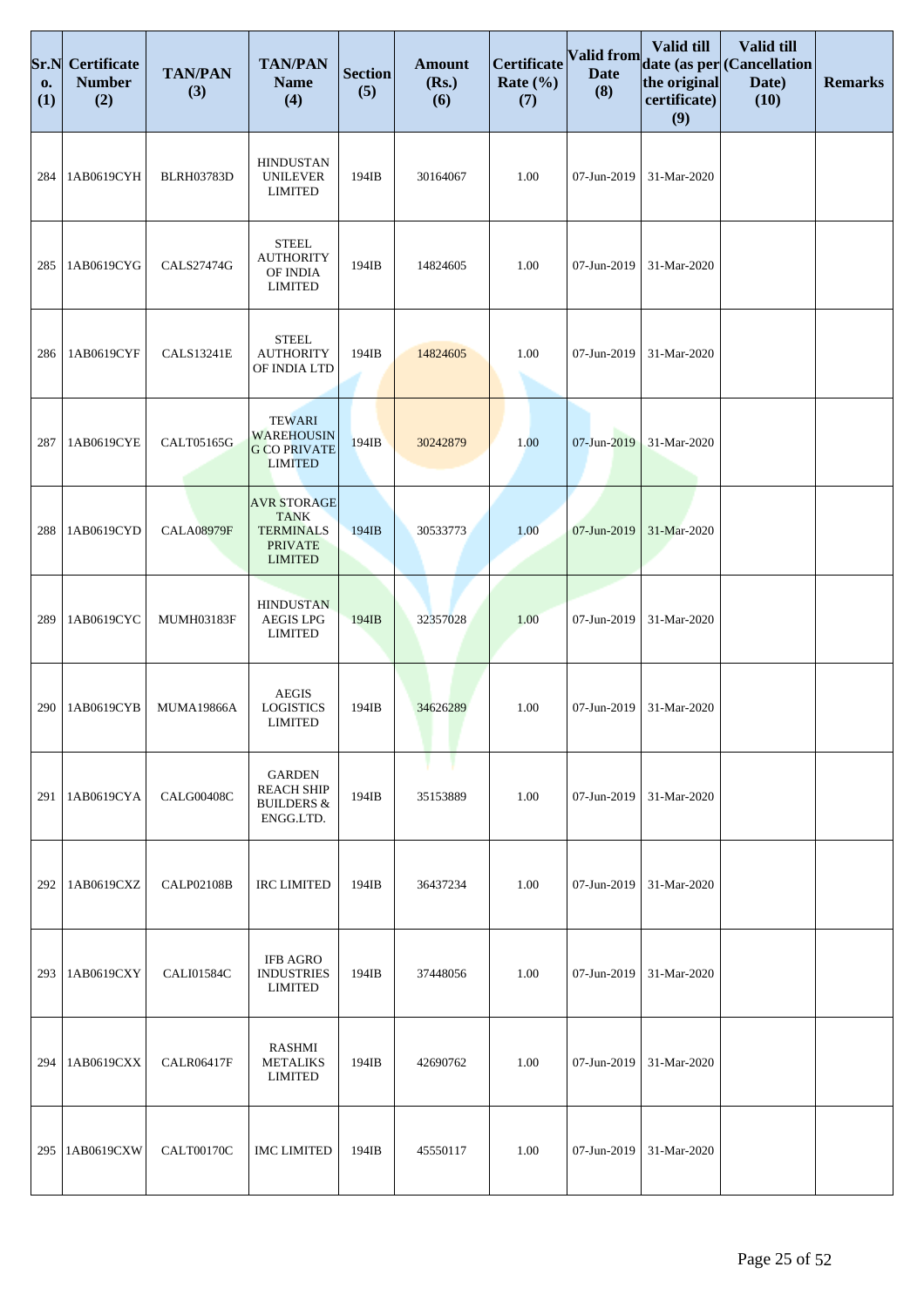| Sr.N<br>0.<br>(1) | <b>Certificate</b><br><b>Number</b><br>(2) | <b>TAN/PAN</b><br>(3) | <b>TAN/PAN</b><br><b>Name</b><br>(4)                                              | <b>Section</b><br>(5) | <b>Amount</b><br>(Rs.)<br>(6) | <b>Certificate</b><br>Rate $(\% )$<br>(7) | Valid from<br><b>Date</b><br>(8) | Valid till<br>the original<br>certificate)<br>(9) | Valid till<br>date (as per Cancellation<br>Date)<br>(10) | <b>Remarks</b> |
|-------------------|--------------------------------------------|-----------------------|-----------------------------------------------------------------------------------|-----------------------|-------------------------------|-------------------------------------------|----------------------------------|---------------------------------------------------|----------------------------------------------------------|----------------|
| 296               | 1AB0619CXV                                 | <b>CALB00020G</b>     | <b>BALMER</b><br>LAWRIE &<br><b>COMPANY</b><br><b>LIMITED</b>                     | 194IB                 | 48463835                      | 1.00                                      | 07-Jun-2019                      | 31-Mar-2020                                       |                                                          |                |
| 297               | 1AB0619CXU                                 | <b>CALB00275C</b>     | <b>BRITANNIA</b><br><b>INDUSTRIES</b><br><b>LTD</b>                               | 194IB                 | 50116618                      | 1.00                                      | 07-Jun-2019                      | 31-Mar-2020                                       |                                                          |                |
| 298               | 1AB0619CXT                                 | <b>CALT02488D</b>     | T M<br><b>INTERNATION</b><br>AL LOGISTICS<br><b>LTD</b>                           | 194IB                 | 50623516                      | 1.00                                      | 07-Jun-2019                      | 31-Mar-2020                                       |                                                          |                |
| 299               | 1AB0619CXS                                 | <b>MUMA08492B</b>     | <b>ALLCARGO</b><br><b>LOGISTICS</b><br><b>LIMITED</b>                             | 194IB                 | 53114702                      | 1.00                                      | 07-Jun-2019                      | 31-Mar-2020                                       |                                                          |                |
| 300               | 1AB0619CXR                                 | <b>CALH01077G</b>     | <b>HINDUSTAN</b><br><b>PETROLEUM</b><br>CORPN. LTD.                               | 194IB                 | 55492664                      | 1.00                                      | 07-Jun-2019                      | 31-Mar-2020                                       |                                                          |                |
| 301               | 1AB0619CXQ                                 | CALI01456A            | <b>INTERNATION</b><br>AL SEAPORTS<br>(HALDIA)<br><b>PRIVATE</b><br><b>LIMITED</b> | 194IB                 | 60362695                      | 1.00                                      | 07-Jun-2019                      | 31-Mar-2020                                       |                                                          |                |
| 302               | 1AB0619CXP                                 | <b>CALA00717D</b>     | <b>APEEJAY</b><br><b>INDUSTRIES</b><br><b>PRIVATE</b><br><b>LIMITED</b>           | 194IB                 | 63115475                      | 1.00                                      | 07-Jun-2019                      | 31-Mar-2020                                       |                                                          |                |
| 303               | 1AB0619CXO                                 | CALC04599A            | <b>CENTURY</b><br><b>PLYBOARDS</b><br>(INDIA)<br><b>LIMITED</b>                   | 194IB                 | 86836406                      | 1.00                                      | 07-Jun-2019                      | 31-Mar-2020                                       |                                                          |                |
| 304               | 1AB0619CXN                                 | CALH02640B            | <b>HALDIA</b><br>MUNICIPALIT<br>Y                                                 | 194IB                 | 77359413                      | 1.00                                      | 07-Jun-2019                      | 31-Mar-2020                                       |                                                          |                |
| 305               | 1AB0619CXM                                 | <b>ALDS05359E</b>     | <b>BIRLA</b><br><b>CARBON</b><br><b>INDIA</b><br><b>PRIVATE</b><br><b>LIMITED</b> | 194IB                 | 78092708                      | 1.00                                      | 07-Jun-2019                      | 31-Mar-2020                                       |                                                          |                |
| 306               | 1AB0619CXL                                 | <b>PNEB10837B</b>     | <b>BHARAT</b><br>PETROLEUM<br>CORPORATIO<br>N LIMITED                             | 194IB                 | 22613932                      | 1.00                                      | 07-Jun-2019                      | 31-Mar-2020                                       |                                                          |                |
| 307               | 1AB0619CXK                                 | <b>CHNC00783G</b>     | <b>BHARAT</b><br>PETROLEUM<br>CORPORATIO<br>N LIMITED                             | 194IB                 | 22613932                      | 1.00                                      | 07-Jun-2019                      | 31-Mar-2020                                       |                                                          |                |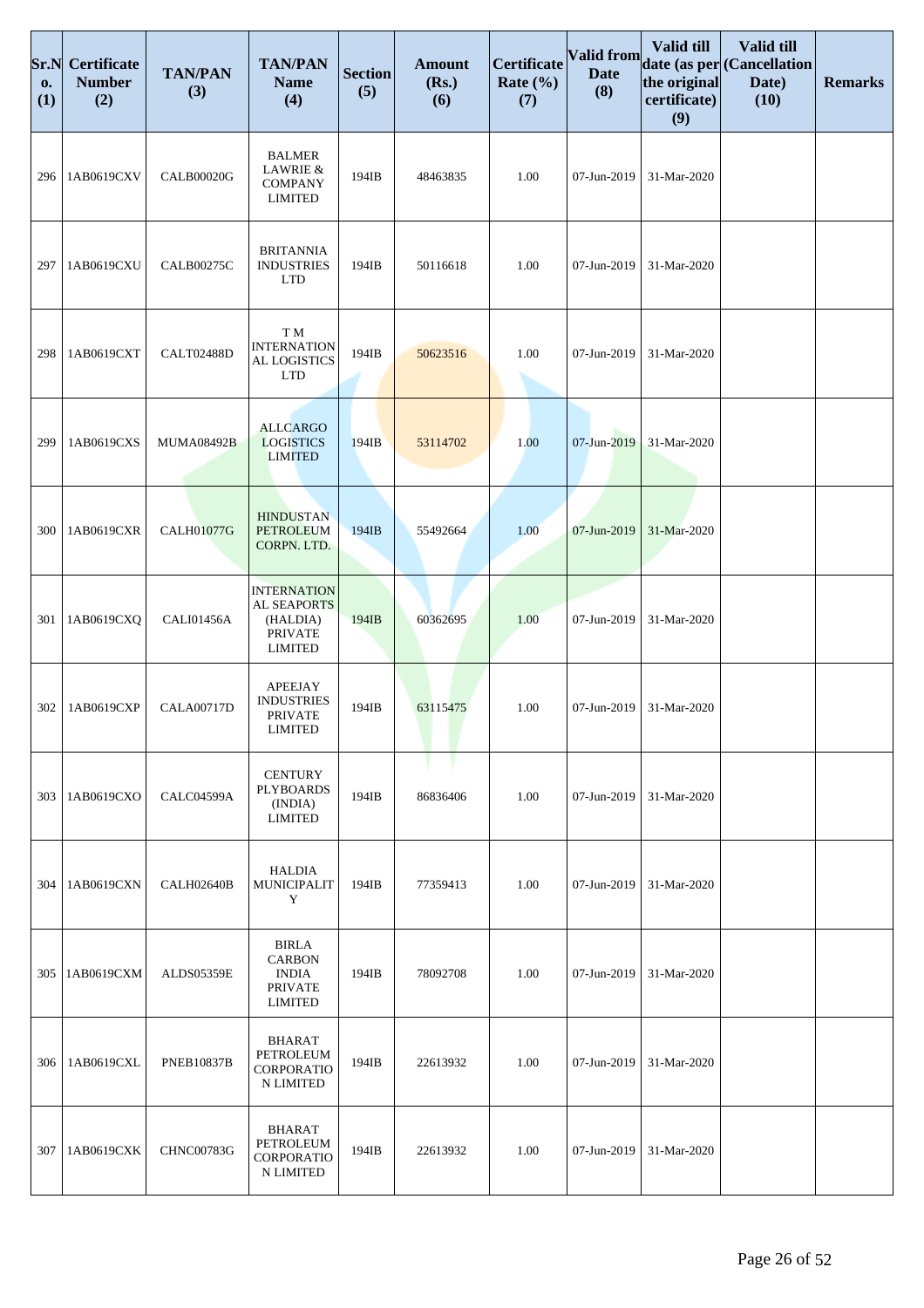| Sr.N<br>0.<br>(1) | Certificate<br><b>Number</b><br>(2) | <b>TAN/PAN</b><br>(3) | <b>TAN/PAN</b><br><b>Name</b><br>(4)                                                  | <b>Section</b><br>(5) | <b>Amount</b><br>(Rs.)<br>(6) | Certificate<br>Rate $(\% )$<br>(7) | <b>Valid from</b><br><b>Date</b><br>(8) | Valid till<br>the original<br>certificate)<br>(9) | Valid till<br>date (as per (Cancellation<br>Date)<br>(10) | <b>Remarks</b> |
|-------------------|-------------------------------------|-----------------------|---------------------------------------------------------------------------------------|-----------------------|-------------------------------|------------------------------------|-----------------------------------------|---------------------------------------------------|-----------------------------------------------------------|----------------|
| 308               | 1AB0619CXJ                          | <b>CHEB00719F</b>     | <b>BHARAT</b><br>PETROLEUM<br>CORPORATIO<br>N LIMITED                                 | 194IB                 | 22613932                      | 1.00                               | 07-Jun-2019                             | 31-Mar-2020                                       |                                                           |                |
| 309               | 1AB0619CXI                          | <b>CALB02474D</b>     | <b>BHARAT</b><br>PETROLEUM<br>CORPORATIO<br>N LIMITED                                 | 194IB                 | 22613932                      | 1.00                               | 07-Jun-2019                             | 31-Mar-2020                                       |                                                           |                |
| 310               | 1AB0619CXH                          | CALF00416D            | <b>FOOD</b><br>CORPORATIO<br>N OF INDIA D<br>M(P W)                                   | 194IB                 | 115270007                     | 1.00                               | 07-Jun-2019                             | 31-Mar-2020                                       |                                                           |                |
| 311               | 1AB0619CXG                          | CALT03159C            | <b>TATA</b><br><b>CHEMICALS</b><br><b>LTD</b>                                         | 194IB                 | 150030671                     | 1.00                               | 07-Jun-2019                             | 31-Mar-2020                                       |                                                           |                |
| 312               | 1AB0619CXF                          | CALC04149F            | <b>CENTRAL</b><br><b>WAREHOUSIN</b><br>G<br><b>CORPORATIO</b><br>$\mathbf N$          | 194IB                 | 223196007                     | 1.00                               | 07-Jun-2019                             | 31-Mar-2020                                       |                                                           |                |
| 313               | 1AB0619CXE                          | DELI09652G            | <b>INDIAN OIL</b><br>CORPORATIO<br>N LIMITED                                          | 194IB                 | 505027067                     | 1.00                               | 07-Jun-2019                             | 31-Mar-2020                                       |                                                           |                |
| 314               | 1AB0619CXD                          | CALE01803E            | <b>EXIDE</b><br><b>INDUSTRIES</b><br><b>LIMITED</b>                                   | 194IB                 | 496029183                     | 1.00                               | 07-Jun-2019                             | 31-Mar-2020                                       |                                                           |                |
| 315               | 1AB0619CXC                          | <b>CALT01899C</b>     | TKM GLOBAL<br><b>LOGISTICS</b><br><b>LIMITED</b>                                      | 194C                  | 25000                         | 0.10                               | 07-Jun-2019                             | 31-Mar-2020                                       |                                                           |                |
| 316               | 1AB0619CXB                          | <b>CALG00408C</b>     | <b>GARDEN</b><br><b>REACH SHIP</b><br><b>BUILDERS &amp;</b><br>ENGG.LTD.              | 194C                  | 225558                        | 0.10                               | 07-Jun-2019                             | 31-Mar-2020                                       |                                                           |                |
| 317               | 1AB0619CXA                          | <b>PNED12897D</b>     | <b>DANAOS SHIP</b><br><b>MANAGEMEN</b><br><b>T PRIVATE</b><br>LIMITED                 | 194C                  | 8690                          | 0.10                               | 07-Jun-2019                             | 31-Mar-2020                                       |                                                           |                |
| 318               | 1AB0619CWZ                          | CALT07354E            | <b>TRANSWORLD</b><br><b>GLOBAL</b><br><b>LOGISTICS</b><br><b>SOLUTIONS</b><br>(INDIA) | 194C                  | 293                           | 0.10                               | 07-Jun-2019                             | 31-Mar-2020                                       |                                                           |                |
| 319               | 1AB0619CWY                          | <b>CALS20495G</b>     | SWATI<br><b>CONCAST</b><br><b>AND POWER</b><br><b>PRIVATE</b><br><b>LIMITED</b>       | 194C                  | 1135186                       | 0.10                               | 07-Jun-2019                             | 31-Mar-2020                                       |                                                           |                |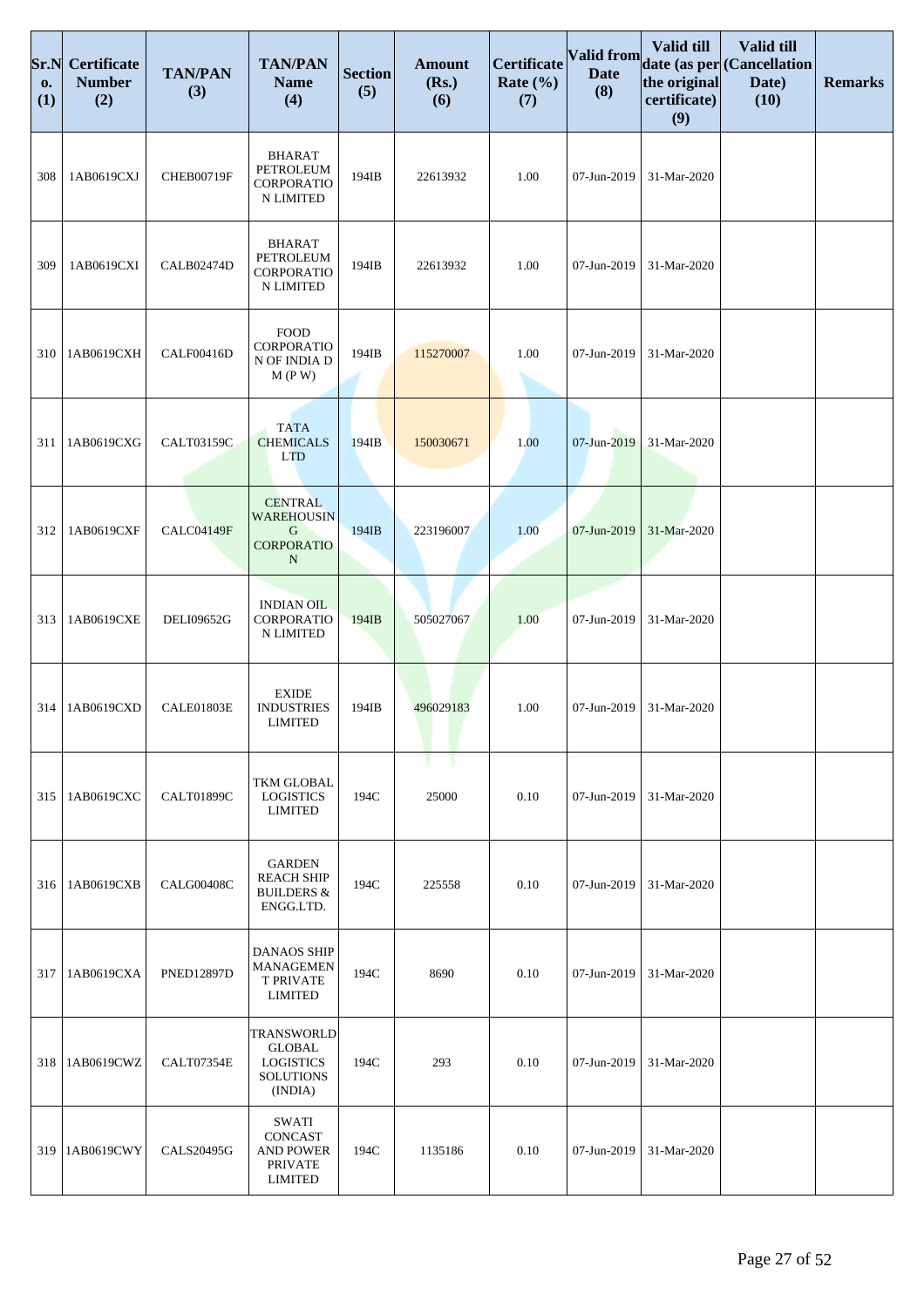| Sr.N<br>0.<br>(1) | <b>Certificate</b><br><b>Number</b><br>(2) | <b>TAN/PAN</b><br>(3) | <b>TAN/PAN</b><br><b>Name</b><br>(4)                                                      | <b>Section</b><br>(5) | <b>Amount</b><br>(Rs.)<br>(6) | Certificate<br>Rate $(\% )$<br>(7) | Valid from<br><b>Date</b><br>(8) | <b>Valid till</b><br>the original<br>certificate)<br>(9) | Valid till<br>date (as per (Cancellation<br>Date)<br>(10) | <b>Remarks</b> |
|-------------------|--------------------------------------------|-----------------------|-------------------------------------------------------------------------------------------|-----------------------|-------------------------------|------------------------------------|----------------------------------|----------------------------------------------------------|-----------------------------------------------------------|----------------|
| 320               | 1AB0619CWX                                 | CALM07122D            | <b>MARINE</b><br><b>CRAFT</b><br><b>ENGINEERS</b><br><b>PRIVATE</b><br><b>LIMITED</b>     | 194C                  | 5047                          | 0.10                               | 07-Jun-2019                      | 31-Mar-2020                                              |                                                           |                |
| 321               | 1AB0619CWW                                 | <b>CALM12605F</b>     | <b>MARINA</b><br><b>PROJECTS</b><br><b>PRIVATE</b><br><b>LIMITED</b>                      | 194C                  | 30082                         | 0.10                               | 07-Jun-2019                      | 31-Mar-2020                                              |                                                           |                |
| 322               | 1AB0619CWV                                 | <b>CALG05339F</b>     | <b>GANGES</b><br><b>TRADING</b><br>CORPORATIO<br>N                                        | 194C                  | 59000                         | 0.10                               | 07-Jun-2019                      | 31-Mar-2020                                              |                                                           |                |
| 323               | 1AB0619CWU                                 | CALC04149F            | <b>CENTRAL</b><br><b>WAREHOUSIN</b><br>G<br><b>CORPORATIO</b><br>N                        | 194C                  | 3114                          | 0.10                               | 07-Jun-2019                      | 31-Mar-2020                                              |                                                           |                |
| 324               | 1AB0619CWT                                 | <b>CALR08910G</b>     | <b>RALSON</b><br><b>PETROCHEMI</b><br><b>CALS LIMITED</b>                                 | 194C                  | 4037                          | 0.10                               | 07-Jun-2019                      | 31-Mar-2020                                              |                                                           |                |
| 325               | 1AB0619CWS                                 | MUMB23785G            | <b>BHARAT</b><br><b>KOLKATA</b><br><b>CONTAINER</b><br><b>TERMINALS</b><br><b>PRIVATE</b> | 194C                  | 5000                          | 0.10                               | 07-Jun-2019                      | 31-Mar-2020                                              |                                                           |                |
| 326               | 1AB0619CWR                                 | <b>CALA12779E</b>     | ΑM<br><b>ENTERPRISES</b>                                                                  | 194C                  | 5047                          | 0.10                               | 07-Jun-2019                      | 31-Mar-2020                                              |                                                           |                |
| 327               | 1AB0619CWQ                                 | CALD07061F            | <b>DHUNSERI</b><br><b>VENTURES</b><br><b>LIMITED</b>                                      | 194C                  | 6000                          | 0.10                               | 07-Jun-2019                      | 31-Mar-2020                                              |                                                           |                |
| 328               | 1AB0619CWP                                 | <b>CALI01416C</b>     | <b>INDEPENDENC</b><br>E TRANSPORT<br>& SHIPPING<br><b>AGENCY</b>                          | 194C                  | 11270                         | 0.10                               | 07-Jun-2019                      | 31-Mar-2020                                              |                                                           |                |
| 329               | 1AB0619CWO                                 | CALA02244E            | <b>ANJANEY</b><br><b>FERRO</b><br><b>ALLOYS</b><br><b>LIMITED</b>                         | 194C                  | 12244                         | 0.10                               | 07-Jun-2019                      | 31-Mar-2020                                              |                                                           |                |
| 330               | 1AB0619CWN                                 | <b>DELI09266F</b>     | <b>ICETRAIL</b><br><b>LOGISTICS</b><br><b>PRIVATE</b><br><b>LIMITED</b>                   | 194C                  | 16000                         | 0.10                               | 07-Jun-2019                      | 31-Mar-2020                                              |                                                           |                |
| 331               | 1AB0619CWM                                 | CALA05951B            | A.L.<br><b>LOGISTICS</b><br>PVT. LTD.                                                     | 194C                  | 16568                         | 0.10                               | 07-Jun-2019                      | 31-Mar-2020                                              |                                                           |                |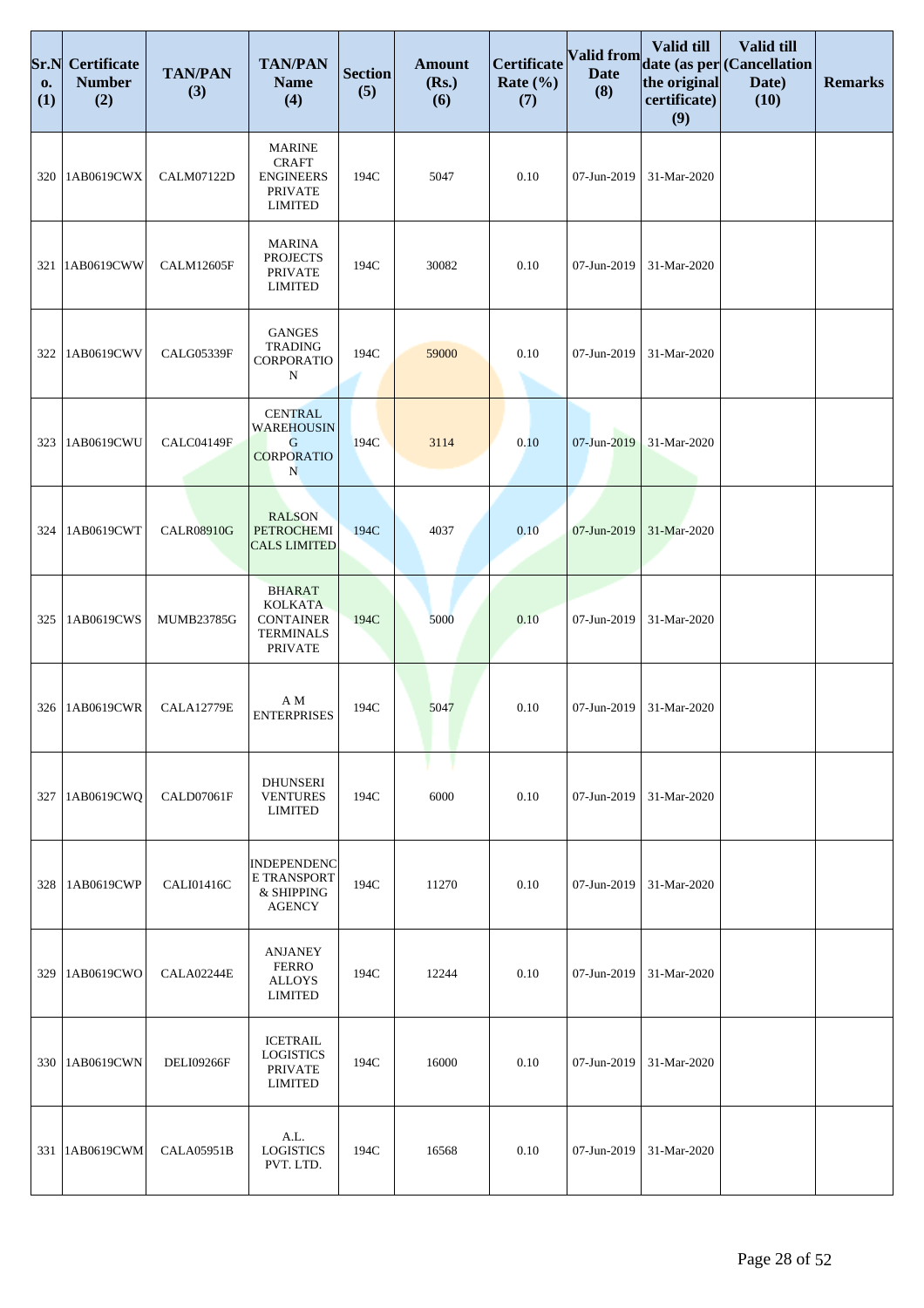| Sr.N<br>0.<br>(1) | Certificate<br><b>Number</b><br>(2) | <b>TAN/PAN</b><br>(3) | <b>TAN/PAN</b><br><b>Name</b><br>(4)                                                  | <b>Section</b><br>(5) | <b>Amount</b><br>(Rs.)<br>(6) | Certificate<br>Rate $(\% )$<br>(7) | Valid from<br><b>Date</b><br>(8) | Valid till<br>the original<br>certificate)<br>(9) | Valid till<br>date (as per (Cancellation<br>Date)<br>(10) | <b>Remarks</b> |
|-------------------|-------------------------------------|-----------------------|---------------------------------------------------------------------------------------|-----------------------|-------------------------------|------------------------------------|----------------------------------|---------------------------------------------------|-----------------------------------------------------------|----------------|
| 332               | 1AB0619CWL                          | <b>CALR06417F</b>     | <b>RASHMI</b><br><b>METALIKS</b><br><b>LIMITED</b>                                    | 194C                  | 18947                         | 0.10                               | 07-Jun-2019                      | 31-Mar-2020                                       |                                                           |                |
| 333               | 1AB0619CWK                          | <b>CALO00140A</b>     | <b>OTA FALLONS</b><br><b>FORWARDERS</b><br>PVT LTD                                    | 194C                  | 19600                         | 0.10                               | 07-Jun-2019                      | 31-Mar-2020                                       |                                                           |                |
| 334               | 1AB0619CWJ                          | <b>DELM17983A</b>     | <b>MATRIX</b><br><b>FREIGHT</b><br><b>SYSTEMS</b><br><b>PRIVATE</b><br><b>LIMITED</b> | 194C                  | 19600                         | 0.10                               | 07-Jun-2019                      | 31-Mar-2020                                       |                                                           |                |
| 335               | 1AB0619CWI                          | <b>CALS11690A</b>     | <b>SAI SPONGE</b><br>(INDIA)<br><b>PRIVATE</b><br><b>LIMITED</b>                      | 194C                  | 22444                         | 0.10                               | 07-Jun-2019                      | 31-Mar-2020                                       |                                                           |                |
| 336               | 1AB0619CWH                          | <b>RCHS00811G</b>     | <b>SHIVAM IRON</b><br>& STEEL<br><b>COMPANY</b><br><b>LIMITED</b>                     | 194C                  | 25000                         | 0.10                               | 07-Jun-2019                      | 31-Mar-2020                                       |                                                           |                |
| 337               | 1AB0619CWG                          | CALE01662D            | <b>EVERSHINE</b><br><b>CUSTOMS</b><br>(C&F) PVT LTD                                   | 194C                  | 26460                         | 0.10                               | 07-Jun-2019                      | 31-Mar-2020                                       |                                                           |                |
| 338               | 1AB0619CWF                          | CALI01394B            | <b>INTERLINK</b><br><b>MARITIME</b><br><b>SERVICES PVT</b><br><b>LTD</b>              | 194C                  | 29400                         | 0.10                               | 07-Jun-2019                      | 31-Mar-2020                                       |                                                           |                |
| 339               | 1AB0619CWE                          | <b>CALJ04617E</b>     | JKG<br><b>ASSOCIATES</b><br><b>PVT LTD</b>                                            | 194C                  | 33000                         | 0.10                               | 07-Jun-2019                      | 31-Mar-2020                                       |                                                           |                |
| 340               | 1AB0619CWD                          | <b>DELZ00250F</b>     | <b>ZION EXPRESS</b><br>CARGO<br><b>PRIVATE</b><br><b>LIMITED</b>                      | 194C                  | 40000                         | 0.10                               | 07-Jun-2019                      | 31-Mar-2020                                       |                                                           |                |
| 341               | 1AB0619CWC                          | <b>CALB12003F</b>     | <b>B R CLEARING</b><br><b>SERVICES</b><br><b>PRIVATE</b><br><b>LIMITED</b>            | 194C                  | 40000                         | 0.10                               | 07-Jun-2019                      | 31-Mar-2020                                       |                                                           |                |
| 342               | 1AB0619CWB                          | CALE01169A            | <b>EXPRESS</b><br><b>CLEARING</b><br><b>AGENCY</b>                                    | 194C                  | 49000                         | 0.10                               | 07-Jun-2019                      | 31-Mar-2020                                       |                                                           |                |
| 343               | 1AB0619CWA                          | CALA08471B            | <b>ALLIED ICD</b><br><b>SERVICES</b><br><b>LIMITED</b>                                | 194C                  | 49000                         | 0.10                               | 07-Jun-2019                      | 31-Mar-2020                                       |                                                           |                |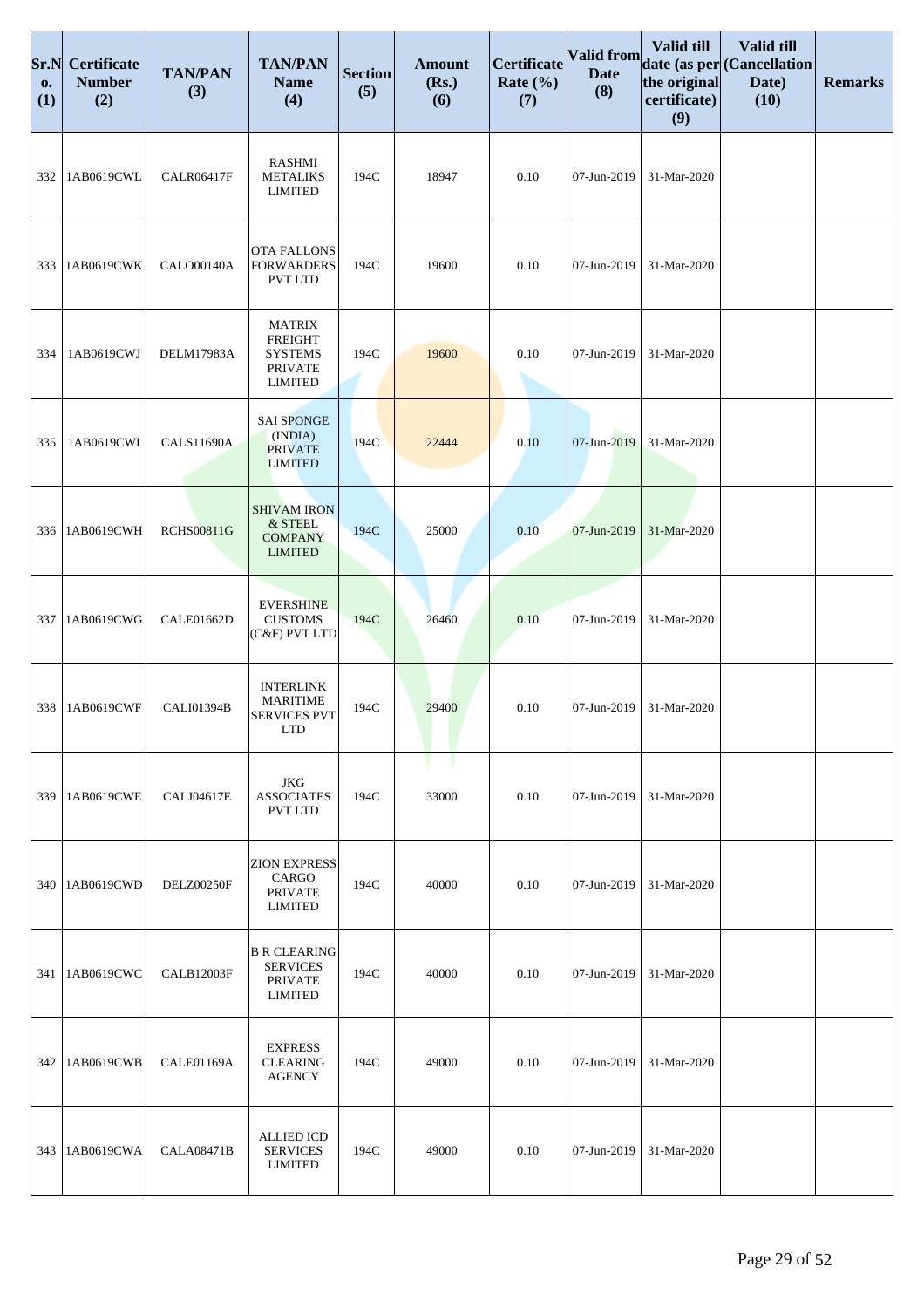| Sr.N<br>0.<br>(1) | Certificate<br><b>Number</b><br>(2) | <b>TAN/PAN</b><br>(3) | <b>TAN/PAN</b><br><b>Name</b><br>(4)                                                    | <b>Section</b><br>(5) | <b>Amount</b><br>(Rs.)<br>(6) | Certificate<br>Rate $(\% )$<br>(7) | Valid from<br><b>Date</b><br>(8) | Valid till<br>the original<br>certificate)<br>(9) | Valid till<br>date (as per (Cancellation<br>Date)<br>(10) | <b>Remarks</b> |
|-------------------|-------------------------------------|-----------------------|-----------------------------------------------------------------------------------------|-----------------------|-------------------------------|------------------------------------|----------------------------------|---------------------------------------------------|-----------------------------------------------------------|----------------|
| 344               | 1AB0619CVZ                          | <b>BLRA05014C</b>     | <b>ATLAS</b><br><b>LOGISTICS</b><br><b>PRIVATE</b><br><b>LIMITED</b>                    | 194C                  | 52455                         | 0.10                               | 07-Jun-2019                      | 31-Mar-2020                                       |                                                           |                |
| 345               | 1AB0619CVY                          | <b>CALP10137B</b>     | <b>PHAR</b><br><b>AGENCY</b>                                                            | 194C                  | 53900                         | 0.10                               | 07-Jun-2019                      | 31-Mar-2020                                       |                                                           |                |
| 346               | 1AB0619CVX                          | CALN00859F            | <b>NEPAL</b><br>TRANSIT &<br>WAREHOUSIN<br>G CO LTD                                     | 194C                  | 54142                         | 0.10                               | 07-Jun-2019                      | 31-Mar-2020                                       |                                                           |                |
| 347               | 1AB0619CVW                          | <b>CALP00833A</b>     | PD PRASAD &<br><b>SONS PVT LTD</b>                                                      | 194C                  | 60000                         | 0.10                               | 07-Jun-2019                      | 31-Mar-2020                                       |                                                           |                |
| 348               | 1AB0619CVV                          | <b>MUMS59439C</b>     | <b>SEASHELL</b><br><b>LOGISTICS</b><br><b>PRIVATE</b><br><b>LIMITED</b>                 | 194C                  | 73500                         | 0.10                               | 07-Jun-2019                      | 31-Mar-2020                                       |                                                           |                |
| 349               | 1AB0619CVU                          | CALW02503E            | WOOMA & CO<br>(FORWARDER<br>S) PVT LTD                                                  | 194C                  | 78400                         | 0.10                               | 07-Jun-2019                      | 31-Mar-2020                                       |                                                           |                |
| 350               | 1AB0619CVT                          | CALT00423D            | <b>THE</b><br><b>SHALIMAR</b><br><b>WORKS (1980)</b><br><b>LTD</b>                      | 194C                  | 100377                        | 0.10                               | 07-Jun-2019                      | 31-Mar-2020                                       |                                                           |                |
| 351               | 1AB0619CVS                          | <b>CALS28182A</b>     | <b>SAILA</b><br>SHIPPING &<br><b>LOGISTICS</b><br><b>SERVICES</b>                       | 194C                  | 102900                        | 0.10                               | 07-Jun-2019                      | 31-Mar-2020                                       |                                                           |                |
| 352               | 1AB0619CVR                          | <b>MUMS20445F</b>     | SAMSARASHI<br>PPING<br><b>PRIVATE</b><br><b>LIMITED</b>                                 | 194C                  | 114797                        | 0.10                               | 07-Jun-2019                      | 31-Mar-2020                                       |                                                           |                |
| 353               | 1AB0619CVQ                          | <b>CALK00721A</b>     | <b>KAMAL</b><br><b>MOOKHERJEE</b><br>$&$ CO (SP) P<br><b>LTD</b>                        | 194C                  | 121192                        | 0.10                               | 07-Jun-2019                      | 31-Mar-2020                                       |                                                           |                |
| 354               | 1AB0619CVP                          | <b>CALH03703A</b>     | <b>HARIDASS</b><br><b>CHUNDER</b><br><b>CLEARING</b><br><b>AGENTS</b><br><b>PRIVATE</b> | 194C                  | 147000                        | 0.10                               | 07-Jun-2019                      | 31-Mar-2020                                       |                                                           |                |
| 355               | 1AB0619CVO                          | CALC04550A            | CALCUTTA<br><b>SHIPPING</b><br><b>BUREAU</b>                                            | 194C                  | 151047                        | 0.10                               | 07-Jun-2019                      | 31-Mar-2020                                       |                                                           |                |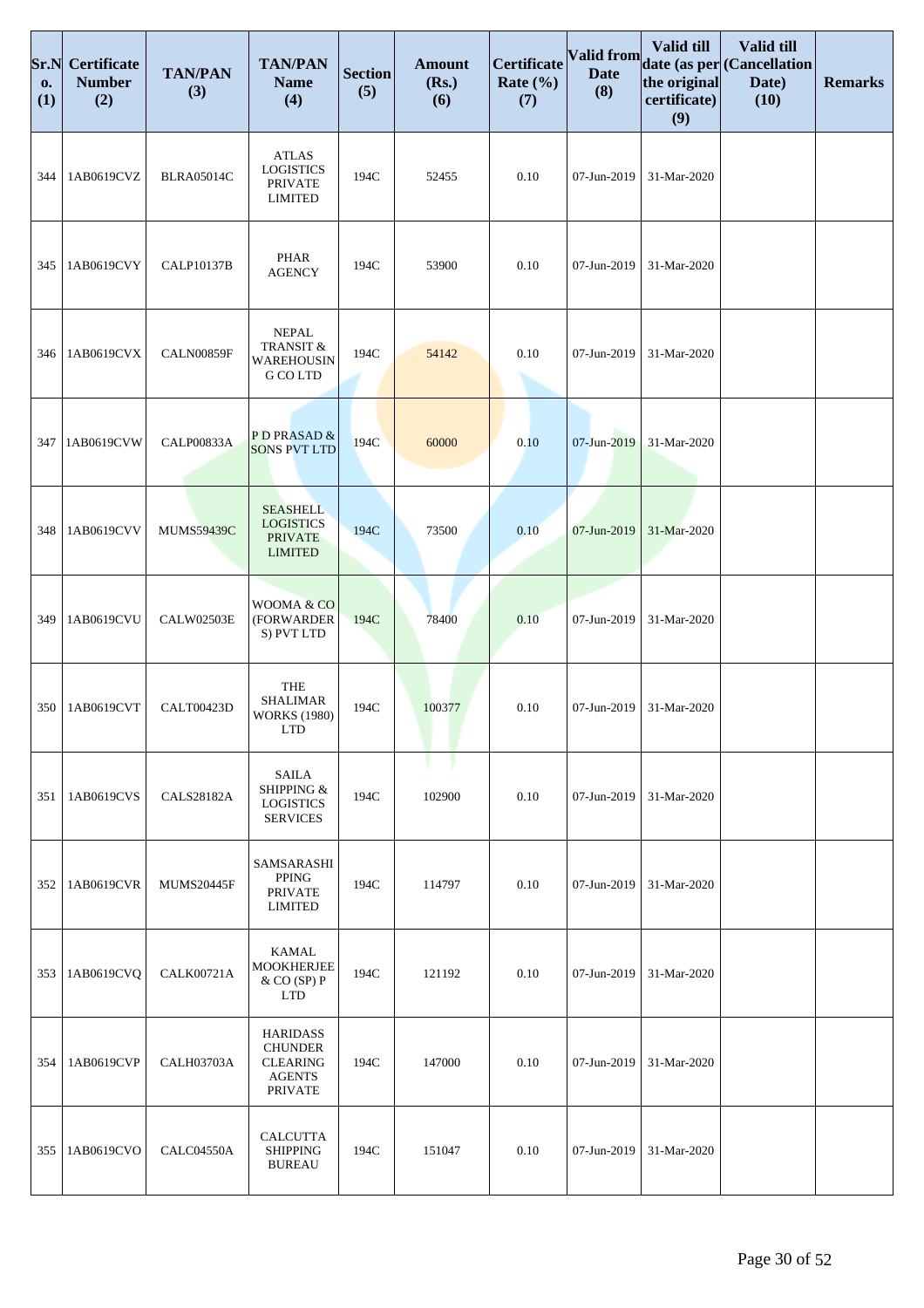| Sr.N<br>0.<br>(1) | <b>Certificate</b><br><b>Number</b><br>(2) | <b>TAN/PAN</b><br>(3) | <b>TAN/PAN</b><br><b>Name</b><br>(4)                                                  | <b>Section</b><br>(5) | <b>Amount</b><br>(Rs.)<br>(6) | <b>Certificate</b><br>Rate $(\% )$<br>(7) | Valid from<br><b>Date</b><br>(8) | Valid till<br>the original<br>certificate)<br>(9) | Valid till<br>date (as per Cancellation<br>Date)<br>(10) | <b>Remarks</b> |
|-------------------|--------------------------------------------|-----------------------|---------------------------------------------------------------------------------------|-----------------------|-------------------------------|-------------------------------------------|----------------------------------|---------------------------------------------------|----------------------------------------------------------|----------------|
| 356               | 1AB0619CVN                                 | <b>CALS12796A</b>     | SOMA<br><b>CLEARING</b><br><b>AGENTS</b><br><b>PRIVATE</b><br><b>LIMITED</b>          | 194C                  | 155259                        | 0.10                                      | 07-Jun-2019                      | 31-Mar-2020                                       |                                                          |                |
| 357               | 1AB0619CVM                                 | <b>CALA08936E</b>     | <b>ACS SHIPPING</b><br><b>PRIVATE</b><br><b>LIMITED</b>                               | 194C                  | 196000                        | 0.10                                      | 07-Jun-2019                      | 31-Mar-2020                                       |                                                          |                |
| 358               | 1AB0619CVL                                 | <b>JDHM13088F</b>     | <b>MAHESH</b><br><b>SUPPLIERS</b><br>(INDIA)<br><b>PRIVATE</b><br><b>LIMITED</b>      | 194C                  | 200000                        | 0.10                                      | 07-Jun-2019                      | 31-Mar-2020                                       |                                                          |                |
| 359               | 1AB0619CVK                                 | <b>BBNK01002B</b>     | <b>KASHVI</b><br>POWER &<br><b>STEEL</b><br><b>PRIVATE</b><br><b>LIMITED</b>          | 194C                  | 200000                        | 0.10                                      | 07-Jun-2019                      | 31-Mar-2020                                       |                                                          |                |
| 360               | 1AB0619CVJ                                 | <b>CALR10033C</b>     | <b>REGAL</b><br><b>CONTAINER</b><br><b>LINE PRIVATE</b><br><b>LIMITED</b>             | 194C                  | 209720                        | 0.10                                      | 07-Jun-2019                      | 31-Mar-2020                                       |                                                          |                |
| 361               | 1AB0619CVI                                 | <b>CALT00107C</b>     | <b>TIDE WATER</b><br>OIL CO (I) LTD                                                   | 194C                  | 236232                        | 0.10                                      | 07-Jun-2019                      | 31-Mar-2020                                       |                                                          |                |
| 362               | 1AB0619CVH                                 | <b>MUMA12993B</b>     | <b>DACHSER</b><br><b>INDIA</b><br><b>PRIVATE</b><br><b>LIMITED</b>                    | 194C                  | 245000                        | 0.10                                      | 07-Jun-2019                      | 31-Mar-2020                                       |                                                          |                |
| 363               | 1AB0619CVG                                 | DELL01699F            | NTL-<br><b>LOGISTICS</b><br>(INDIA)<br><b>PRIVATE</b><br><b>LIMITED</b>               | 194C                  | 265600                        | 0.10                                      | 07-Jun-2019                      | 31-Mar-2020                                       |                                                          |                |
| 364               | 1AB0619CVF                                 | <b>CALG00258G</b>     | <b>OIL AND</b><br>NATURAL<br>GAS<br><b>CORPORATIO</b><br>N LIMITED                    | 194C                  | 300000                        | 0.10                                      | 07-Jun-2019                      | 31-Mar-2020                                       |                                                          |                |
| 365               | 1AB0619CVE                                 | CALC06366D            | CARGOPLAN<br><b>INTERNATION</b><br>AL (INDIA)<br><b>PRIVATE</b><br><b>LIMITED</b>     | 194C                  | 343000                        | 0.10                                      | 07-Jun-2019                      | 31-Mar-2020                                       |                                                          |                |
| 366               | 1AB0619CVD                                 | CALE01272F            | <b>EASTERN</b><br><b>CLEARING</b><br><b>AND</b><br><b>FORWARDING</b><br><b>AGPLTD</b> | 194C                  | 350000                        | 0.10                                      | 07-Jun-2019                      | 31-Mar-2020                                       |                                                          |                |
| 367               | 1AB0619CVC                                 | <b>BBNB00323B</b>     | <b>BHUSHAN</b><br>POWER &<br><b>STEEL</b><br><b>LIMITED</b>                           | 194C                  | 385002                        | 0.10                                      | 07-Jun-2019                      | 31-Mar-2020                                       |                                                          |                |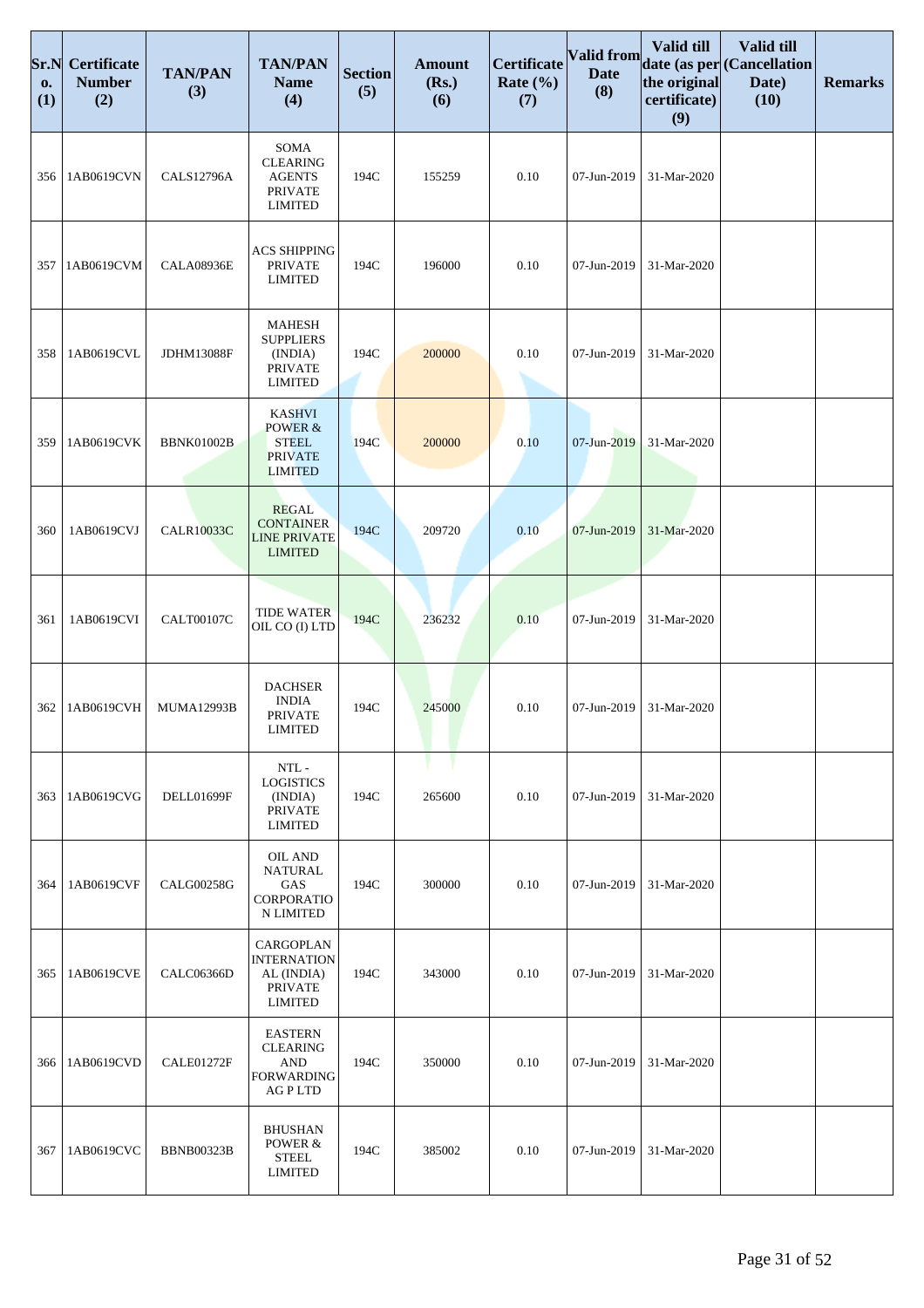| Sr.N<br>0.<br>(1) | <b>Certificate</b><br><b>Number</b><br>(2) | <b>TAN/PAN</b><br>(3) | <b>TAN/PAN</b><br><b>Name</b><br>(4)                                            | <b>Section</b><br>(5) | <b>Amount</b><br>(Rs.)<br>(6) | Certificate<br>Rate $(\% )$<br>(7) | Valid from<br><b>Date</b><br>(8) | Valid till<br>the original<br>certificate)<br>(9) | Valid till<br>date (as per (Cancellation<br>Date)<br>(10) | <b>Remarks</b> |
|-------------------|--------------------------------------------|-----------------------|---------------------------------------------------------------------------------|-----------------------|-------------------------------|------------------------------------|----------------------------------|---------------------------------------------------|-----------------------------------------------------------|----------------|
| 368               | 1AB0619CVB                                 | <b>CALP11540E</b>     | <b>PHONEX</b><br><b>TRADERS</b><br><b>PRIVATE</b><br><b>LIMITED</b>             | 194C                  | 390180                        | 0.10                               | 07-Jun-2019                      | 31-Mar-2020                                       |                                                           |                |
| 369               | 1AB0619CVA                                 | CALH02520A            | <b>HALDIA</b><br>PETROCHEMI<br><b>CALS LIMITED</b>                              | 194C                  | 444042                        | 0.10                               | 07-Jun-2019                      | 31-Mar-2020                                       |                                                           |                |
| 370               | 1AB0619CUZ                                 | CHEP02576A            | PON PURE<br><b>CHEMICAL</b><br><b>INDIA</b><br><b>PRIVATE</b><br><b>LIMITED</b> | 194C                  | 455964                        | 0.10                               | 07-Jun-2019                      | 31-Mar-2020                                       |                                                           |                |
| 371               | 1AB0619CUY                                 | AHMA01098G            | <b>ADANI</b><br><b>WILMAR</b><br><b>LIMITED</b>                                 | 194C                  | 472044                        | 0.10                               | 07-Jun-2019                      | 31-Mar-2020                                       |                                                           |                |
| 372               | 1AB0619CUX                                 | <b>CHEF03287E</b>     | <b>FLYJAC</b><br><b>LOGISTICS</b><br><b>PRIVATE</b><br><b>LIMITED</b>           | 194C                  | 480200                        | 0.10                               | 07-Jun-2019                      | 31-Mar-2020                                       |                                                           |                |
| 373               | 1AB0619CUW                                 | <b>CALH00871D</b>     | <b>HIMADRI</b><br><b>SPECIALITY</b><br><b>CHEMICAL</b><br><b>LIMITED</b>        | 194C                  | 481696                        | 0.10                               | 07-Jun-2019                      | 31-Mar-2020                                       |                                                           |                |
| 374               | 1AB0619CUV                                 | CALM06355G            | <b>MERLIN</b><br><b>VINIMAY PVT</b><br><b>LTD</b>                               | 194C                  | 490000                        | 0.10                               | 07-Jun-2019                      | 31-Mar-2020                                       |                                                           |                |
| 375               | 1AB0619CUU                                 | CALC04599A            | <b>CENTURY</b><br><b>PLYBOARDS</b><br>(INDIA)<br><b>LIMITED</b>                 | 194C                  | 490000                        | 0.10                               | 07-Jun-2019                      | 31-Mar-2020                                       |                                                           |                |
| 376               | 1AB0619CUT                                 | <b>CALO00254C</b>     | <b>OIL INDIA</b><br><b>LIMITED</b>                                              | 194C                  | 588000                        | 0.10                               | 07-Jun-2019                      | 31-Mar-2020                                       |                                                           |                |
| 377               | 1AB0619CUS                                 | <b>CALK03297A</b>     | <b>KIC</b><br><b>METALIKS</b><br><b>LIMITED</b>                                 | 194C                  | 600000                        | 0.10                               | 07-Jun-2019                      | 31-Mar-2020                                       |                                                           |                |
| 378               | 1AB0619CUR                                 | <b>CALC01966G</b>     | <b>CHAMONG</b><br>TEE EXPORTS<br>PVT. LTD.                                      | 194C                  | 600000                        | 0.10                               | 07-Jun-2019                      | 31-Mar-2020                                       |                                                           |                |
| 379               | 1AB0619CUQ                                 | <b>CALP08659A</b>     | PURTI<br>VANASPATI<br><b>PRIVATE</b><br><b>LIMITED</b>                          | 194C                  | 625686                        | 0.10                               | 07-Jun-2019                      | 31-Mar-2020                                       |                                                           |                |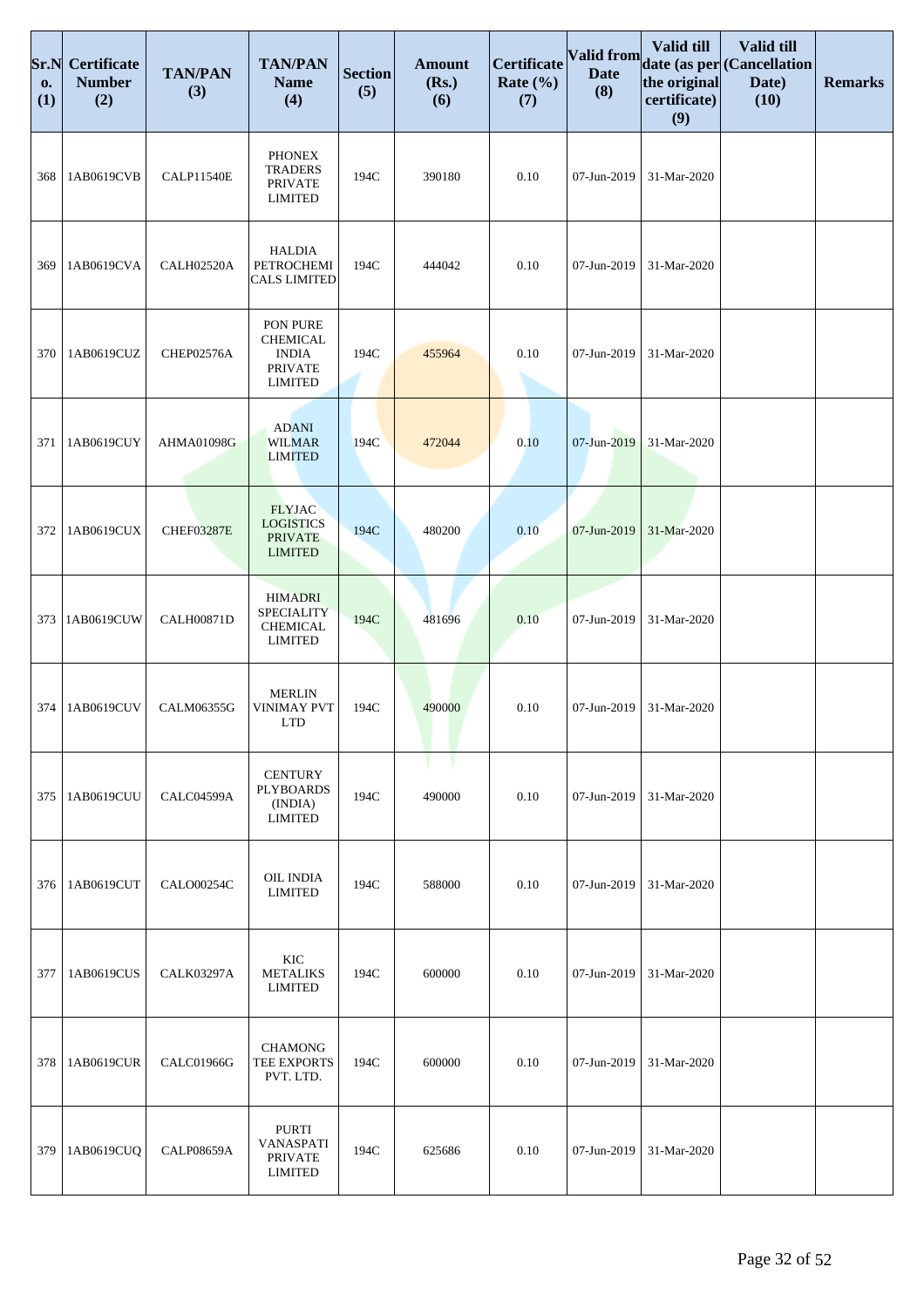| Sr.N<br>0.<br>(1) | <b>Certificate</b><br><b>Number</b><br>(2) | <b>TAN/PAN</b><br>(3) | <b>TAN/PAN</b><br><b>Name</b><br>(4)                                                       | <b>Section</b><br>(5) | <b>Amount</b><br>(Rs.)<br>(6) | <b>Certificate</b><br>Rate $(\% )$<br>(7) | Valid from<br><b>Date</b><br>(8) | Valid till<br>the original<br>certificate)<br>(9) | Valid till<br>date (as per Cancellation<br>Date)<br>(10) | <b>Remarks</b> |
|-------------------|--------------------------------------------|-----------------------|--------------------------------------------------------------------------------------------|-----------------------|-------------------------------|-------------------------------------------|----------------------------------|---------------------------------------------------|----------------------------------------------------------|----------------|
| 380               | 1AB0619CUP                                 | CALG01175G            | <b>GOENKA</b><br>CHEMICAL<br><b>INDUSTRIES</b>                                             | 194C                  | 634751                        | 0.10                                      | 07-Jun-2019                      | 31-Mar-2020                                       |                                                          |                |
| 381               | 1AB0619CUO                                 | MUMI09337G            | <b>INDIA COKE</b><br><b>AND POWER</b><br><b>PRIVATE</b><br><b>LIMITED</b>                  | 194C                  | 658300                        | 0.10                                      | 07-Jun-2019                      | 31-Mar-2020                                       |                                                          |                |
| 382               | 1AB0619CUN                                 | <b>CALR00911B</b>     | <b>RUNGTA SONS</b><br><b>PRIVATE</b><br><b>LIMITED</b>                                     | 194C                  | 763323                        | 0.10                                      | 07-Jun-2019                      | 31-Mar-2020                                       |                                                          |                |
| 383               | 1AB0619CUM                                 | <b>DELB02458B</b>     | <b>SCHENKER</b><br><b>INDIA</b><br><b>PRIVATE</b><br><b>LIMITED</b>                        | 194C                  | 784000                        | 0.10                                      | 07-Jun-2019                      | 31-Mar-2020                                       |                                                          |                |
| 384               | 1AB0619CUL                                 | <b>MUME03997A</b>     | <b>DHL</b><br><b>LOGISTICS</b><br><b>PRIVATE</b><br><b>LIMITED</b>                         | 194C                  | 798700                        | 0.10                                      | 07-Jun-2019                      | 31-Mar-2020                                       |                                                          |                |
| 385               | 1AB0619CUK                                 | <b>CALM11917D</b>     | <b>BKM</b><br><b>INDUSTRIES</b><br><b>LIMITED</b>                                          | 194C                  | 1394621                       | 0.10                                      | 07-Jun-2019                      | 31-Mar-2020                                       |                                                          |                |
| 386               | 1AB0619CUJ                                 | <b>MUMC12537A</b>     | <b>CAPRICORN</b><br><b>LOGISTICS</b><br><b>PRIVATE</b><br>LIMITED                          | 194C                  | 922573                        | 0.10                                      | 07-Jun-2019                      | 31-Mar-2020                                       |                                                          |                |
| 387               | 1AB0619CUI                                 | <b>CALP08520B</b>     | PARAG<br><b>VINIMAY</b><br><b>PRIVATE</b><br><b>LIMITED</b>                                | 194C                  | 953200                        | 0.10                                      | 07-Jun-2019                      | 31-Mar-2020                                       |                                                          |                |
| 388               | 1AB0619CUH                                 | <b>CALS19295D</b>     | S M NIRYAT<br>PRIVATE LTD                                                                  | 194C                  | 1041000                       | 0.10                                      | 07-Jun-2019                      | 31-Mar-2020                                       |                                                          |                |
| 389               | 1AB0619CUG                                 | <b>CALV03604G</b>     | <b>VIVEK</b><br>FREIGHT &<br><b>LOGISTICS</b><br><b>PRIVATE</b><br><b>LIMITED</b>          | 194C                  | 1176000                       | 0.10                                      | 07-Jun-2019                      | 31-Mar-2020                                       |                                                          |                |
| 390               | 1AB0619CUF                                 | <b>MUMP21154A</b>     | <b>POSEIDON</b><br><b>SHIPPING</b><br><b>AGENCY</b><br><b>PRIVATE</b><br><b>LIMITED</b>    | 194C                  | 1176000                       | 0.10                                      | 07-Jun-2019                      | 31-Mar-2020                                       |                                                          |                |
| 391               | 1AB0619CUE                                 | MUMO03259E            | <b>OSL SHIPPING</b><br><b>AGENCIES</b><br><b>INDIA</b><br><b>PRIVATE</b><br><b>LIMITED</b> | 194C                  | 1225000                       | 0.10                                      | 07-Jun-2019                      | 31-Mar-2020                                       |                                                          |                |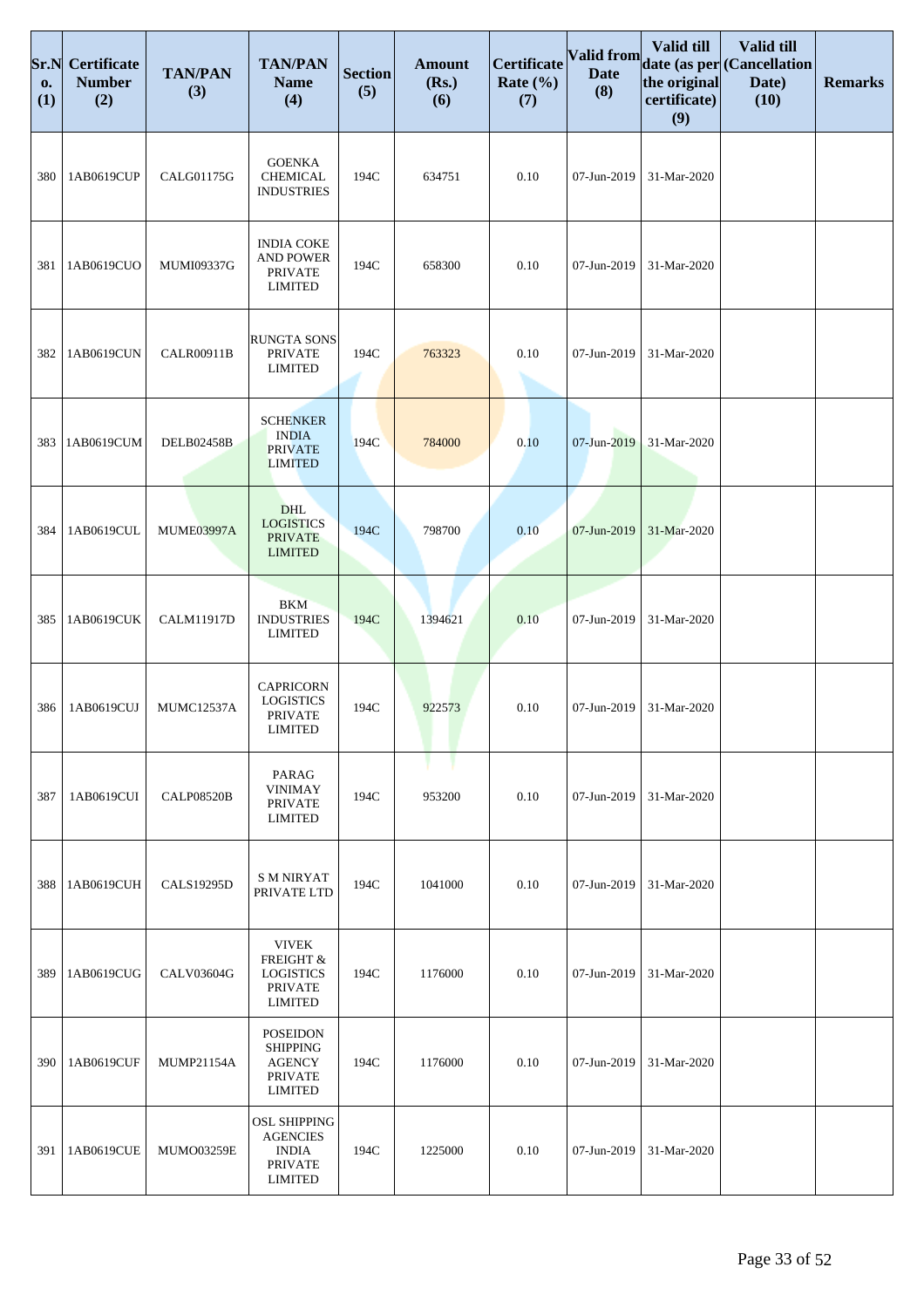| Sr.N<br>0.<br>(1) | <b>Certificate</b><br><b>Number</b><br>(2) | <b>TAN/PAN</b><br>(3) | <b>TAN/PAN</b><br><b>Name</b><br>(4)                                                 | <b>Section</b><br>(5) | <b>Amount</b><br>(Rs.)<br>(6) | Certificate<br>Rate $(\% )$<br>(7) | Valid from<br><b>Date</b><br>(8) | Valid till<br>the original<br>certificate)<br>(9) | Valid till<br>date (as per (Cancellation<br>Date)<br>(10) | <b>Remarks</b> |
|-------------------|--------------------------------------------|-----------------------|--------------------------------------------------------------------------------------|-----------------------|-------------------------------|------------------------------------|----------------------------------|---------------------------------------------------|-----------------------------------------------------------|----------------|
| 392               | 1AB0619CUD                                 | <b>CALR03236C</b>     | <b>RAMSON</b><br><b>LOGISTICS</b><br><b>PVT LTD</b>                                  | 194C                  | 1297200                       | 0.10                               | 07-Jun-2019                      | 31-Mar-2020                                       |                                                           |                |
| 393               | 1AB0619CUC                                 | CALT03159C            | <b>TATA</b><br><b>CHEMICALS</b><br><b>LTD</b>                                        | 194C                  | 1321938                       | 0.10                               | 07-Jun-2019                      | 31-Mar-2020                                       |                                                           |                |
| 394               | 1AB0619CUB                                 | <b>CALS28622G</b>     | <b>SEA FREIGHT</b><br>& LOGISTICS<br><b>SOLUTION</b>                                 | 194C                  | 1323980                       | 0.10                               | 07-Jun-2019                      | 31-Mar-2020                                       |                                                           |                |
| 395               | 1AB0619CUA                                 | CALM04349C            | <b>MODERN</b><br><b>INDIA CON-</b><br><b>CAST LTD</b>                                | 194C                  | 1333375                       | 0.10                               | 07-Jun-2019                      | 31-Mar-2020                                       |                                                           |                |
| 396               | 1AB0619CTZ                                 | <b>CALE02722G</b>     | <b>EMM DEE C</b><br>AND F<br><b>AGENCY</b>                                           | 194C                  | 1362894                       | 0.10                               | 07-Jun-2019                      | 31-Mar-2020                                       |                                                           |                |
| 397               | 1AB0619CTY                                 | <b>CALA04532D</b>     | <b>AMAR IRON</b><br><b>UDYOG PVT</b><br><b>LTD</b>                                   | 194C                  | 1370730                       | 0.10                               | 07-Jun-2019                      | 31-Mar-2020                                       |                                                           |                |
| 398               | 1AB0619CTX                                 | <b>VPND00589B</b>     | <b>DREDGING</b><br>CORPORATIO<br>N OF INDIA<br><b>LIMITED</b>                        | 194C                  | 1408977                       | 0.10                               | 07-Jun-2019                      | 31-Mar-2020                                       |                                                           |                |
| 399               | 1AB0619CTW                                 | <b>CALU01298D</b>     | <b>UVM</b><br><b>SHIPPING</b><br><b>SERVICES</b><br><b>PRIVATE</b><br><b>LIMITED</b> | 194C                  | 1472538                       | 0.10                               | 07-Jun-2019                      | 31-Mar-2020                                       |                                                           |                |
| 400               | 1AB0619CTV                                 | <b>RKTS09319C</b>     | <b>SWISS</b><br><b>SINGAPORE</b><br><b>INDIA</b><br><b>PRIVATE</b><br><b>LIMITD</b>  | 194C                  | 1521239                       | 0.10                               | 07-Jun-2019                      | 31-Mar-2020                                       |                                                           |                |
| 401               | 1AB0619CTU                                 | DELK05388F            | KLJ<br><b>RESOURCES</b><br>LTD.                                                      | 194C                  | 1534302                       | 0.10                               | 07-Jun-2019                      | 31-Mar-2020                                       |                                                           |                |
| 402               | 1AB0619CTT                                 | SHLP01560G            | <b>PROGRESSIVE</b><br><b>FERTICHEM</b><br><b>PRIVATE</b><br><b>LIMITED</b>           | 194C                  | 1541600                       | 0.10                               | 07-Jun-2019                      | 31-Mar-2020                                       |                                                           |                |
| 403               | 1AB0619CTS                                 | CALP05372D            | PENANSHIN<br><b>SHIPPING</b><br><b>INDIA</b><br><b>PRIVATE</b><br><b>LIMITED</b>     | 194C                  | 1568000                       | 0.10                               | 07-Jun-2019                      | 31-Mar-2020                                       |                                                           |                |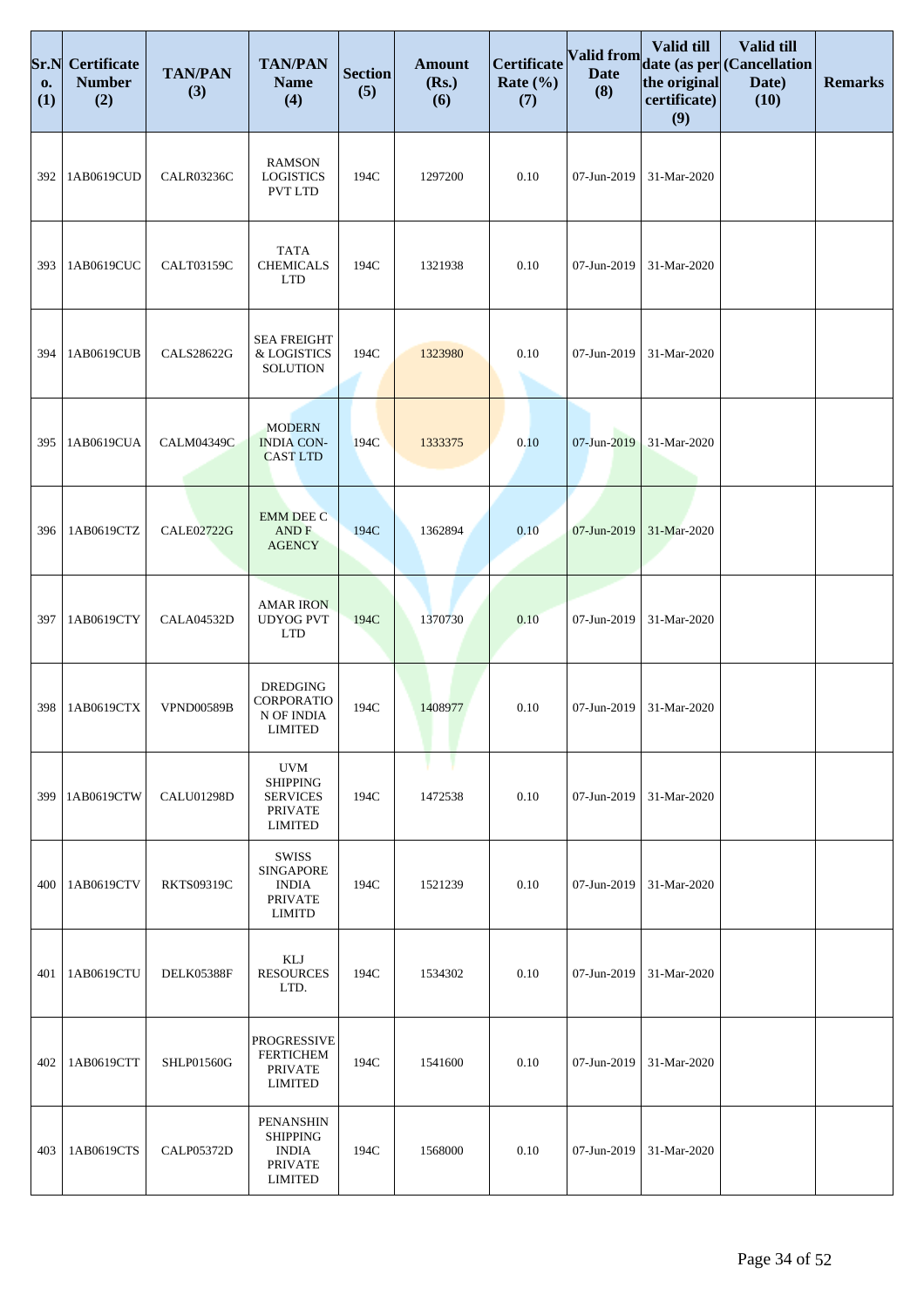| Sr.N<br>0.<br>(1) | <b>Certificate</b><br><b>Number</b><br>(2) | <b>TAN/PAN</b><br>(3) | <b>TAN/PAN</b><br><b>Name</b><br>(4)                                                 | <b>Section</b><br>(5) | <b>Amount</b><br>(Rs.)<br>(6) | <b>Certificate</b><br>Rate $(\% )$<br>(7) | Valid from<br><b>Date</b><br>(8) | Valid till<br>the original<br>certificate)<br>(9) | Valid till<br>date (as per Cancellation<br>Date)<br>(10) | <b>Remarks</b> |
|-------------------|--------------------------------------------|-----------------------|--------------------------------------------------------------------------------------|-----------------------|-------------------------------|-------------------------------------------|----------------------------------|---------------------------------------------------|----------------------------------------------------------|----------------|
| 404               | 1AB0619CTR                                 | CALG05144G            | <b>GOKUL</b><br><b>REFOILS AND</b><br><b>SOLVENT LTD</b>                             | 194C                  | 1577408                       | 0.10                                      | 07-Jun-2019                      | 31-Mar-2020                                       |                                                          |                |
| 405               | 1AB0619CTQ                                 | <b>KNPM01186D</b>     | <b>MANTORA OIL</b><br><b>PRODUCTS</b><br><b>PRIVATE</b><br><b>LIMITED</b>            | 194C                  | 1612397                       | 0.10                                      | 07-Jun-2019                      | 31-Mar-2020                                       |                                                          |                |
| 406               | 1AB0619CTP                                 | CALB09555A            | <b>BENGAL</b><br><b>ENERGY</b><br><b>LIMITED</b>                                     | 194C                  | 1631382                       | 0.10                                      | 07-Jun-2019                      | 31-Mar-2020                                       |                                                          |                |
| 407               | 1AB0619CTO                                 | <b>BLRN03961G</b>     | <b>NIPPON</b><br><b>EXPRESS</b><br>(INDIA)<br><b>PRIVATE</b><br><b>LIMITED</b>       | 194C                  | 1637400                       | 0.10                                      | 07-Jun-2019                      | 31-Mar-2020                                       |                                                          |                |
| 408               | 1AB0619CTN                                 | <b>CALN04796B</b>     | <b>NEW WAY</b><br><b>VYAPAAR</b><br><b>PRIVATE</b><br><b>LIMITED</b>                 | 194C                  | 1677131                       | 0.10                                      | 07-Jun-2019                      | 31-Mar-2020                                       |                                                          |                |
| 409               | 1AB0619CTM                                 | <b>CALI01369E</b>     | I T T SHIPPING<br><b>PVT LTD</b>                                                     | 194C                  | 1702538                       | 0.10                                      | 07-Jun-2019                      | 31-Mar-2020                                       |                                                          |                |
| 410               | 1AB0619CTL                                 | <b>CALO02488D</b>     | <b>ORISSA</b><br><b>METALIKS</b><br><b>PRIVATE</b><br><b>LIMITED</b>                 | 194C                  | 1728169                       | 0.10                                      | 07-Jun-2019                      | 31-Mar-2020                                       |                                                          |                |
| 411               | 1AB0619CTK                                 | <b>CALJ04302E</b>     | JAYJAYEM<br>SHIPPING &<br><b>LOGISTICS</b><br><b>PRIVATE</b><br><b>LIMITED</b>       | 194C                  | 1813529                       | 0.10                                      | 07-Jun-2019                      | 31-Mar-2020                                       |                                                          |                |
| 412               | 1AB0619CTJ                                 | <b>CHEA00275C</b>     | A S SHIPPING<br><b>AGENCIES</b><br><b>PVT LTD</b>                                    | 194C                  | 1829660                       | 0.10                                      | 07-Jun-2019                      | 31-Mar-2020                                       |                                                          |                |
| 413               | 1AB0619CTI                                 | <b>CALS33416F</b>     | <b>SEASHIP</b><br><b>LOGISTICS</b><br><b>PRIVATE</b><br><b>LIMITED</b>               | 194C                  | 1911098                       | 0.10                                      | 07-Jun-2019                      | 31-Mar-2020                                       |                                                          |                |
| 414               | 1AB0619CTH                                 | <b>MUMB21326E</b>     | <b>BOXCO</b><br><b>LOGISTICS</b><br><b>INDIA</b><br><b>PRIVATE</b><br><b>LIMITED</b> | 194C                  | 1920800                       | 0.10                                      | 07-Jun-2019                      | 31-Mar-2020                                       |                                                          |                |
| 415               | 1AB0619CTG                                 | CALG02334D            | GODAVARI<br><b>COMMODITIE</b><br><b>SLTD</b>                                         | 194C                  | 2010000                       | 0.10                                      | 07-Jun-2019                      | 31-Mar-2020                                       |                                                          |                |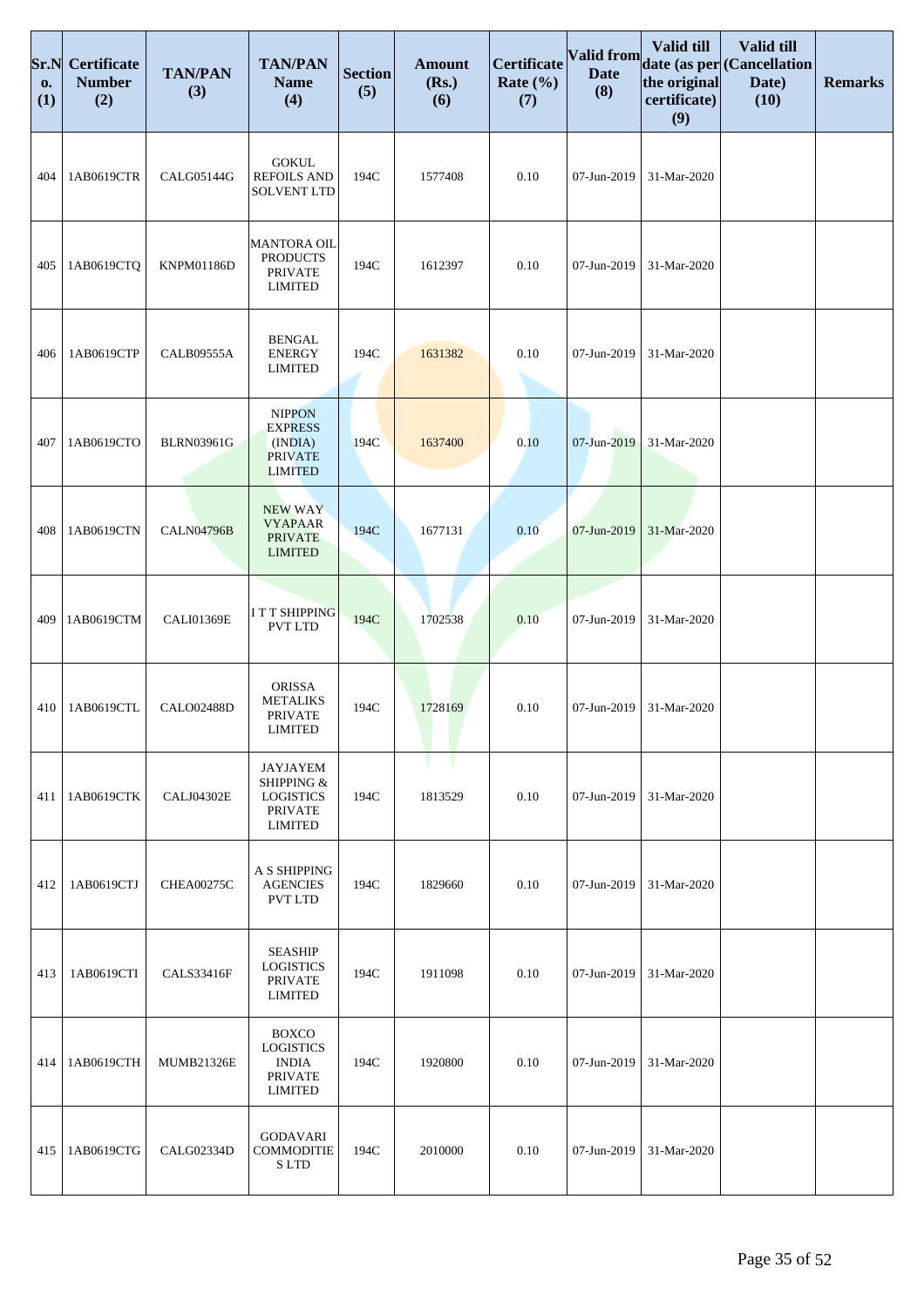| Sr.N<br>0.<br>(1) | <b>Certificate</b><br><b>Number</b><br>(2) | <b>TAN/PAN</b><br>(3) | <b>TAN/PAN</b><br><b>Name</b><br>(4)                                                       | <b>Section</b><br>(5) | <b>Amount</b><br>(Rs.)<br>(6) | <b>Certificate</b><br>Rate $(\% )$<br>(7) | Valid from<br><b>Date</b><br>(8) | Valid till<br>the original<br>certificate)<br>(9) | Valid till<br>date (as per Cancellation<br>Date)<br>(10) | <b>Remarks</b> |
|-------------------|--------------------------------------------|-----------------------|--------------------------------------------------------------------------------------------|-----------------------|-------------------------------|-------------------------------------------|----------------------------------|---------------------------------------------------|----------------------------------------------------------|----------------|
| 416               | 1AB0619CTF                                 | <b>CALG08370F</b>     | <b>GSP SHIPPING</b><br>& LOGISTICS<br><b>AGENCY</b>                                        | 194C                  | 2017560                       | 0.10                                      | 07-Jun-2019                      | 31-Mar-2020                                       |                                                          |                |
| 417               | 1AB0619CTE                                 | <b>MUMP13080E</b>     | <b>DOLPHIN</b><br><b>OFFSHORE</b><br><b>SHIPPING</b><br><b>LIMITED</b>                     | 194C                  | 2069424                       | 0.10                                      | 07-Jun-2019                      | 31-Mar-2020                                       |                                                          |                |
| 418               | 1AB0619CTD                                 | <b>CALH03295F</b>     | <b>HALDIA</b><br><b>ENERGY</b><br><b>LIMITED</b>                                           | 194C                  | 2100000                       | 0.10                                      | 07-Jun-2019                      | 31-Mar-2020                                       |                                                          |                |
| 419               | 1AB0619CTC                                 | CHEF03700E            | <b>FREIGHT</b><br><b>SYSTEM</b><br><b>INDIA</b><br><b>PRIVATE</b><br><b>LIMITED</b>        | 194C                  | 2156000                       | 0.10                                      | 07-Jun-2019                      | 31-Mar-2020                                       |                                                          |                |
| 420               | 1AB0619CTB                                 | <b>CALE03024A</b>     | <b>EVERGREEN</b><br><b>EXPO</b><br><b>CLEARING</b><br><b>AND</b><br><b>FORWARDING</b>      | 194C                  | 2220537                       | 0.10                                      | 07-Jun-2019                      | 31-Mar-2020                                       |                                                          |                |
| 421               | 1AB0619CTA                                 | CALS07513C            | <b>SHYAM SEL &amp;</b><br><b>POWER</b><br><b>LIMITED</b>                                   | 194C                  | 2298100                       | 0.10                                      | 07-Jun-2019                      | 31-Mar-2020                                       |                                                          |                |
| 422               | 1AB0619CSZ                                 | MUMP26074G            | <b>PORTTRADE</b><br><b>SHIPPING</b><br><b>AGENCIES</b><br><b>PRIVATE</b><br><b>LIMITED</b> | 194C                  | 2323000                       | 0.10                                      | 07-Jun-2019                      | 31-Mar-2020                                       |                                                          |                |
| 423               | 1AB0619CSY                                 | <b>MUMF03020D</b>     | <b>FIRST</b><br><b>MARITIME</b><br><b>PVT LTD</b>                                          | 194C                  | 2385000                       | 0.10                                      | 07-Jun-2019                      | 31-Mar-2020                                       |                                                          |                |
| 424               | 1AB0619CSX                                 | <b>BLRK04594C</b>     | <b>KARTHIK</b><br><b>ALLOYS</b><br><b>LIMITED</b>                                          | 194C                  | 2406190                       | 0.10                                      | 07-Jun-2019                      | 31-Mar-2020                                       |                                                          |                |
| 425               | 1AB0619CSW                                 | <b>CALP04889D</b>     | <b>BHARAT</b><br><b>HITECH</b><br>(CEMENTS)<br><b>PRIVATE</b><br><b>LIMITED</b>            | 194C                  | 2433292                       | 0.10                                      | 07-Jun-2019                      | 31-Mar-2020                                       |                                                          |                |
| 426               | 1AB0619CSV                                 | CALE03022F            | <b>ESS DEE</b><br><b>INTERNATION</b><br>AL                                                 | 194C                  | 2458197                       | 0.10                                      | 07-Jun-2019                      | 31-Mar-2020                                       |                                                          |                |
| 427               | 1AB0619CSU                                 | <b>CALT06856D</b>     | <b>TOTAL</b><br><b>TRASPORT</b><br><b>SYSTEMS</b><br><b>LIMITED</b>                        | 194C                  | 2499000                       | 0.10                                      | 07-Jun-2019                      | 31-Mar-2020                                       |                                                          |                |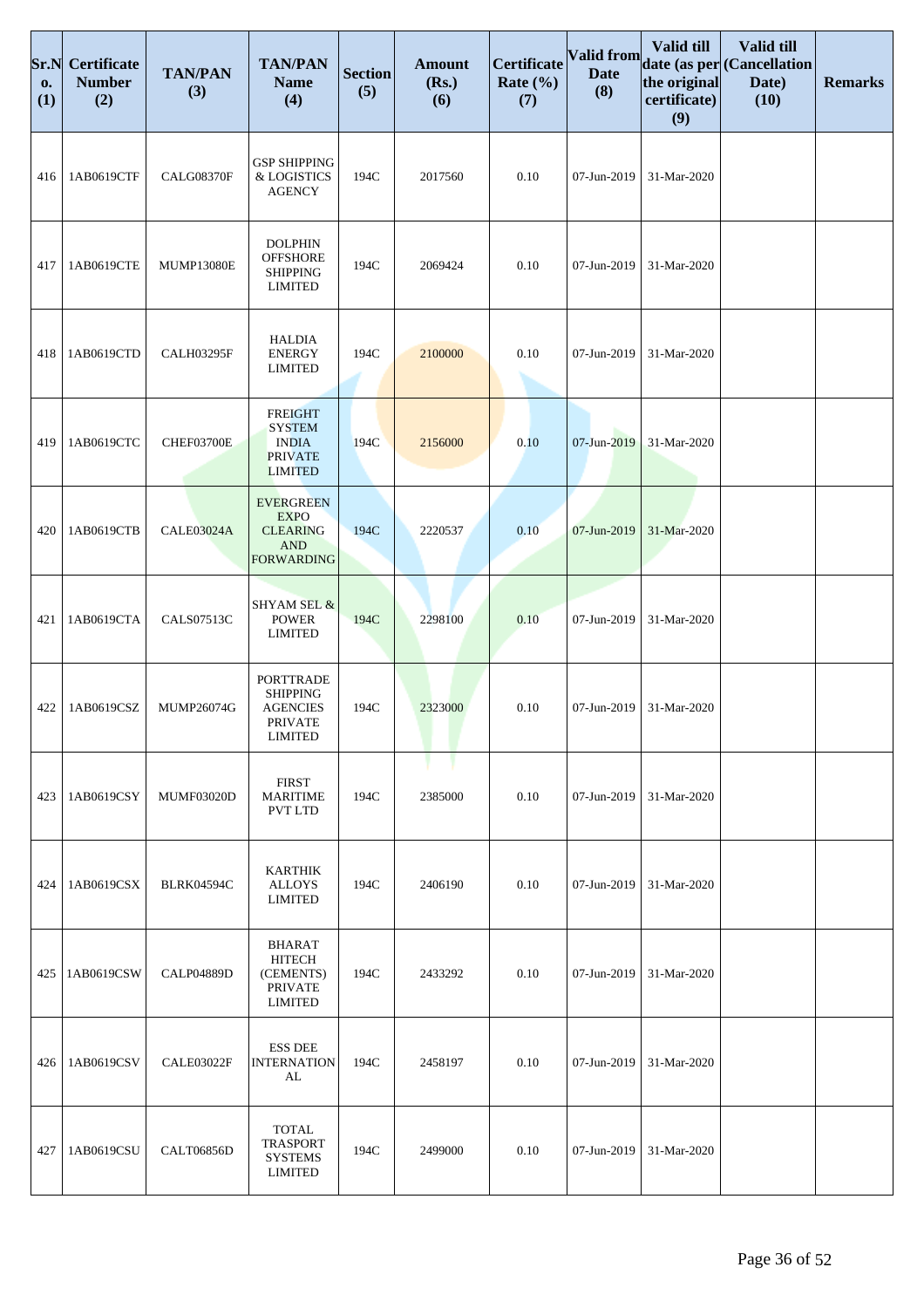| Sr.N<br>0.<br>(1) | <b>Certificate</b><br><b>Number</b><br>(2) | <b>TAN/PAN</b><br>(3) | <b>TAN/PAN</b><br><b>Name</b><br>(4)                                                    | <b>Section</b><br>(5) | <b>Amount</b><br>(Rs.)<br>(6) | Certificate<br>Rate $(\% )$<br>(7) | Valid from<br><b>Date</b><br>(8) | Valid till<br>the original<br>certificate)<br>(9) | Valid till<br>date (as per Cancellation<br>Date)<br>(10) | <b>Remarks</b> |
|-------------------|--------------------------------------------|-----------------------|-----------------------------------------------------------------------------------------|-----------------------|-------------------------------|------------------------------------|----------------------------------|---------------------------------------------------|----------------------------------------------------------|----------------|
| 428               | 1AB0619CST                                 | MUMO02539F            | <b>OASIS</b><br><b>SHIPPING</b><br><b>PRIVATE</b><br><b>LIMITED</b>                     | 194C                  | 2545181                       | 0.10                               | 07-Jun-2019                      | 31-Mar-2020                                       |                                                          |                |
| 429               | 1AB0619CSS                                 | CALC01350G            | CAL-COX<br><b>SYNDICATE</b><br>PVT LTD                                                  | 194C                  | 2564498                       | 0.10                               | 07-Jun-2019                      | 31-Mar-2020                                       |                                                          |                |
| 430               | 1AB0619CSR                                 | <b>CALS14220D</b>     | <b>SARAOGI</b><br><b>UDYOG</b><br><b>PRIVATE</b><br><b>LIMITED</b>                      | 194C                  | 2600000                       | 0.10                               | 07-Jun-2019                      | 31-Mar-2020                                       |                                                          |                |
| 431               | 1AB0619CSO                                 | <b>CALK05405B</b>     | <b>KUNJAL</b><br><b>SYNERGIES</b><br><b>PRIVATE</b><br><b>LIMITED</b>                   | 194C                  | 2627067                       | 0.10                               | 07-Jun-2019                      | 31-Mar-2020                                       |                                                          |                |
| 432               | 1AB0619CSP                                 | CALG04813E            | <b>GLOBAL</b><br><b>LOGISTICS</b><br><b>SOLUTIONS</b><br><b>INDIA</b><br><b>PRIVATE</b> | 194C                  | 2695000                       | 0.10                               | 07-Jun-2019                      | 31-Mar-2020                                       |                                                          |                |
| 433               | 1AB0619CSO                                 | <b>BPLR03207B</b>     | <b>RUCHI SOYA</b><br><b>INDUSTRIES</b><br><b>LIMITED</b>                                | 194C                  | 2750926                       | 0.10                               | 07-Jun-2019                      | 31-Mar-2020                                       |                                                          |                |
| 434               | 1AB0619CSN                                 | <b>CALR13710E</b>     | <b>RIPLEY</b><br><b>OFFSHORE</b><br><b>PRIVATE</b><br><b>LIMITED</b>                    | 194C                  | 3015064                       | 0.10                               | 07-Jun-2019                      | 31-Mar-2020                                       |                                                          |                |
| 435               | 1AB0619CSM                                 | CALT04022E            | TEAMGLOBAL<br><b>LOGISTICS</b><br>PVT LTD                                               | 194C                  | 3038000                       | 0.10                               | 07-Jun-2019                      | 31-Mar-2020                                       |                                                          |                |
| 436               | 1AB0619CSL                                 | RCHA00446F            | <b>ATIBIR</b><br><b>INDUSTRIES</b><br><b>COMPANY</b><br><b>LIMITED</b>                  | 194C                  | 3086919                       | 0.10                               | 07-Jun-2019                      | 31-Mar-2020                                       |                                                          |                |
| 437               | 1AB0619CSK                                 | <b>MUMZ00848B</b>     | <b>ZIM WORLD</b><br>FREIGHT PVT<br><b>LTD</b>                                           | 194C                  | 3120000                       | 0.10                               | 07-Jun-2019                      | 31-Mar-2020                                       |                                                          |                |
| 438               | 1AB0619CSJ                                 | <b>CALA10669B</b>     | <b>ANAND</b><br><b>CARBO</b><br><b>PRIVATE</b><br><b>LIMITED</b>                        | 194C                  | 3204428                       | 0.10                               | 07-Jun-2019                      | 31-Mar-2020                                       |                                                          |                |
| 439               | 1AB0619CSI                                 | <b>CALD08811F</b>     | <b>DISHA</b><br><b>REALCON</b><br><b>PRIVATE</b><br><b>LIMITED</b>                      | 194C                  | 3265000                       | 0.10                               | 07-Jun-2019                      | 31-Mar-2020                                       |                                                          |                |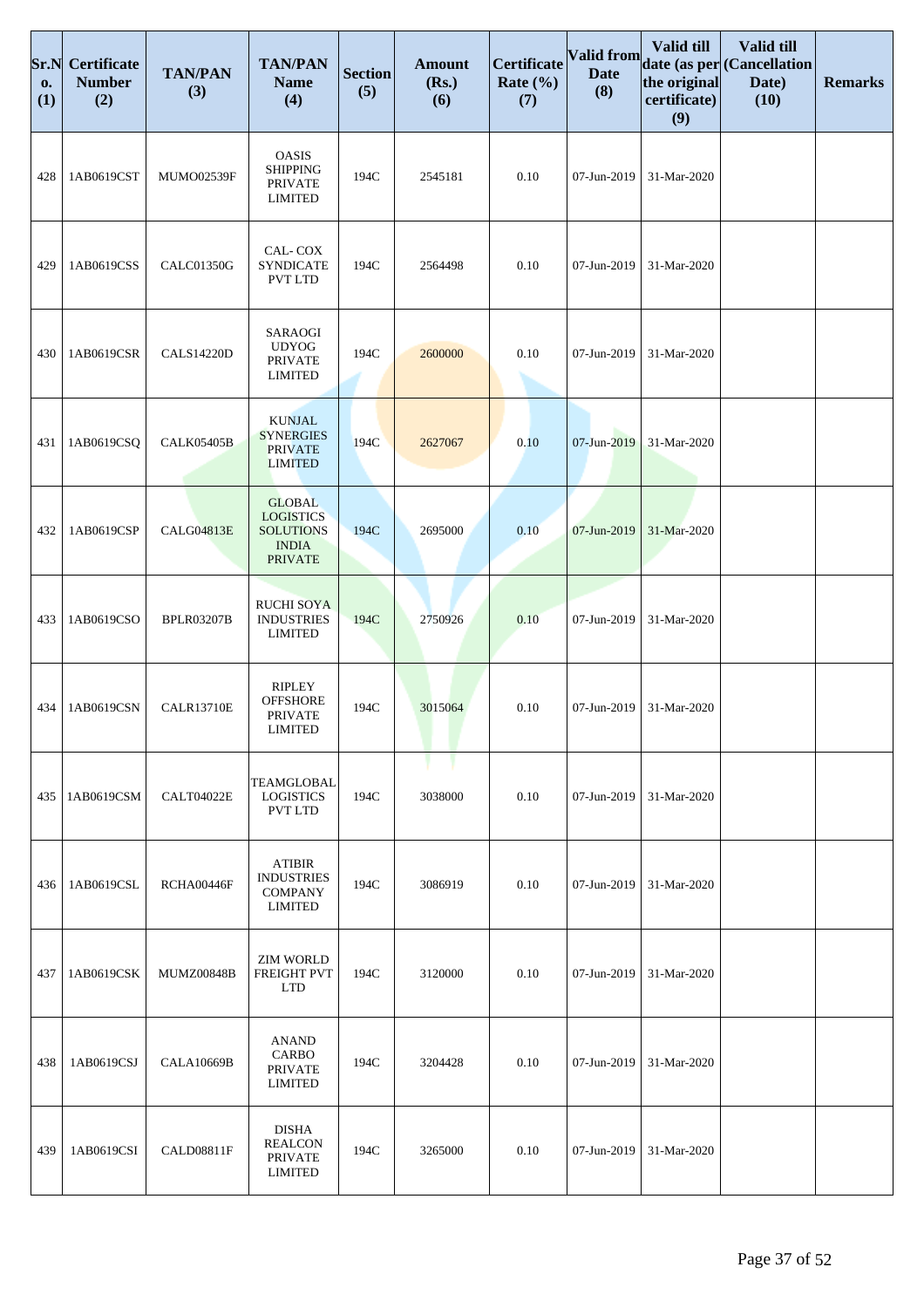| Sr.N<br>0.<br>(1) | <b>Certificate</b><br><b>Number</b><br>(2) | <b>TAN/PAN</b><br>(3) | <b>TAN/PAN</b><br><b>Name</b><br>(4)                                                    | <b>Section</b><br>(5) | <b>Amount</b><br>(Rs.)<br>(6) | Certificate<br>Rate $(\% )$<br>(7) | <b>Valid from</b><br><b>Date</b><br>(8) | Valid till<br>the original<br>certificate)<br>(9) | Valid till<br>date (as per (Cancellation<br>Date)<br>(10) | <b>Remarks</b> |
|-------------------|--------------------------------------------|-----------------------|-----------------------------------------------------------------------------------------|-----------------------|-------------------------------|------------------------------------|-----------------------------------------|---------------------------------------------------|-----------------------------------------------------------|----------------|
| 440               | 1AB0619CSH                                 | <b>BBNE00031D</b>     | <b>ESSEL MINING</b><br><b>AND</b><br><b>INDUSTRIES</b><br><b>LIMITED</b>                | 194C                  | 3363382                       | 0.10                               | 07-Jun-2019                             | 31-Mar-2020                                       |                                                           |                |
| 441               | 1AB0619CSG                                 | <b>CALB08188F</b>     | $\, {\bf B} \,$ G<br>SOMADDER &<br>SONS<br><b>PRIVATE</b><br><b>LIMITED</b>             | 194C                  | 3372039                       | 0.10                               | 07-Jun-2019                             | 31-Mar-2020                                       |                                                           |                |
| 442               | 1AB0619CSF                                 | CALI03062D            | <b>IRC</b><br>COMMERCIAL<br><b>PRIVATE</b><br><b>LIMITED</b>                            | 194C                  | 3500000                       | 0.10                               | 07-Jun-2019                             | 31-Mar-2020                                       |                                                           |                |
| 443               | 1AB0619CSE                                 | <b>CALP01378G</b>     | PIG IRON<br><b>SUPPLYING</b><br><b>SYNDICATE P</b><br>LTD M/S.                          | 194C                  | 3642235                       | 0.10                               | 07-Jun-2019                             | 31-Mar-2020                                       |                                                           |                |
| 444               | 1AB0619CSD                                 | <b>CALS33235G</b>     | <b>SEA LLOYD</b><br><b>SHIPPING</b><br><b>LINES</b><br><b>PRIVATE</b><br><b>LIMITED</b> | 194C                  | 3662800                       | 0.10                               | 07-Jun-2019                             | 31-Mar-2020                                       |                                                           |                |
| 445               | 1AB0619CSC                                 | MUMC03626A            | <b>CASTROL</b><br><b>INDIA</b><br><b>LIMITED</b>                                        | 194C                  | 3738567                       | 0.10                               | 07-Jun-2019                             | 31-Mar-2020                                       |                                                           |                |
| 446               | 1AB0619CSB                                 | CALT03080A            | T P ROY<br><b>CHOWDHURY</b><br>& CO. PVT<br>LTD.                                        | 194C                  | 3822000                       | 0.10                               | 07-Jun-2019                             | 31-Mar-2020                                       |                                                           |                |
| 447               | 1AB0619CSA                                 | <b>RCHU00204B</b>     | <b>USHA MARTIN</b><br><b>LIMITED</b>                                                    | 194C                  | 3842000                       | 0.10                               | 07-Jun-2019                             | 31-Mar-2020                                       |                                                           |                |
| 448               | 1AB0619CRZ                                 | <b>DELT08146F</b>     | TRANSRAIL<br><b>LOGISTICS</b><br>LTD.                                                   | 194C                  | 3920000                       | 0.10                               | 07-Jun-2019                             | 31-Mar-2020                                       |                                                           |                |
| 449               | 1AB0619CRY                                 | <b>MUMR23551D</b>     | <b>RADIANT</b><br><b>MARITIME</b><br><b>INDIA PVT</b><br><b>LTD</b>                     | 194C                  | 3920000                       | 0.10                               | 07-Jun-2019                             | 31-Mar-2020                                       |                                                           |                |
| 450               | 1AB0619CRX                                 | CALP04492F            | <b>PENNON</b><br><b>SHIPPING</b><br><b>PRIVATE</b><br><b>LIMITED</b>                    | 194C                  | 4340759                       | 0.10                               | 07-Jun-2019                             | 31-Mar-2020                                       |                                                           |                |
| 451               | 1AB0619CRW                                 | <b>RCHN00162B</b>     | <b>NILACHAL</b><br><b>IRON AND</b><br><b>POWER</b><br><b>LIMITED</b>                    | 194C                  | 4458500                       | 0.10                               | 07-Jun-2019                             | 31-Mar-2020                                       |                                                           |                |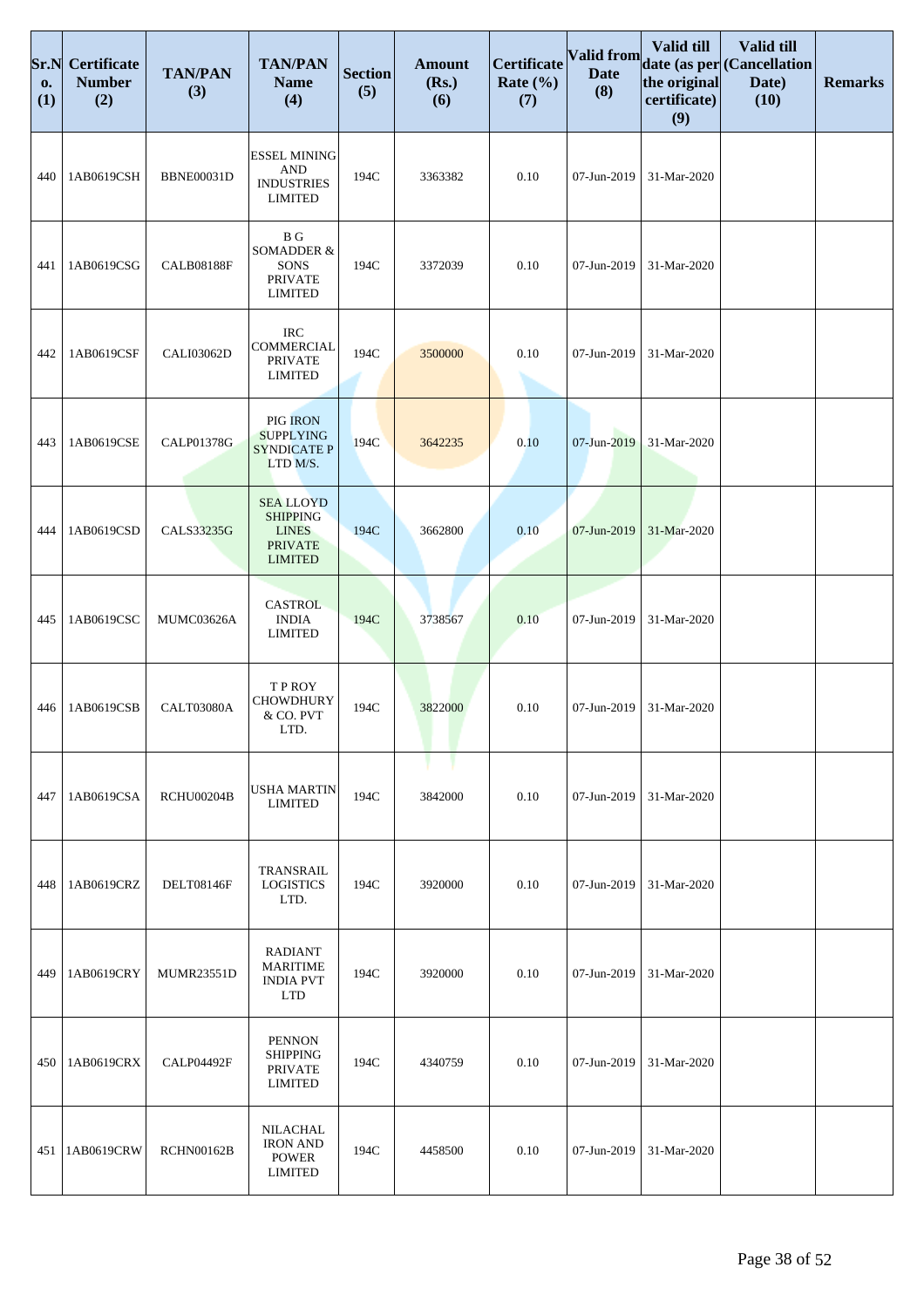| Sr.N<br>0.<br>(1) | Certificate<br><b>Number</b><br>(2) | <b>TAN/PAN</b><br>(3) | <b>TAN/PAN</b><br><b>Name</b><br>(4)                                                         | <b>Section</b><br>(5) | <b>Amount</b><br>(Rs.)<br>(6) | Certificate<br>Rate $(\% )$<br>(7) | Valid from<br><b>Date</b><br>(8) | Valid till<br>the original<br>certificate)<br>(9) | Valid till<br>date (as per (Cancellation<br>Date)<br>(10) | <b>Remarks</b> |
|-------------------|-------------------------------------|-----------------------|----------------------------------------------------------------------------------------------|-----------------------|-------------------------------|------------------------------------|----------------------------------|---------------------------------------------------|-----------------------------------------------------------|----------------|
| 452               | 1AB0619CRV                          | <b>CHEM14796F</b>     | <b>MOONSTAR</b><br><b>LINES</b><br><b>PRIVATE</b><br><b>LIMITED</b>                          | 194C                  | 4604000                       | 0.10                               | 07-Jun-2019                      | 31-Mar-2020                                       |                                                           |                |
| 453               | 1AB0619CRU                          | <b>CALS16453D</b>     | <b>SOHAM</b><br><b>OVERSEAS</b><br>PVT LTD                                                   | 194C                  | 4500000                       | 0.10                               | 07-Jun-2019                      | 31-Mar-2020                                       |                                                           |                |
| 454               | 1AB0619CRT                          | MUMN09318B            | <b>NATIONAL</b><br><b>STEEL AND</b><br><b>AGRO</b><br><b>INDUSTRIES</b><br>LTD.              | 194C                  | 4510750                       | 0.10                               | 07-Jun-2019                      | 31-Mar-2020                                       |                                                           |                |
| 455               | 1AB0619CRS                          | MUMA33413C            | <b>ARSHIYA</b><br><b>RAIL</b><br><b>INFRASTRUCT</b><br><b>URE LIMITED</b>                    | 194C                  | 4700000                       | 0.10                               | 07-Jun-2019                      | 31-Mar-2020                                       |                                                           |                |
| 456               | 1AB0619CRR                          | <b>DELE01814B</b>     | <b>EMU LINES</b><br>PRIVATE LTD                                                              | 194C                  | 4802000                       | 0.10                               | 07-Jun-2019                      | 31-Mar-2020                                       |                                                           |                |
| 457               | 1AB0619CRQ                          | <b>MUMA28382E</b>     | <b>AGROCORP</b><br><b>INDIA TRADE</b><br><b>SERVICES</b><br><b>PRIVATE</b><br><b>LIMITED</b> | 194C                  | 8508729                       | 0.10                               | 07-Jun-2019                      | 31-Mar-2020                                       |                                                           |                |
| 458               | 1AB0619CRP                          | <b>CALR00913D</b>     | <b>RUNGTA</b><br><b>MINES</b><br><b>LIMITED</b>                                              | 194C                  | 4814408                       | 0.10                               | 07-Jun-2019                      | 31-Mar-2020                                       |                                                           |                |
| 459               | 1AB0619CRO                          | ALDS05359E            | <b>BIRLA</b><br><b>CARBON</b><br><b>INDIA</b><br><b>PRIVATE</b><br><b>LIMITED</b>            | 194C                  | 4881794                       | 0.10                               | 07-Jun-2019                      | 31-Mar-2020                                       |                                                           |                |
| 460               | 1AB0619CRN                          | CALN04543A            | <b>NOVEL</b><br><b>ENGINEERING</b><br><b>AND</b><br><b>TECHNICAL</b><br><b>WORKS</b>         | 194C                  | 4884398                       | 0.10                               | 07-Jun-2019                      | 31-Mar-2020                                       |                                                           |                |
| 461               | 1AB0619CRM                          | <b>BBNJ00280A</b>     | <b>JINDAL STEEL</b><br>& POWER<br>LIMITED                                                    | 194C                  | 5663121                       | 0.10                               | 07-Jun-2019                      | 31-Mar-2020                                       |                                                           |                |
| 462               | 1AB0619CRL                          | <b>CALM04994D</b>     | <b>MACOLINE</b><br><b>SHIPPING</b><br><b>PRIVATE</b><br><b>LIMITED</b>                       | 194C                  | 5880000                       | 0.10                               | 07-Jun-2019                      | 31-Mar-2020                                       |                                                           |                |
| 463               | 1AB0619CRK                          | <b>BBNB00067E</b>     | <b>BONAI</b><br><b>INDUSTRIAL</b><br><b>COMPANY</b><br><b>LIMITED</b>                        | 194C                  | 5929867                       | 0.10                               | 07-Jun-2019                      | 31-Mar-2020                                       |                                                           |                |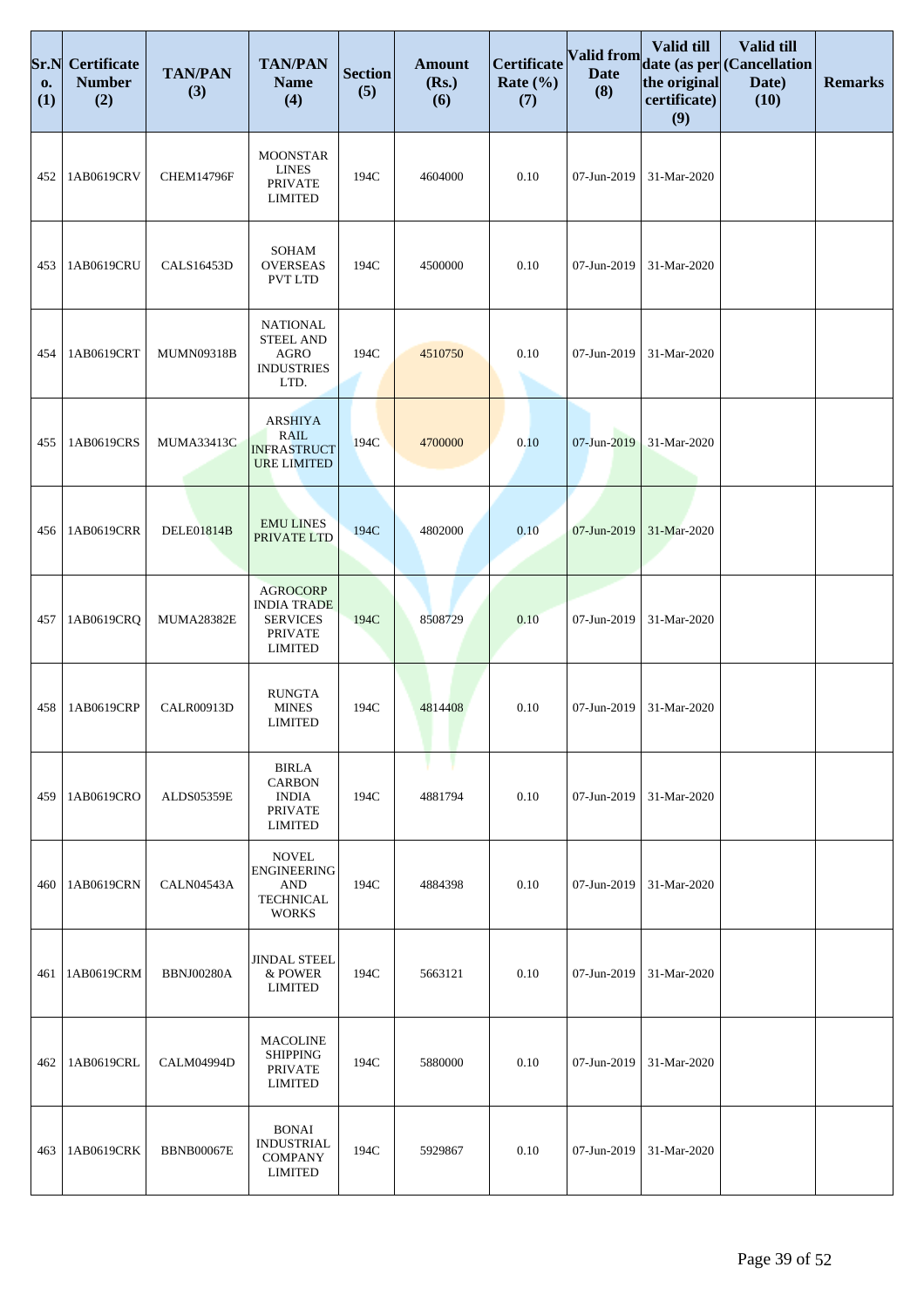| Sr.N<br>0.<br>(1) | <b>Certificate</b><br><b>Number</b><br>(2) | <b>TAN/PAN</b><br>(3) | <b>TAN/PAN</b><br><b>Name</b><br>(4)                                                      | <b>Section</b><br>(5) | <b>Amount</b><br>(Rs.)<br>(6) | Certificate<br>Rate $(\% )$<br>(7) | Valid from<br><b>Date</b><br>(8) | Valid till<br>the original<br>certificate)<br>(9) | Valid till<br>date (as per Cancellation<br>Date)<br>(10) | <b>Remarks</b> |
|-------------------|--------------------------------------------|-----------------------|-------------------------------------------------------------------------------------------|-----------------------|-------------------------------|------------------------------------|----------------------------------|---------------------------------------------------|----------------------------------------------------------|----------------|
| 464               | 1AB0619CRJ                                 | <b>CALN02533G</b>     | <b>EMAMI</b><br><b>AGROTECH</b><br><b>LIMITED</b>                                         | 194C                  | 6095984                       | 0.10                               | 07-Jun-2019                      | 31-Mar-2020                                       |                                                          |                |
| 465               | 1AB0619CRI                                 | <b>CALA15375D</b>     | <b>AUSTERE</b><br><b>LOGISTICS</b><br><b>PRIVATE</b><br><b>LIMITED</b>                    | 194C                  | 6149600                       | 0.10                               | 07-Jun-2019                      | 31-Mar-2020                                       |                                                          |                |
| 466               | 1AB0619CRH                                 | <b>CALS07997D</b>     | <b>SUPER</b><br><b>SMELTERS</b><br><b>LIMITED</b>                                         | 194C                  | 6204057                       | 0.10                               | 07-Jun-2019                      | 31-Mar-2020                                       |                                                          |                |
| 467               | 1AB0619CRG                                 | <b>MUML08205B</b>     | <b>LANCER</b><br><b>CONTAINER</b><br><b>LINES</b><br><b>LIMITED</b>                       | 194C                  | 6250000                       | 0.10                               | 07-Jun-2019                      | 31-Mar-2020                                       |                                                          |                |
| 468               | 1AB0619CRF                                 | <b>CALC07888G</b>     | <b>CARE</b><br><b>CONTAINER</b><br><b>LINES</b><br><b>PRIVATE</b><br><b>LIMITED</b>       | 194C                  | 6274000                       | 0.10                               | 07-Jun-2019                      | 31-Mar-2020                                       |                                                          |                |
| 469               | 1AB0619CRE                                 | CALJ03821G            | <b>JEDIV CARGO</b><br><b>MANAGEMEN</b><br><b>T PRIVATE</b><br><b>LIMITED</b>              | 194C                  | 6302216                       | 0.10                               | 07-Jun-2019                      | 31-Mar-2020                                       |                                                          |                |
| 470               | 1AB0619CRD                                 | <b>MUMS36507C</b>     | <b>MOORGATE</b><br><b>INDUSTRIES</b><br><b>INDIA</b><br><b>PRIVATE</b><br><b>LIMITED</b>  | 194C                  | 6546052                       | 0.10                               | 07-Jun-2019                      | 31-Mar-2020                                       |                                                          |                |
| 471               | 1AB0619CRC                                 | <b>CALN03317G</b>     | <b>NARSINGH</b><br><b>ISPAT LTD</b>                                                       | 194C                  | 6546981                       | 0.10                               | 07-Jun-2019                      | 31-Mar-2020                                       |                                                          |                |
| 472               | 1AB0619CRB                                 | <b>MUMM43682C</b>     | <b>MAJESTIC</b><br><b>MARITIME</b><br><b>PRIVATE</b><br><b>LIMITED</b>                    | 194C                  | 6567960                       | 0.10                               | 07-Jun-2019                      | 31-Mar-2020                                       |                                                          |                |
| 473               | 1AB0619CRA                                 | CALP07963E            | <b>PETRO</b><br><b>CARBON AND</b><br><b>CHEMICALS</b><br><b>PRIVATE</b><br><b>LIMITED</b> | 194C                  | 6811871                       | 0.10                               | 07-Jun-2019                      | 31-Mar-2020                                       |                                                          |                |
| 474               | 1AB0619CQZ                                 | <b>BLRS06392B</b>     | <b>SHREE</b><br><b>RENUKA</b><br><b>SUGARS</b><br><b>LIMITED</b>                          | 194C                  | 7017704                       | 0.10                               | 07-Jun-2019                      | 31-Mar-2020                                       |                                                          |                |
| 475               | 1AB0619CQY                                 | CALL01950E            | LCL LOGISTIX<br><b>INDIA</b><br><b>PRIVATE</b><br><b>LIMITED</b>                          | 194C                  | 7038458                       | 0.10                               | 07-Jun-2019                      | 31-Mar-2020                                       |                                                          |                |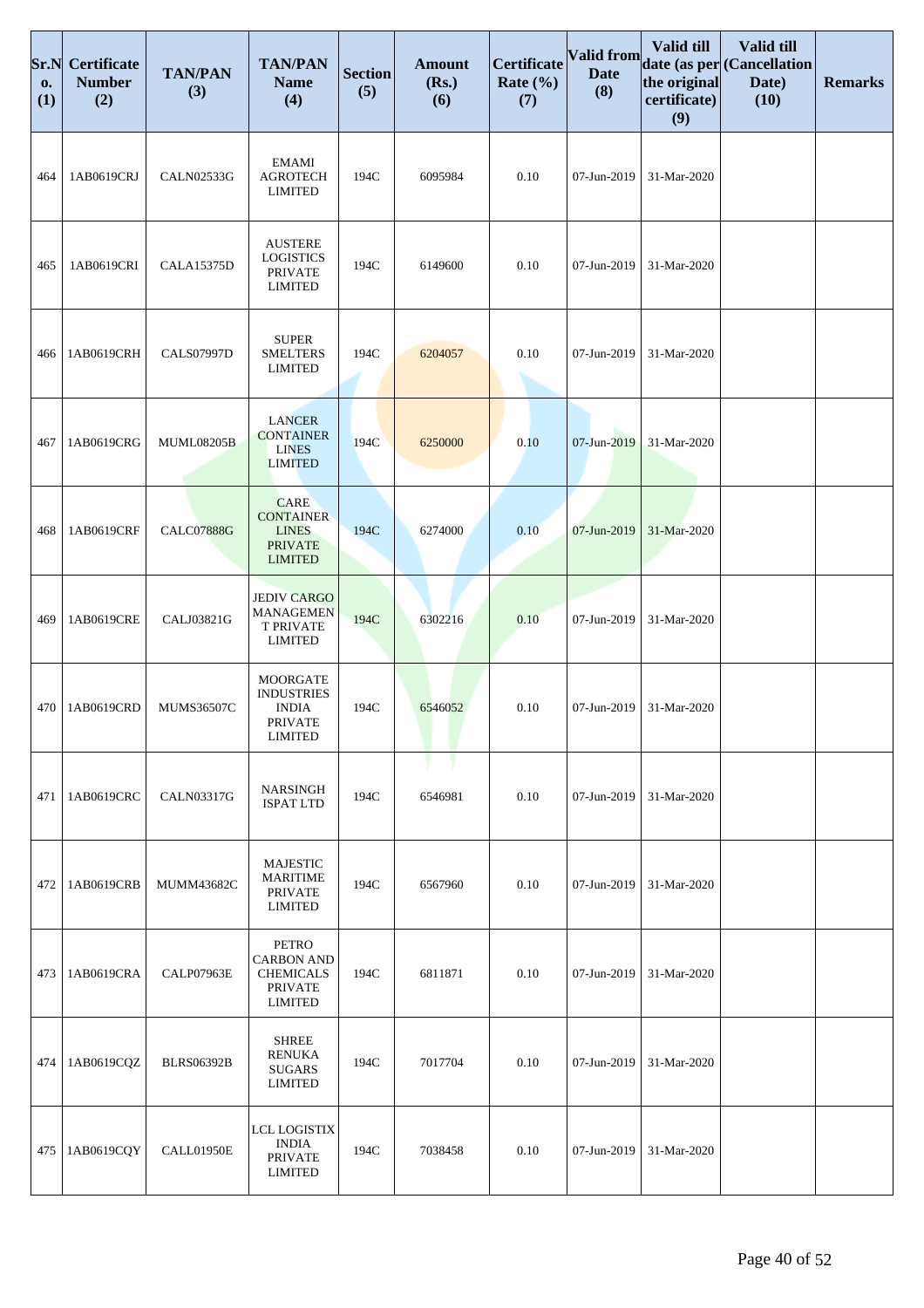| Sr.N<br>0.<br>(1) | Certificate<br><b>Number</b><br>(2) | <b>TAN/PAN</b><br>(3) | <b>TAN/PAN</b><br><b>Name</b><br>(4)                                         | <b>Section</b><br>(5) | <b>Amount</b><br>(Rs.)<br>(6) | Certificate<br>Rate $(\% )$<br>(7) | Valid from<br><b>Date</b><br>(8) | Valid till<br>the original<br>certificate)<br>(9) | Valid till<br>date (as per (Cancellation<br>Date)<br>(10) | <b>Remarks</b> |
|-------------------|-------------------------------------|-----------------------|------------------------------------------------------------------------------|-----------------------|-------------------------------|------------------------------------|----------------------------------|---------------------------------------------------|-----------------------------------------------------------|----------------|
| 476               | 1AB0619CQX                          | <b>MUMK13253C</b>     | KAY KAY<br><b>TRADING</b><br><b>COMPANY</b>                                  | 194C                  | 7838314                       | 0.10                               | 07-Jun-2019                      | 31-Mar-2020                                       |                                                           |                |
| 477               | 1AB0619CQW                          | <b>BBNO00140A</b>     | <b>ORISSA</b><br><b>STEVEDORES</b><br><b>LIMITED</b>                         | 194C                  | 7906024                       | 0.10                               | 07-Jun-2019                      | 31-Mar-2020                                       |                                                           |                |
| 478               | 1AB0619CQV                          | <b>CALS18607B</b>     | SAYAN<br>SHIPPING AND<br><b>CLEARING</b><br><b>AGENCY</b><br><b>PRIVATE</b>  | 194C                  | 8097916                       | 0.10                               | 07-Jun-2019                      | 31-Mar-2020                                       |                                                           |                |
| 479               | 1AB0619CQU                          | <b>CALD05720B</b>     | <b>DEVI</b><br><b>SHIPPING</b><br><b>AGENCY</b>                              | 194C                  | 8114000                       | 0.10                               | 07-Jun-2019                      | 31-Mar-2020                                       |                                                           |                |
| 480               | 1AB0619CQT                          | <b>CALE01711D</b>     | <b>ELECTROSTEE</b><br><b>L CASTINGS</b><br><b>LIMITED</b>                    | 194C                  | 8193000                       | 0.10                               | 07-Jun-2019                      | 31-Mar-2020                                       |                                                           |                |
| 481               | 1AB0619CQS                          | CALP04054B            | <b>PRADIP</b><br><b>KUMAR BAID</b>                                           | 194C                  | 8422300                       | 0.10                               | 07-Jun-2019                      | 31-Mar-2020                                       |                                                           |                |
| 482               | 1AB0619CQR                          | CALL00275C            | LEE $\&$<br><b>MUIRHEAD</b><br>PRIVATE<br><b>LIMITED</b>                     | 194C                  | 8627190                       | 0.10                               | 07-Jun-2019                      | 31-Mar-2020                                       |                                                           |                |
| 483               | 1AB0619CQQ                          | <b>CALJ01677E</b>     | JAI BALAJI<br><b>INDUSTRIES</b><br><b>LIMITED</b>                            | 194C                  | 8705000                       | 0.10                               | 07-Jun-2019                      | 31-Mar-2020                                       |                                                           |                |
| 484               | 1AB0619CQP                          | CALH01562B            | <b>HIMACHAL</b><br><b>C&amp;F AGENCY</b><br><b>PRIVATE</b><br><b>LIMITED</b> | 194C                  | 8710671                       | 0.10                               | 07-Jun-2019                      | 31-Mar-2020                                       |                                                           |                |
| 485               | 1AB0619CQO                          | CALS13895A            | <b>SEACOM</b><br>CARGO<br><b>PRIVATE</b><br><b>LIMITED</b>                   | 194C                  | 9070829                       | 0.10                               | 07-Jun-2019                      | 31-Mar-2020                                       |                                                           |                |
| 486               | 1AB0619CQN                          | CALI01496F            | <b>INDIANOIL</b><br><b>PETRONAS</b><br><b>PRIVATE</b><br><b>LIMITED</b>      | 194C                  | 9621515                       | 0.10                               | 07-Jun-2019                      | 31-Mar-2020                                       |                                                           |                |
| 487               | 1AB0619CQM                          | <b>CHES16536C</b>     | <b>SEAPORT</b><br>SHIPPING P<br><b>LTD</b>                                   | 194C                  | 10060770                      | 0.10                               | 07-Jun-2019                      | 31-Mar-2020                                       |                                                           |                |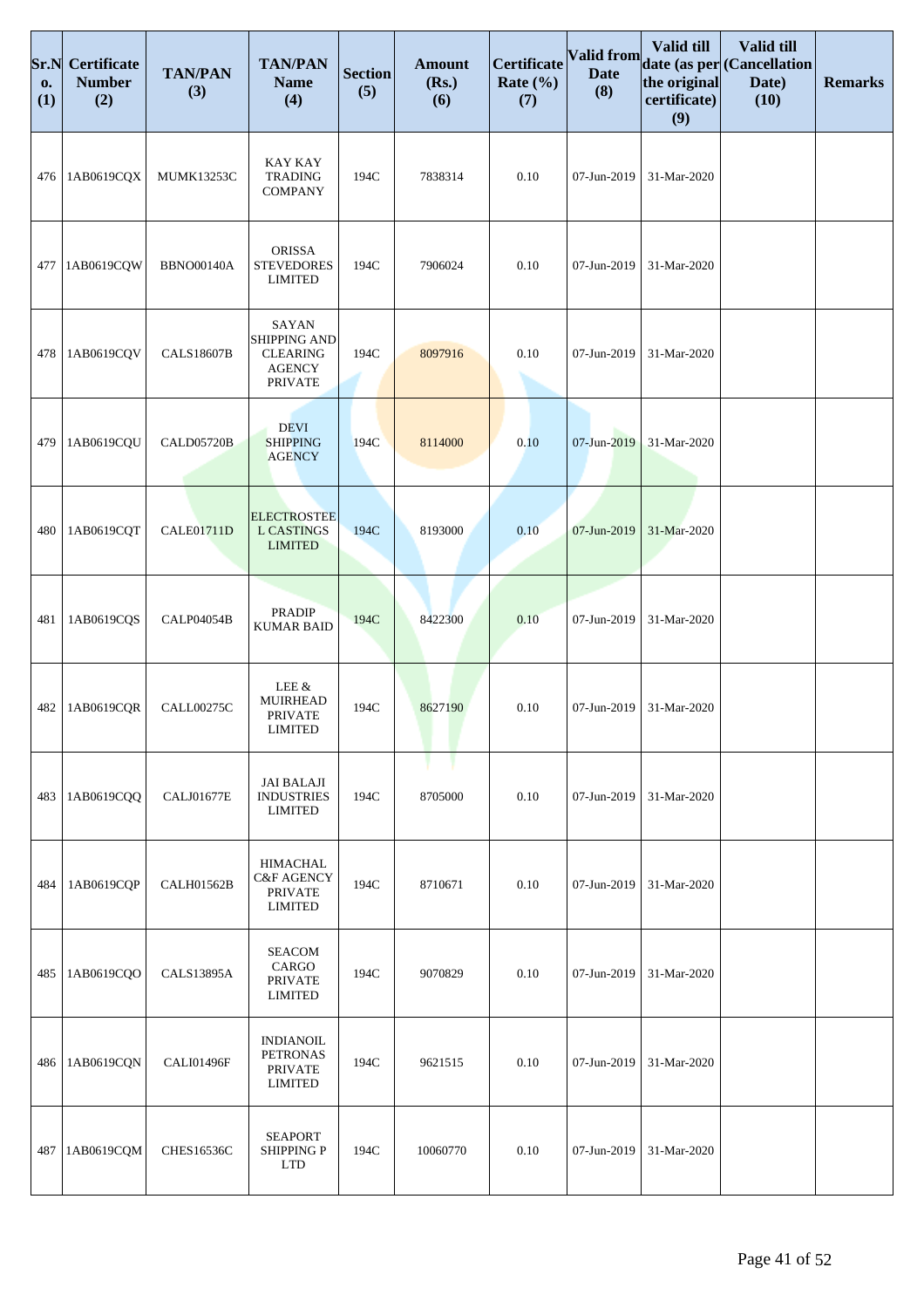| Sr.N<br>0.<br>(1) | <b>Certificate</b><br><b>Number</b><br>(2) | <b>TAN/PAN</b><br>(3) | <b>TAN/PAN</b><br><b>Name</b><br>(4)                                                         | <b>Section</b><br>(5) | <b>Amount</b><br>(Rs.)<br>(6) | Certificate<br>Rate $(\% )$<br>(7) | <b>Valid from</b><br><b>Date</b><br>(8) | Valid till<br>the original<br>certificate)<br>(9) | Valid till<br>date (as per (Cancellation<br>Date)<br>(10) | <b>Remarks</b> |
|-------------------|--------------------------------------------|-----------------------|----------------------------------------------------------------------------------------------|-----------------------|-------------------------------|------------------------------------|-----------------------------------------|---------------------------------------------------|-----------------------------------------------------------|----------------|
| 488               | 1AB0619CQL                                 | CALM01408B            | <b>MARCONS</b><br>MARITIME P.<br>LTD.                                                        | 194C                  | 10074398                      | 0.10                               | 07-Jun-2019                             | 31-Mar-2020                                       |                                                           |                |
| 489               | 1AB0619CQK                                 | MUMT16435G            | <b>TRANSVISION</b><br><b>SHIPPING</b><br><b>PRIVATE</b><br><b>LIMITED</b>                    | 194C                  | 10113125                      | 0.10                               | 07-Jun-2019                             | 31-Mar-2020                                       |                                                           |                |
| 490               | 1AB0619CQJ                                 | CALK00614F            | K K<br><b>ENTERPRISES</b>                                                                    | 194C                  | 11099003                      | 0.10                               | 07-Jun-2019                             | 31-Mar-2020                                       |                                                           |                |
| 491               | 1AB0619CQI                                 | <b>CHEJ04700D</b>     | <b>JSW STEEL</b><br><b>LIMITED</b><br><b>SALEM</b>                                           | 194C                  | 11189147                      | 0.10                               | 07-Jun-2019                             | 31-Mar-2020                                       |                                                           |                |
| 492               | 1AB0619CQH                                 | <b>CALS35327F</b>     | <b>SOMA CARGO</b><br><b>PRIVATE</b><br><b>LIMITED</b>                                        | 194C                  | 11878428                      | 0.10                               | 07-Jun-2019                             | 31-Mar-2020                                       |                                                           |                |
| 493               | 1AB0619CQG                                 | CALG02529C            | <b>GURU</b><br>SHIPPING &<br><b>CLEARING</b><br><b>PVT LTD</b>                               | 194C                  | 11894371                      | 0.10                               | 07-Jun-2019                             | 31-Mar-2020                                       |                                                           |                |
| 494               | 1AB0619CQF                                 | ALDJ00217A            | <b>JVL AGRO</b><br><b>INDUSTRIES</b><br><b>LIMITED</b>                                       | 194C                  | 12353312                      | 0.10                               | 07-Jun-2019                             | 31-Mar-2020                                       |                                                           |                |
| 495               | 1AB0619CQE                                 | MUM002221C            | ORCHID<br>SHIPPING PVT<br><b>LTD</b>                                                         | 194C                  | 12588084                      | 0.10                               | 07-Jun-2019                             | 31-Mar-2020                                       |                                                           |                |
| 496               | 1AB0619CQD                                 | CALI02756F            | <b>INDIA</b><br><b>CARBON</b><br><b>LIMITED</b>                                              | 194C                  | 13326978                      | 0.10                               | 07-Jun-2019                             | 31-Mar-2020                                       |                                                           |                |
| 497               | 1AB0619CQC                                 | MUMS66793G            | <b>SUNRICH</b><br><b>LOGISTICS</b><br><b>PRIVATE</b><br><b>LIMITED</b>                       | 194C                  | 13823032                      | 0.10                               | 07-Jun-2019                             | 31-Mar-2020                                       |                                                           |                |
| 498               | 1AB0619CQB                                 | <b>CALB06518B</b>     | <b>BUDGE</b><br>$\operatorname{BUDGE}$<br><b>REFINERIES</b><br><b>LIMITED</b>                | 194C                  | 14393677                      | 0.10                               | 07-Jun-2019                             | 31-Mar-2020                                       |                                                           |                |
| 499               | 1AB0619CQA                                 | <b>MUMU05168C</b>     | <b>UNITED ARAB</b><br><b>SHIPPING</b><br><b>AGENCY</b><br><b>COMPANY</b><br><b>INDIA PVT</b> | 194C                  | 14700000                      | 0.10                               | 07-Jun-2019                             | 31-Mar-2020                                       |                                                           |                |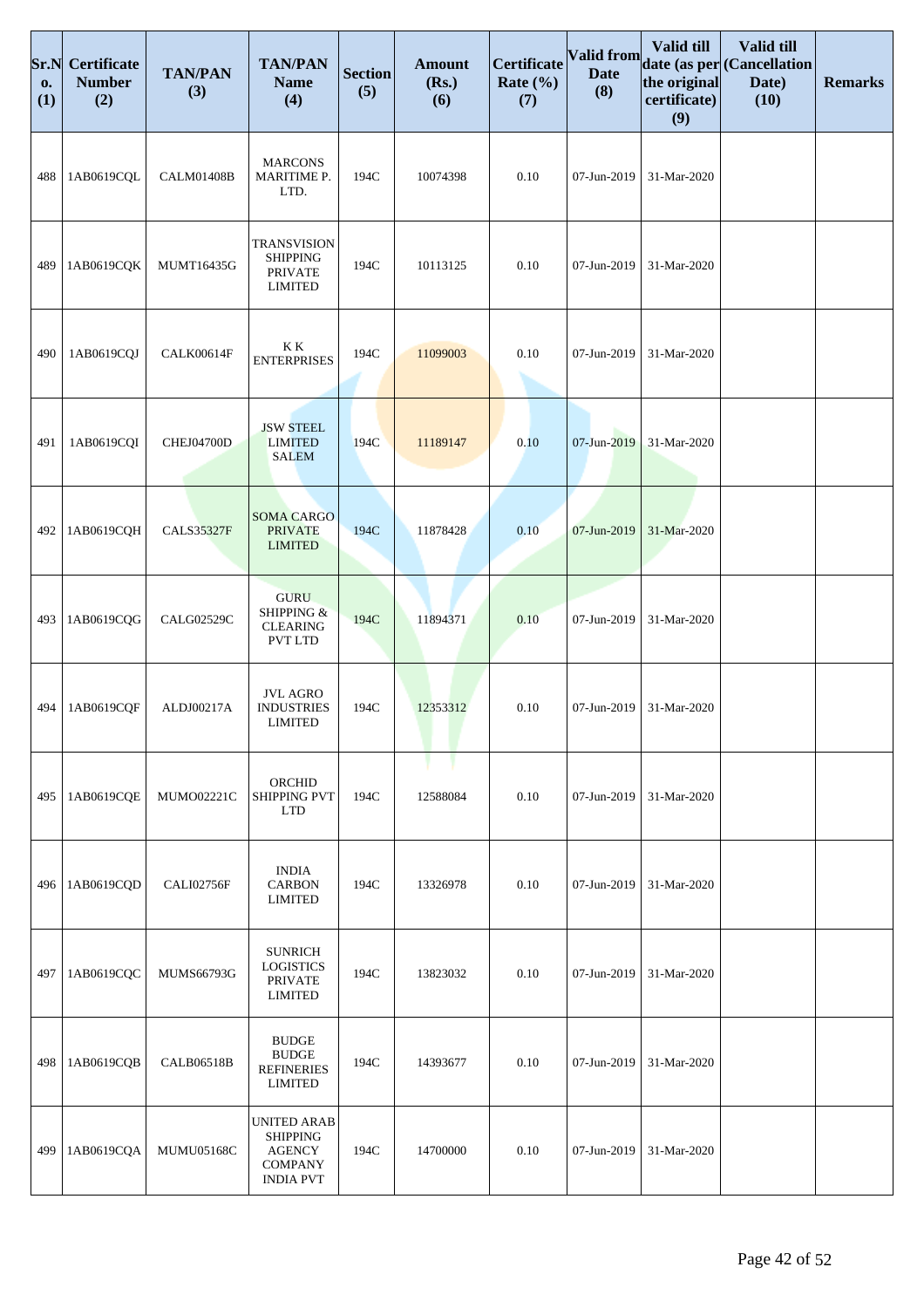| Sr.N<br>0.<br>(1) | Certificate<br><b>Number</b><br>(2) | <b>TAN/PAN</b><br>(3) | <b>TAN/PAN</b><br><b>Name</b><br>(4)                                                         | <b>Section</b><br>(5) | <b>Amount</b><br>(Rs.)<br>(6) | Certificate<br>Rate $(\% )$<br>(7) | Valid from<br><b>Date</b><br>(8) | <b>Valid till</b><br>the original<br>certificate)<br>(9) | Valid till<br>date (as per Cancellation<br>Date)<br>(10) | <b>Remarks</b> |
|-------------------|-------------------------------------|-----------------------|----------------------------------------------------------------------------------------------|-----------------------|-------------------------------|------------------------------------|----------------------------------|----------------------------------------------------------|----------------------------------------------------------|----------------|
| 500               | 1AB0619CPZ                          | CALJ06495G            | <b>JSW CEMENT</b><br><b>LIMITED</b>                                                          | 194C                  | 14821778                      | 0.10                               | 07-Jun-2019                      | 31-Mar-2020                                              |                                                          |                |
| 501               | 1AB0619CPY                          | <b>CALP11963A</b>     | PARAMOUNT<br><b>LOGISTICS</b>                                                                | 194C                  | 15341000                      | 0.10                               | 07-Jun-2019                      | 31-Mar-2020                                              |                                                          |                |
| 502               | 1AB0619CPX                          | CALT00001B            | <b>THE</b><br><b>BRAITHWAITE</b><br>BURN $\&$<br><b>JESSOP</b><br><b>CONSTRUCTI</b>          | 194C                  | 15498789                      | 0.10                               | 07-Jun-2019                      | 31-Mar-2020                                              |                                                          |                |
| 503               | 1AB0619CPW                          | CALS06166G            | <b>SONA SHIP</b><br>MGMT. P. LTD.                                                            | 194C                  | 15582861                      | 0.10                               | 07-Jun-2019                      | 31-Mar-2020                                              |                                                          |                |
| 504               | 1AB0619CPV                          | <b>CHEP07562C</b>     | <b>PAN ASIA</b><br><b>LOGISTICS</b><br><b>INDIA</b><br><b>PRIVATE</b><br><b>LIMITED</b>      | 194C                  | 28813643                      | 0.10                               | 07-Jun-2019                      | 31-Mar-2020                                              |                                                          |                |
| 505               | 1AB0619CPU                          | CALR03735E            | <b>RAWMET</b><br><b>RESOURCES</b><br><b>PRIVATE</b><br><b>LIMITED</b>                        | 194C                  | 17305200                      | 0.10                               | 07-Jun-2019                      | 31-Mar-2020                                              |                                                          |                |
| 506               | 1AB0619CPT                          | CHNC01225A            | CONSOLIDATE<br><b>D SHIPPING</b><br>LINE INDIA<br><b>PRIVATE</b><br><b>LIMITED</b>           | 194C                  | 17478300                      | 0.10                               | 07-Jun-2019                      | 31-Mar-2020                                              |                                                          |                |
| 507               | 1AB0619CPS                          | <b>CALJ05889C</b>     | JAK<br><b>MARITIME &amp;</b><br><b>LOGISTICS</b><br><b>INDIA</b><br><b>PRIVATE</b>           | 194C                  | 17500000                      | 0.10                               | 07-Jun-2019                      | 31-Mar-2020                                              |                                                          |                |
| 508               | 1AB0619CPR                          | <b>MUMS17689A</b>     | <b>AVANA</b><br><b>LOGISTEK</b><br><b>LIMITED</b>                                            | 194C                  | 18480196                      | 0.10                               | 07-Jun-2019                      | 31-Mar-2020                                              |                                                          |                |
| 509               | 1AB0619CPQ                          | <b>CHES21395D</b>     | <b>SICAL</b><br><b>LOGISTICS</b><br>LIMITED                                                  | 194C                  | 18787600                      | 0.10                               | 07-Jun-2019                      | 31-Mar-2020                                              |                                                          |                |
| 510               | 1AB0619CPP                          | CHNT00281B            | <b>TRANS ASIAN</b><br><b>SHIPPING</b><br><b>SERVICES</b><br><b>PRIVATE</b><br><b>LIMITED</b> | 194C                  | 19193016                      | 0.10                               | 07-Jun-2019                      | 31-Mar-2020                                              |                                                          |                |
| 511               | 1AB0619CPO                          | CALP02874E            | PUNJAB &<br><b>SIND BANK</b>                                                                 | 194A                  | 129811771                     | 1.00                               | 07-Jun-2019                      | 31-Mar-2020                                              |                                                          |                |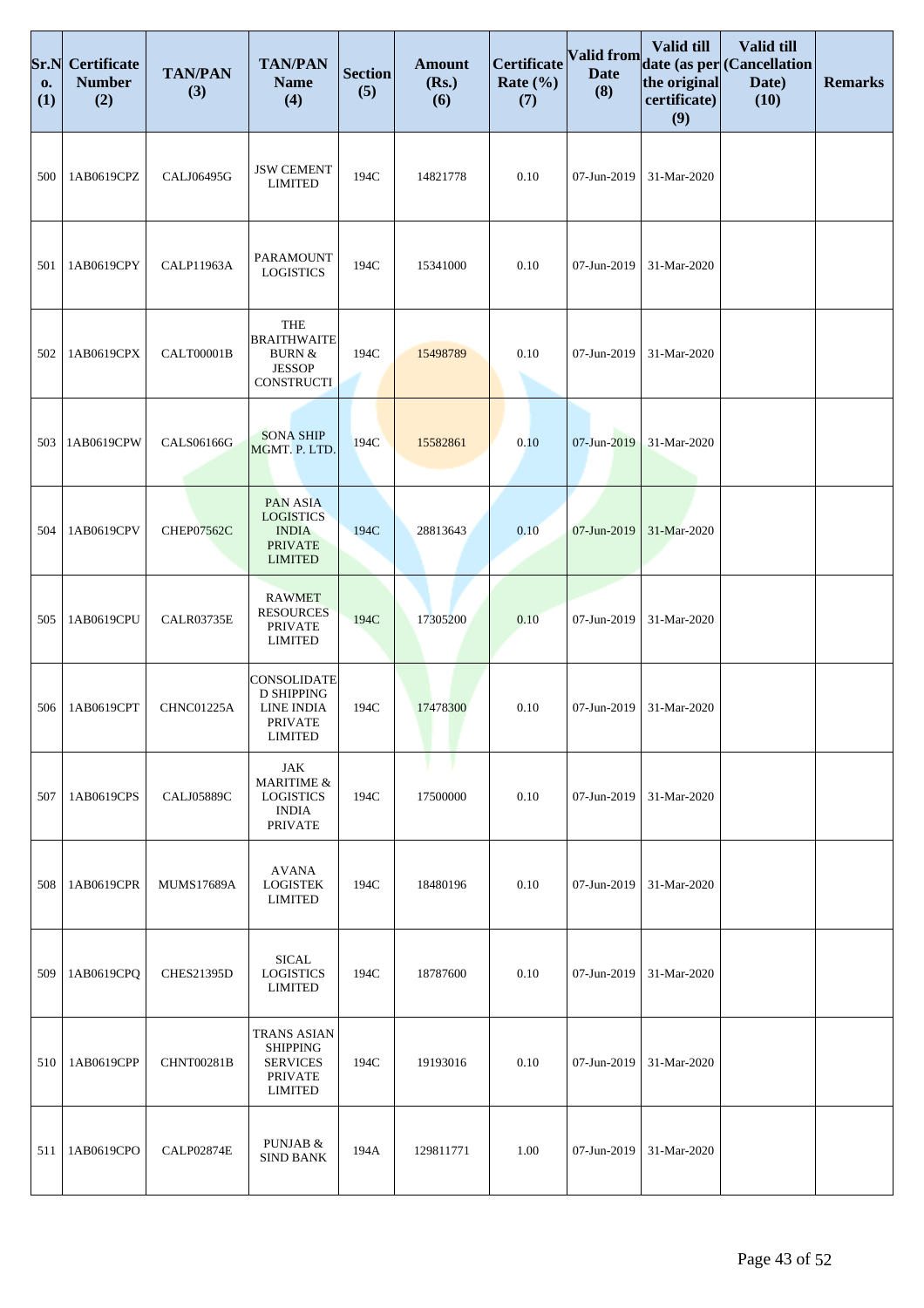| Sr.N<br>0.<br>(1) | <b>Certificate</b><br><b>Number</b><br>(2) | <b>TAN/PAN</b><br>(3) | <b>TAN/PAN</b><br><b>Name</b><br>(4)                                                        | <b>Section</b><br>(5) | <b>Amount</b><br>(Rs.)<br>(6) | <b>Certificate</b><br>Rate $(\% )$<br>(7) | <b>Valid from</b><br><b>Date</b><br>(8) | Valid till<br>the original<br>certificate)<br>(9) | Valid till<br>date (as per (Cancellation<br>Date)<br>(10) | <b>Remarks</b> |
|-------------------|--------------------------------------------|-----------------------|---------------------------------------------------------------------------------------------|-----------------------|-------------------------------|-------------------------------------------|-----------------------------------------|---------------------------------------------------|-----------------------------------------------------------|----------------|
| 512               | 1AB0619CPN                                 | <b>CALS36586E</b>     | <b>SUN SHIPPING</b><br><b>AGENCY</b>                                                        | 194C                  | 19408577                      | 0.10                                      | 07-Jun-2019                             | 31-Mar-2020                                       |                                                           |                |
| 513               | 1AB0619CPM                                 | MUME07849C            | <b>ECONSHIP</b><br><b>TECH</b><br><b>PRIVATE</b><br><b>LIMITED</b>                          | 194C                  | 20630688                      | 0.10                                      | 07-Jun-2019                             | 31-Mar-2020                                       |                                                           |                |
| 514               | 1AB0619CPL                                 | MUMJ08154G            | <b>JAMES</b><br><b>MACKINTOSH</b><br><b>AND</b><br><b>COMPANY</b><br><b>PRIVATE</b>         | 194C                  | 20745022                      | 0.10                                      | 07-Jun-2019                             | 31-Mar-2020                                       |                                                           |                |
| 515               | 1AB0619CPK                                 | <b>CALC00188G</b>     | CESC LTD.                                                                                   | 194C                  | 21557921                      | 0.10                                      | 07-Jun-2019                             | 31-Mar-2020                                       |                                                           |                |
| 516               | 1AB0619CPJ                                 | <b>CALR04579B</b>     | <b>RIPLEY &amp;</b><br><b>COMPANY</b><br><b>STEVEDORING</b><br>& HANDLING<br><b>PRIVATE</b> | 194C                  | 23678454                      | 0.10                                      | 07-Jun-2019                             | 31-Mar-2020                                       |                                                           |                |
| 517               | 1AB0619CPI                                 | MUMP23681A            | <b>PERMA</b><br><b>SHIPPING</b><br>LINE INDIA<br><b>PRIVATE</b><br><b>LIMITED</b>           | 194C                  | 24000000                      | 0.10                                      | 07-Jun-2019                             | 31-Mar-2020                                       |                                                           |                |
| 518               | 1AB0619CPH                                 | <b>CALB00020G</b>     | <b>BALMER</b><br>LAWRIE &<br><b>COMPANY</b><br>LIMITED                                      | 194C                  | 24108000                      | 0.10                                      | 07-Jun-2019                             | 31-Mar-2020                                       |                                                           |                |
| 519               | 1AB0619CPG                                 | <b>BBNT00285F</b>     | THE LIBERTY<br><b>MARINE</b><br><b>SYNDICATE</b><br><b>PRIVATE</b><br><b>LIMITED</b>        | 194C                  | 24518174                      | 0.10                                      | 07-Jun-2019                             | 31-Mar-2020                                       |                                                           |                |
| 520               | 1AB0619CPF                                 | DELD06383G            | <b>CJ DARCL</b><br><b>LOGISTICS</b><br><b>LIMITED</b>                                       | 194C                  | 25706759                      | 0.10                                      | 07-Jun-2019                             | 31-Mar-2020                                       |                                                           |                |
| 521               | 1AB0619CPE                                 | MUMG08321F            | <b>GOODRICH</b><br><b>MARITIME</b><br><b>PRIVATE</b><br><b>LIMITED</b>                      | 194C                  | 25949518                      | 0.10                                      | 07-Jun-2019                             | 31-Mar-2020                                       |                                                           |                |
| 522               | 1AB0619CPD                                 | <b>CALT03859C</b>     | <b>TLPL</b><br>SHIPPING AND<br><b>LOGISTICS</b><br><b>PRIVATE</b><br><b>LIMITED</b>         | 194C                  | 26166980                      | 0.10                                      | 07-Jun-2019                             | 31-Mar-2020                                       |                                                           |                |
| 523               | 1AB0619CPC                                 | CALS31524D            | SRI<br><b>MAHARSHI</b><br><b>SHIPPING</b><br><b>PRIVATE</b><br><b>LIMITED</b>               | 194C                  | 26234076                      | 0.10                                      | 07-Jun-2019                             | 31-Mar-2020                                       |                                                           |                |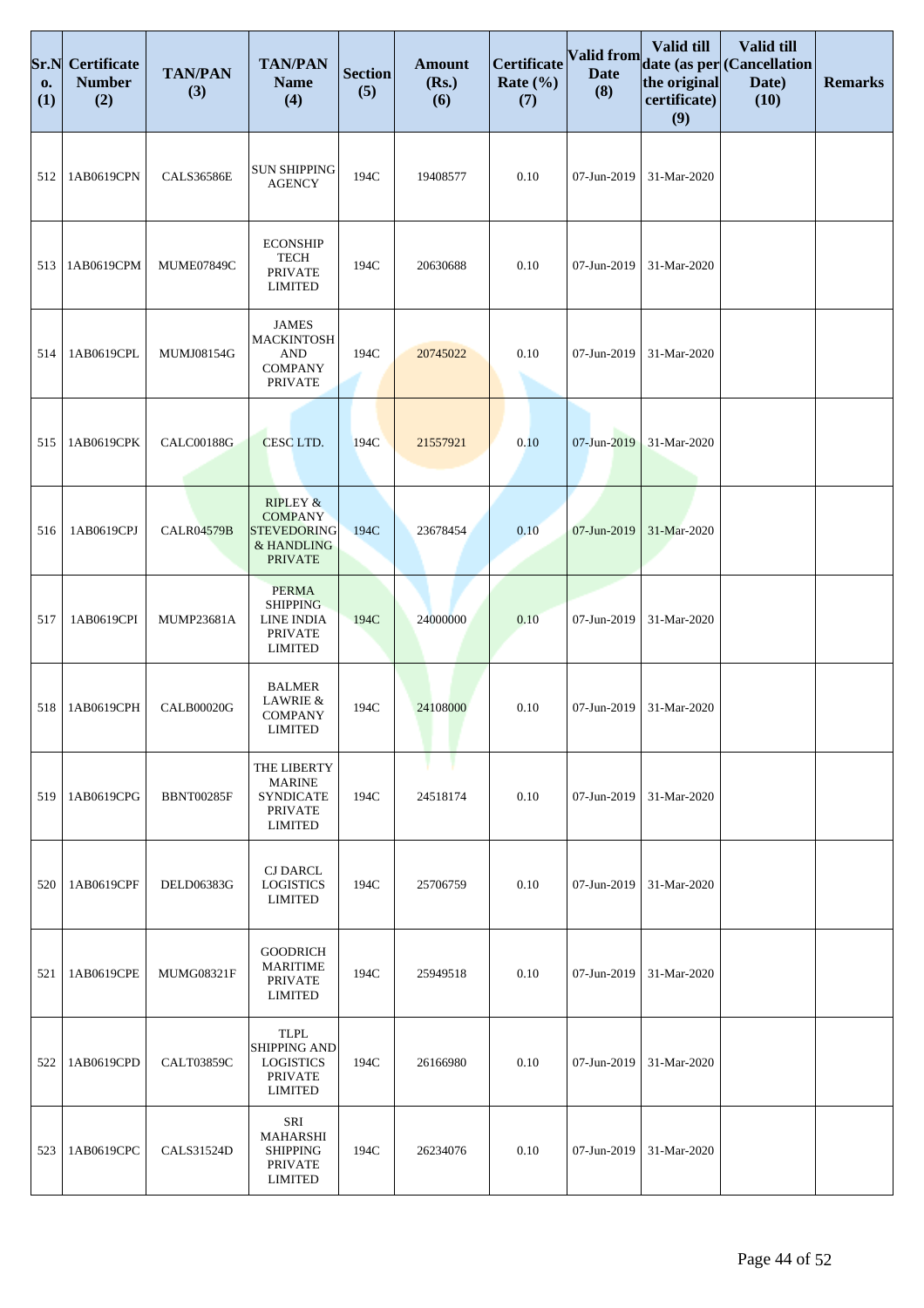| Sr.N<br>0.<br>(1) | <b>Certificate</b><br><b>Number</b><br>(2) | <b>TAN/PAN</b><br>(3) | <b>TAN/PAN</b><br><b>Name</b><br>(4)                                                           | <b>Section</b><br>(5) | <b>Amount</b><br>(Rs.)<br>(6) | <b>Certificate</b><br>Rate $(\% )$<br>(7) | Valid from<br><b>Date</b><br>(8) | Valid till<br>the original<br>certificate)<br>(9) | Valid till<br>date (as per (Cancellation<br>Date)<br>(10) | <b>Remarks</b> |
|-------------------|--------------------------------------------|-----------------------|------------------------------------------------------------------------------------------------|-----------------------|-------------------------------|-------------------------------------------|----------------------------------|---------------------------------------------------|-----------------------------------------------------------|----------------|
| 524               | 1AB0619CPB                                 | CALC07433G            | <b>CHAKIAT</b><br><b>SHIPPING</b><br><b>SERVICES</b><br><b>PRIVATE</b><br><b>LIMITED</b>       | 194C                  | 30233000                      | 0.10                                      | 07-Jun-2019                      | 31-Mar-2020                                       |                                                           |                |
| 525               | 1AB0619CPA                                 | CALN02462F            | <b>NETINCON</b><br><b>MARKETING</b><br><b>PVT LTD</b>                                          | 194C                  | 31025074                      | 0.10                                      | 07-Jun-2019                      | 31-Mar-2020                                       |                                                           |                |
| 526               | 1AB0619COZ                                 | <b>CALT06446G</b>     | <b>TUBEROSE</b><br><b>LOGISTICS</b><br><b>PRIVATE</b><br><b>LIMITED</b>                        | 194C                  | 32242171                      | 0.10                                      | 07-Jun-2019                      | 31-Mar-2020                                       |                                                           |                |
| 527               | 1AB0619COY                                 | RCHE00250F            | <b>ELECTROSTEE</b><br><b>L STEELS</b><br><b>LIMITED</b>                                        | 194C                  | 33121434                      | 0.10                                      | 07-Jun-2019                      | 31-Mar-2020                                       |                                                           |                |
| 528               | 1AB0619COX                                 | <b>CALI01232A</b>     | <b>INDIA</b><br><b>TRANSPORT &amp;</b><br><b>TRAVEL</b><br><b>PRIVATE</b><br><b>LIMITED</b>    | 194C                  | 34768309                      | 0.10                                      | 07-Jun-2019                      | 31-Mar-2020                                       |                                                           |                |
| 529               | 1AB0619COW                                 | <b>CALS09023A</b>     | <b>SEAWORLD</b><br><b>SHIPPING AND</b><br><b>LOGISTICS</b><br><b>PRIVATE</b><br><b>LIMITED</b> | 194C                  | 35258273                      | 0.10                                      | 07-Jun-2019                      | 31-Mar-2020                                       |                                                           |                |
| 530               | 1AB0619COV                                 | <b>CALS14866F</b>     | <b>SHARP FERRO</b><br><b>ALLOYS LTD</b>                                                        | 194C                  | 37620353                      | 0.10                                      | 07-Jun-2019                      | 31-Mar-2020                                       |                                                           |                |
| 531               | 1AB0619COU                                 | <b>MUMA08492B</b>     | <b>ALLCARGO</b><br><b>LOGISTICS</b><br><b>LIMITED</b>                                          | 194C                  | 37650000                      | 0.10                                      | 07-Jun-2019                      | 31-Mar-2020                                       |                                                           |                |
| 532               | 1AB0619COT                                 | <b>MUMS41079D</b>     | <b>SEACREST</b><br><b>MARINE</b><br><b>SERVICES</b><br><b>PRIVATE</b><br><b>LIMITED</b>        | 194C                  | 39839397                      | 0.10                                      | 07-Jun-2019                      | 31-Mar-2020                                       |                                                           |                |
| 533               | 1AB0619COS                                 | <b>CHES20375F</b>     | <b>SEA HAWK</b><br><b>LINES</b><br><b>PRIVATE</b><br><b>LIMITED</b>                            | 194C                  | 42020000                      | 0.10                                      | 07-Jun-2019                      | 31-Mar-2020                                       |                                                           |                |
| 534               | 1AB0619COR                                 | <b>CALS17417B</b>     | <b>SEATRANS</b><br><b>MARINE</b><br><b>PRIVATE</b><br><b>LIMITED</b>                           | 194C                  | 42627737                      | 0.10                                      | 07-Jun-2019                      | 31-Mar-2020                                       |                                                           |                |
| 535               | 1AB0619COQ                                 | CALF00416D            | <b>FOOD</b><br>CORPORATIO<br>N OF INDIA D<br>M(P W)                                            | 194C                  | 42737656                      | 0.10                                      | 07-Jun-2019                      | 31-Mar-2020                                       |                                                           |                |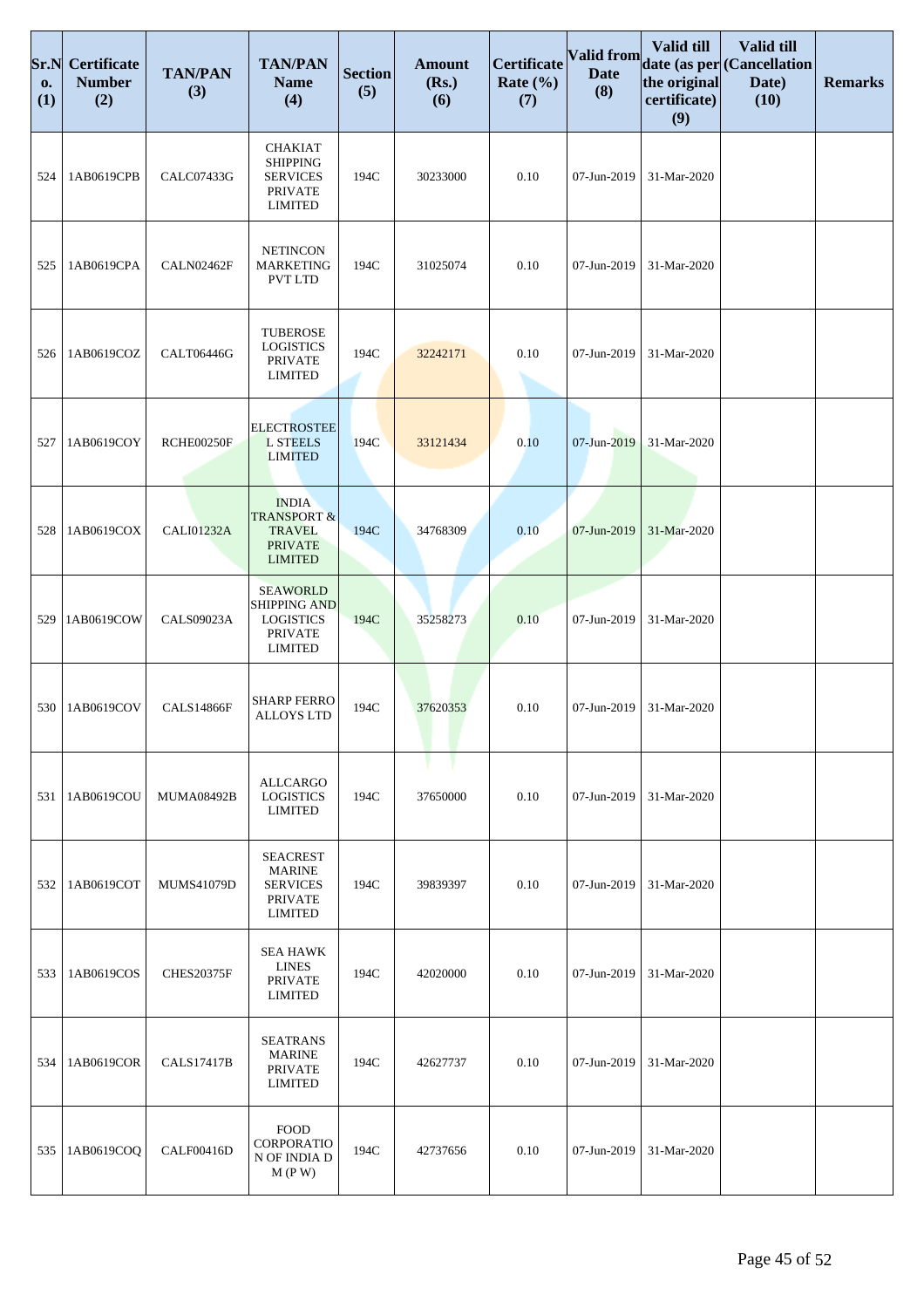| Sr.N<br>0.<br>(1) | <b>Certificate</b><br><b>Number</b><br>(2) | <b>TAN/PAN</b><br>(3) | <b>TAN/PAN</b><br><b>Name</b><br>(4)                                                         | <b>Section</b><br>(5) | <b>Amount</b><br>(Rs.)<br>(6) | <b>Certificate</b><br>Rate $(\% )$<br>(7) | Valid from<br><b>Date</b><br>(8) | Valid till<br>the original<br>certificate)<br>(9) | Valid till<br>date (as per (Cancellation<br>Date)<br>(10) | <b>Remarks</b> |
|-------------------|--------------------------------------------|-----------------------|----------------------------------------------------------------------------------------------|-----------------------|-------------------------------|-------------------------------------------|----------------------------------|---------------------------------------------------|-----------------------------------------------------------|----------------|
| 536               | 1AB0619COP                                 | CALD10424B            | <b>IVL DHUNSERI</b><br>PETROCHEM<br><b>INDUSTRIES</b><br><b>PRIVATE</b><br><b>LIMITED</b>    | 194C                  | 46097253                      | 0.10                                      | 07-Jun-2019                      | 31-Mar-2020                                       |                                                           |                |
| 537               | 1AB0619COO                                 | BLRC04030F            | <b>CHOWGULE</b><br><b>BROTHERS</b><br><b>PVT LTD</b>                                         | 194C                  | 48464429                      | 0.10                                      | 07-Jun-2019                      | 31-Mar-2020                                       |                                                           |                |
| 538               | 1AB0619CON                                 | <b>PNEJ08552F</b>     | <b>JSW STEEL</b><br><b>LIMITED</b>                                                           | 194C                  | 53211564                      | 0.10                                      | 07-Jun-2019                      | 31-Mar-2020                                       |                                                           |                |
| 539               | 1AB0619COM                                 | <b>CALB05158G</b>     | <b>B.</b> GHOSE &<br>CO. PVT. LTD.                                                           | 194C                  | 53373345                      | 0.10                                      | 07-Jun-2019                      | 31-Mar-2020                                       |                                                           |                |
| 540               | 1AB0619COL                                 | <b>CALP06760F</b>     | <b>PHAROS</b><br><b>SHIPPING AND</b><br><b>OVERSEAS</b><br><b>SERVICES</b><br><b>PRIVATE</b> | 194C                  | 57916637                      | 0.10                                      | 07-Jun-2019                      | 31-Mar-2020                                       |                                                           |                |
| 541               | 1AB0619COK                                 | <b>CALC00307G</b>     | <b>CALCUTTA</b><br><b>RESOURCES</b><br>$(P)$ LTD.                                            | 194C                  | 58641992                      | 0.10                                      | 07-Jun-2019                      | 31-Mar-2020                                       |                                                           |                |
| 542               | 1AB0619COJ                                 | MUMI12795G            | <b>ISS SHIPPING</b><br><b>INDIA</b><br><b>PRIVATE</b><br>LIMITED                             | 194C                  | 61311293                      | 0.10                                      | 07-Jun-2019                      | 31-Mar-2020                                       |                                                           |                |
| 543               | 1AB0619COI                                 | HYDS35309B            | <b>SEAWAYS</b><br><b>LINER</b><br><b>AGENCIES</b><br><b>PRIVATE</b><br><b>LIMITED</b>        | 194C                  | 61397000                      | 0.10                                      | 07-Jun-2019                      | 31-Mar-2020                                       |                                                           |                |
| 544               | 1AB0619COH                                 | <b>CALB03771F</b>     | <b>BENGAL</b><br>TIGER (INDIA)<br><b>PVT LTD</b>                                             | 194C                  | 61414393                      | 0.10                                      | 07-Jun-2019                      | 31-Mar-2020                                       |                                                           |                |
| 545               | 1AB0619COG                                 | MUMZ02113G            | ZIM<br><b>INTEGRATED</b><br><b>SHIPPING</b><br><b>SERVICES</b><br><b>LIMITED</b>             | 194C                  | 62230000                      | 0.10                                      | 07-Jun-2019                      | 31-Mar-2020                                       |                                                           |                |
| 546               | 1AB0619COF                                 | <b>CALS10285C</b>     | <b>SOHOM</b><br><b>SHIPPING PVT</b><br><b>LTD</b>                                            | 194C                  | 63809426                      | 0.10                                      | 07-Jun-2019                      | 31-Mar-2020                                       |                                                           |                |
| 547               | 1AB0619COE                                 | <b>BLRG18393E</b>     | <b>GREYM</b><br><b>MARINE</b><br><b>PRIVATE</b><br><b>LIMITED</b>                            | 194C                  | 64991497                      | 0.10                                      | 07-Jun-2019                      | 31-Mar-2020                                       |                                                           |                |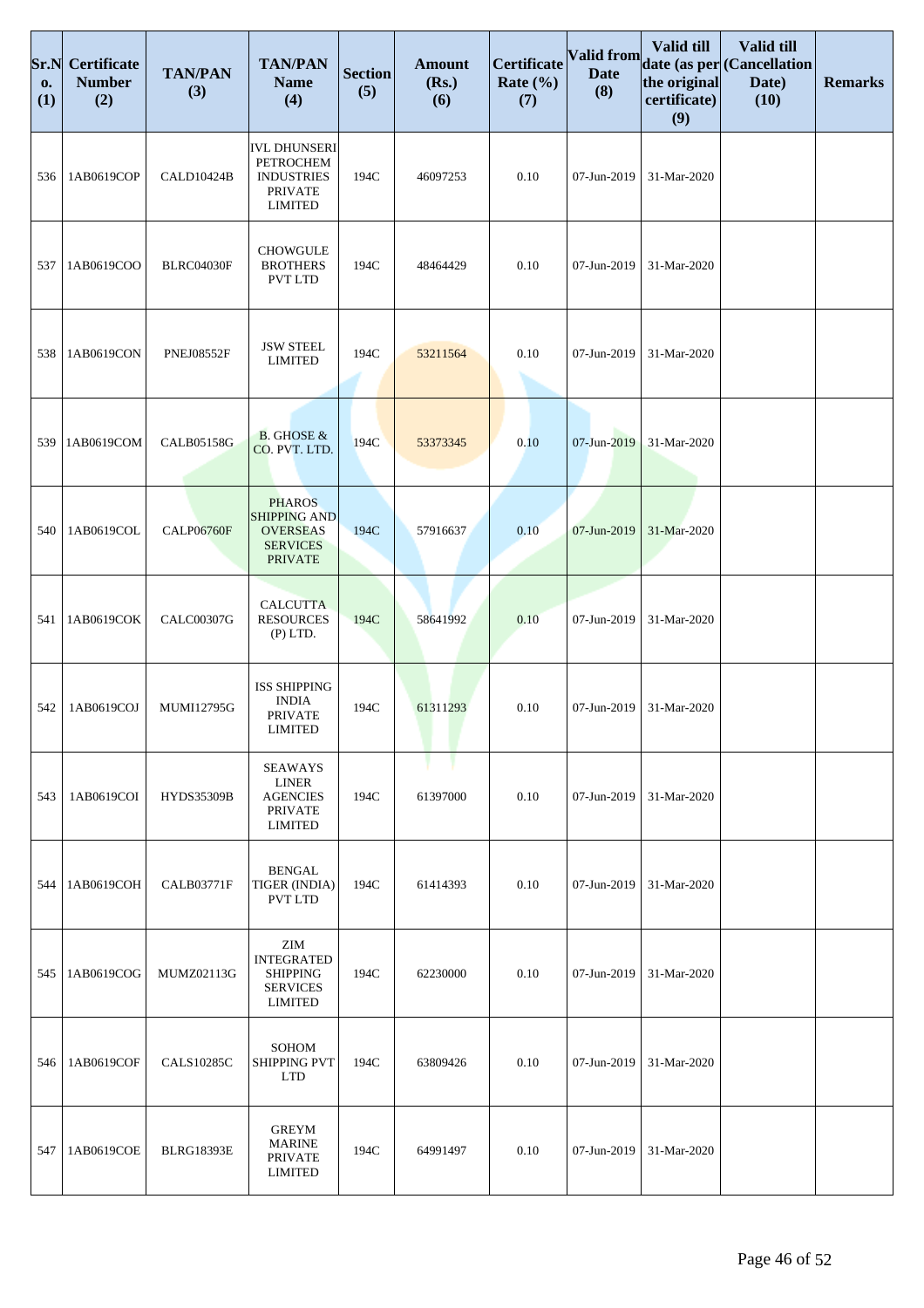| Sr.N<br>0.<br>(1) | <b>Certificate</b><br><b>Number</b><br>(2) | <b>TAN/PAN</b><br>(3) | <b>TAN/PAN</b><br><b>Name</b><br>(4)                                                        | <b>Section</b><br>(5) | <b>Amount</b><br>(Rs.)<br>(6) | Certificate<br>Rate $(\% )$<br>(7) | Valid from<br><b>Date</b><br>(8) | Valid till<br>the original<br>certificate)<br>(9) | Valid till<br>date (as per (Cancellation<br>Date)<br>(10) | <b>Remarks</b> |
|-------------------|--------------------------------------------|-----------------------|---------------------------------------------------------------------------------------------|-----------------------|-------------------------------|------------------------------------|----------------------------------|---------------------------------------------------|-----------------------------------------------------------|----------------|
| 548               | 1AB0619COD                                 | <b>MUMH10010A</b>     | HAPAG-<br>LLOYD INDIA<br><b>PRIVATE</b><br><b>LIMITED</b>                                   | 194C                  | 65963800                      | 0.10                               | 07-Jun-2019                      | 31-Mar-2020                                       |                                                           |                |
| 549               | 1AB0619COC                                 | <b>MUMS17544C</b>     | <b>SHREYAS</b><br><b>SHIPPING AND</b><br><b>LOGISTICS</b><br><b>LTD</b>                     | 194C                  | 70911750                      | 0.10                               | 07-Jun-2019                      | 31-Mar-2020                                       |                                                           |                |
| 550               | 1AB0619COB                                 | CALP04431A            | PENINSULAR<br><b>MARINE</b><br><b>AGENCIES</b><br><b>PRIVATE</b><br><b>LIMITED</b>          | 194C                  | 76410180                      | 0.10                               | 07-Jun-2019                      | 31-Mar-2020                                       |                                                           |                |
| 551               | 1AB0619COA                                 | <b>MUMA20336B</b>     | <b>ADMIRAL</b><br><b>SHIPPING</b><br><b>LIMITED</b>                                         | 194C                  | 80383142                      | 0.10                               | 07-Jun-2019                      | 31-Mar-2020                                       |                                                           |                |
| 552               | 1AB0619CNZ                                 | <b>MUMB12230B</b>     | <b>WILHELMSEN</b><br><b>MARITIME</b><br><b>SERVICES</b><br><b>PRIVATE</b><br><b>LIMITED</b> | 194C                  | 86514546                      | 0.10                               | 07-Jun-2019                      | 31-Mar-2020                                       |                                                           |                |
| 553               | 1AB0619CNY                                 | CHEP00230G            | <b>POOMPUHAR</b><br><b>SHIPPING</b><br>CORPORATIO<br>N LIMITED                              | 194C                  | 86730001                      | 0.10                               | 07-Jun-2019                      | 31-Mar-2020                                       |                                                           |                |
| 554               | 1AB0619CNX                                 | <b>CALT00307G</b>     | THE SHIPPING<br>CORPORATIO<br>N OF INDIA<br><b>LTD</b>                                      | 194C                  | 88200000                      | 0.10                               | 07-Jun-2019                      | 31-Mar-2020                                       |                                                           |                |
| 555               | 1AB0619CNW                                 | MUME04877F            | <b>EVERGREEN</b><br><b>SHIPPING</b><br><b>AGENCY</b><br>(INDIA)<br><b>PRIVATE</b>           | 194C                  | 92218000                      | 0.10                               | 07-Jun-2019                      | 31-Mar-2020                                       |                                                           |                |
| 556               | 1AB0619CNV                                 | <b>MUMM18971B</b>     | MITSUI O S K<br><b>LINES</b><br><b>LIMITED</b>                                              | 194C                  | 96530005                      | 0.10                               | 07-Jun-2019                      | 31-Mar-2020                                       |                                                           |                |
| 557               | 1AB0619CNU                                 | CALU04541F            | <b>UNITED LINER</b><br><b>SHIPPING</b><br><b>SERVICES LLP</b>                               | 194C                  | 97715220                      | 0.10                               | 07-Jun-2019                      | 31-Mar-2020                                       |                                                           |                |
| 558               | 1AB0619CNT                                 | <b>CALC03791E</b>     | COSCO<br><b>SHIPPING</b><br>LINES (INDIA)<br><b>PRIVATE</b><br><b>LIMITED</b>               | 194C                  | 104505840                     | 0.10                               | 07-Jun-2019                      | 31-Mar-2020                                       |                                                           |                |
| 559               | 1AB0619CNS                                 | CALC03974F            | <b>CONTAINER</b><br>CORPORATIO<br>N OF INDIA<br><b>LIMITED</b>                              | 194C                  | 107038043                     | 0.10                               | 07-Jun-2019                      | 31-Mar-2020                                       |                                                           |                |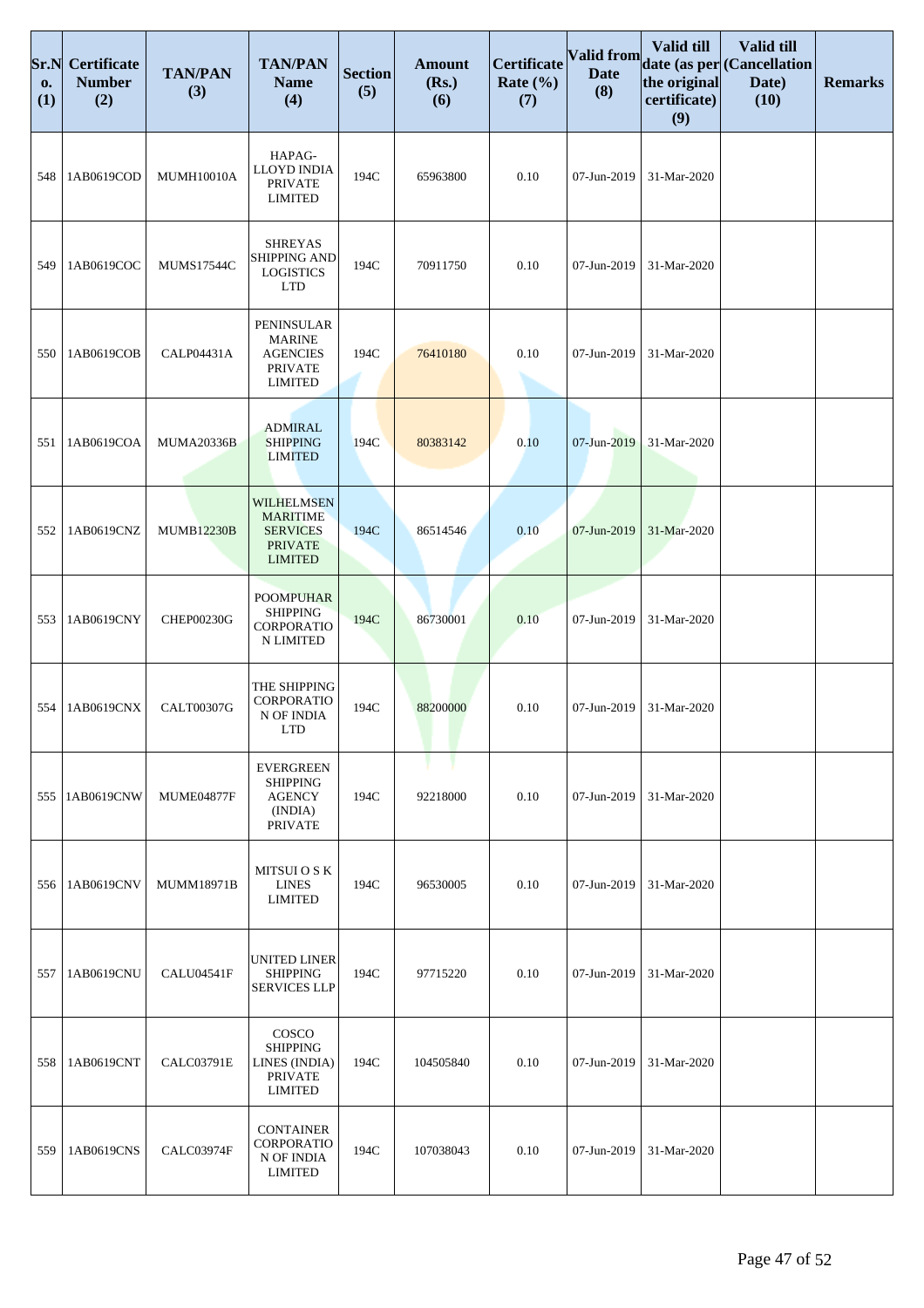| Sr.N<br>0.<br>(1) | <b>Certificate</b><br><b>Number</b><br>(2) | <b>TAN/PAN</b><br>(3) | <b>TAN/PAN</b><br><b>Name</b><br>(4)                                                   | <b>Section</b><br>(5) | <b>Amount</b><br>(Rs.)<br>(6) | <b>Certificate</b><br>Rate $(\% )$<br>(7) | Valid from<br><b>Date</b><br>(8) | Valid till<br>the original<br>certificate)<br>(9) | Valid till<br>date (as per (Cancellation<br>Date)<br>(10) | <b>Remarks</b> |
|-------------------|--------------------------------------------|-----------------------|----------------------------------------------------------------------------------------|-----------------------|-------------------------------|-------------------------------------------|----------------------------------|---------------------------------------------------|-----------------------------------------------------------|----------------|
| 560               | 1AB0619CNR                                 | <b>CALM03777E</b>     | <b>MCPI PRIVATE</b><br><b>LIMITED</b>                                                  | 194C                  | 107620497                     | 0.10                                      | 07-Jun-2019                      | 31-Mar-2020                                       |                                                           |                |
| 561               | 1AB0619CNQ                                 | DELJ07254C            | <b>JINDAL ITF</b><br><b>LIMITED</b>                                                    | 194C                  | 115890800                     | 0.10                                      | 07-Jun-2019                      | 31-Mar-2020                                       |                                                           |                |
| 562               | 1AB0619CNP                                 | CALM02734E            | <b>MARINE</b><br><b>CONTAINER</b><br><b>SERVICES</b><br><b>INDIA PVT</b><br><b>LTD</b> | 194C                  | 119560000                     | 0.10                                      | 07-Jun-2019                      | 31-Mar-2020                                       |                                                           |                |
| 563               | 1AB0619CNO                                 | <b>PNEB10837B</b>     | <b>BHARAT</b><br><b>PETROLEUM</b><br><b>CORPORATIO</b><br><b>N LIMITED</b>             | 194C                  | 122442947                     | 0.10                                      | 07-Jun-2019                      | 31-Mar-2020                                       |                                                           |                |
| 564               | 1AB0619CNN                                 | <b>CHNC00783G</b>     | <b>BHARAT</b><br><b>PETROLEUM</b><br><b>CORPORATIO</b><br><b>N LIMITED</b>             | 194C                  | 122442947                     | 0.10                                      | 07-Jun-2019                      | 31-Mar-2020                                       |                                                           |                |
| 565               | 1AB0619CNM                                 | <b>CHEB00719F</b>     | <b>BHARAT</b><br><b>PETROLEUM</b><br>CORPORATIO<br>N LIMITED                           | 194C                  | 122442947                     | 0.10                                      | 07-Jun-2019                      | 31-Mar-2020                                       |                                                           |                |
| 566               | 1AB0619CNL                                 | CALB02474D            | <b>BHARAT</b><br>PETROLEUM<br>CORPORATIO<br><b>N LIMITED</b>                           | 194C                  | 122442947                     | 0.10                                      | 07-Jun-2019                      | 31-Mar-2020                                       |                                                           |                |
| 567               | 1AB0619CNK                                 | <b>CALS06210B</b>     | <b>SEAHORSE</b><br><b>SHIP</b><br><b>AGENCIES</b><br>PVT. LTD.                         | 194C                  | 142026380                     | 0.10                                      | 07-Jun-2019                      | 31-Mar-2020                                       |                                                           |                |
| 568               | 1AB0619CNJ                                 | <b>CALD01614E</b>     | <b>DEBLINES PVT</b><br><b>LTD</b>                                                      | 194C                  | 145980700                     | 0.10                                      | 07-Jun-2019                      | 31-Mar-2020                                       |                                                           |                |
| 569               | 1AB0619CNI                                 | <b>MUMA48055A</b>     | APL CO PTE<br><b>LIMITED</b>                                                           | 194C                  | 147490098                     | 0.10                                      | 07-Jun-2019                      | 31-Mar-2020                                       |                                                           |                |
| 570               | 1AB0619CNH                                 | <b>MUMM21154A</b>     | <b>MERCHANT</b><br><b>SHIPPING</b><br><b>SERVICES</b><br>PVT. LTD.                     | 194C                  | 159377947                     | 0.10                                      | 07-Jun-2019                      | 31-Mar-2020                                       |                                                           |                |
| 571               | 1AB0619CNG                                 | <b>CHNS00865E</b>     | <b>SOUTH INDIA</b><br>CORPORATIO<br>N PRIVATE<br><b>LIMITED</b>                        | 194C                  | 168227316                     | 0.10                                      | 07-Jun-2019                      | 31-Mar-2020                                       |                                                           |                |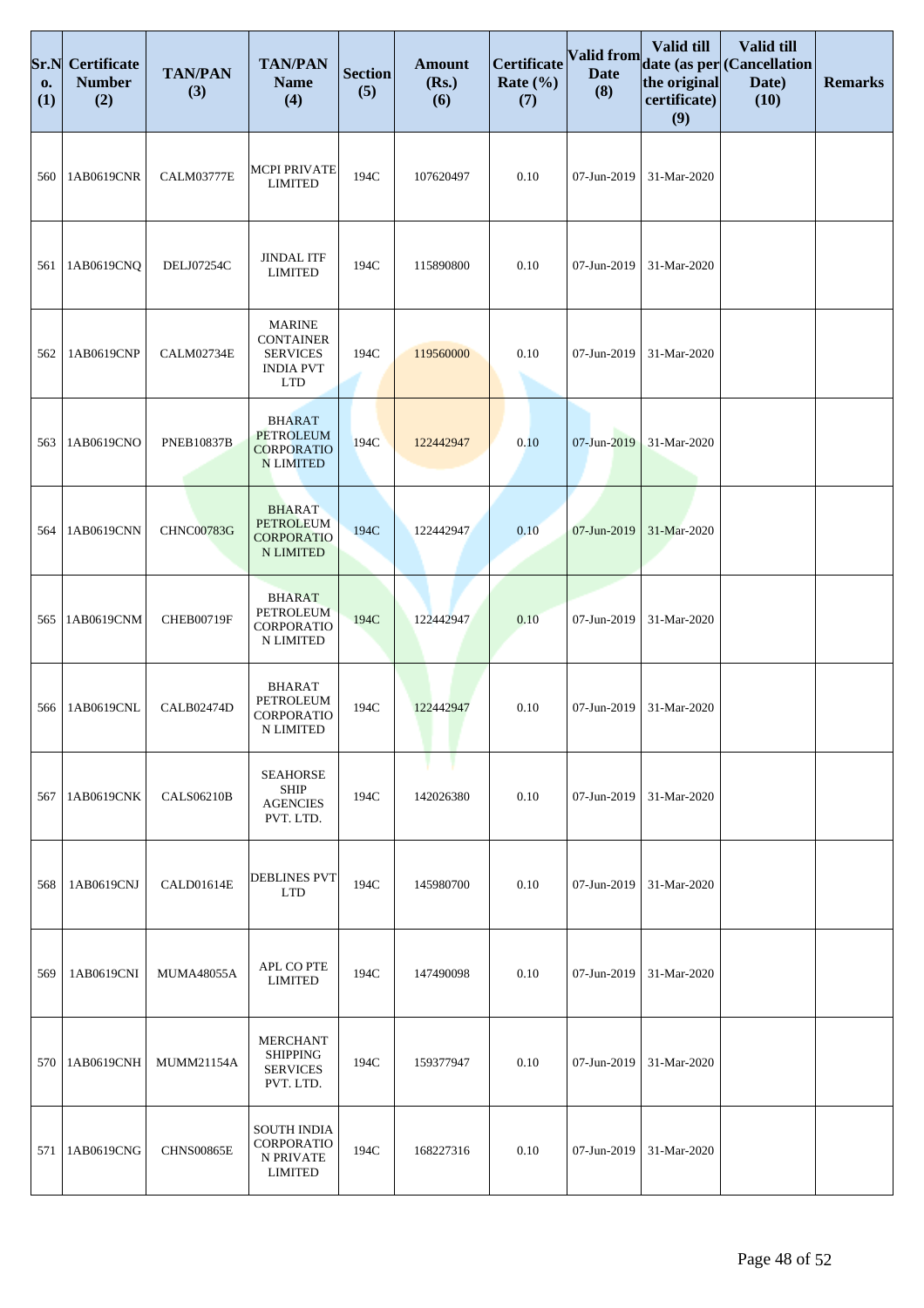| Sr.N<br>0.<br>(1) | <b>Certificate</b><br><b>Number</b><br>(2) | <b>TAN/PAN</b><br>(3) | <b>TAN/PAN</b><br><b>Name</b><br>(4)                                                    | <b>Section</b><br>(5) | <b>Amount</b><br>(Rs.)<br>(6) | Certificate<br>Rate $(\% )$<br>(7) | Valid from<br><b>Date</b><br>(8) | Valid till<br>the original<br>certificate)<br>(9) | Valid till<br>date (as per (Cancellation<br>Date)<br>(10) | <b>Remarks</b> |
|-------------------|--------------------------------------------|-----------------------|-----------------------------------------------------------------------------------------|-----------------------|-------------------------------|------------------------------------|----------------------------------|---------------------------------------------------|-----------------------------------------------------------|----------------|
| 572               | 1AB0619CNF                                 | <b>CALS21945A</b>     | <b>SEA</b><br>CONSORTIUM<br><b>SHIPPING</b><br>(INDIA)<br><b>PRIVATE</b>                | 194C                  | 181351129                     | 0.10                               | 07-Jun-2019                      | 31-Mar-2020                                       |                                                           |                |
| 573               | 1AB0619CNE                                 | <b>CALH01077G</b>     | <b>HINDUSTAN</b><br>PETROLEUM<br>CORPN. LTD.                                            | 194C                  | 183709590                     | 0.10                               | 07-Jun-2019                      | 31-Mar-2020                                       |                                                           |                |
| 574               | 1AB0619CND                                 | <b>CHEB05643B</b>     | <b>BEN LINE</b><br><b>AGENCIES</b><br><b>INDIA</b><br><b>PRIVATE</b><br><b>LIMITED</b>  | 194C                  | 184507554                     | 0.10                               | 07-Jun-2019                      | 31-Mar-2020                                       |                                                           |                |
| 575               | 1AB0619CNC                                 | <b>MUMF05606G</b>     | <b>FAR SHIPPING</b><br>(INDIA)<br><b>PRIVATE</b><br><b>LIMITED</b>                      | 194C                  | 190724625                     | 0.10                               | 07-Jun-2019                      | 31-Mar-2020                                       |                                                           |                |
| 576               | 1AB0619CNB                                 | <b>CALS06858F</b>     | <b>SEABRIDGE</b><br><b>MARITIME</b><br><b>AGENCIES</b><br>PVT. LTD.                     | 194C                  | 202336813                     | 0.10                               | 07-Jun-2019                      | 31-Mar-2020                                       |                                                           |                |
| 577               | 1AB0619CNA                                 | <b>CALB12905E</b>     | <b>BOTHRA</b><br><b>SHIPPING</b><br><b>SERVICES</b><br><b>PRIVATE</b><br><b>LIMITED</b> | 194C                  | 207271039                     | 0.10                               | 07-Jun-2019                      | 31-Mar-2020                                       |                                                           |                |
| 578               | 1AB0619CMZ                                 | <b>CHEI06638C</b>     | <b>INFINITY</b><br><b>SHIPPING</b><br><b>PRIVATE</b><br><b>LIMITED</b>                  | 194C                  | 213649268                     | 0.10                               | 07-Jun-2019                      | 31-Mar-2020                                       |                                                           |                |
| 579               | 1AB0619CMY                                 | <b>CALS19882C</b>     | <b>SAMUDERA</b><br><b>SHIPPING</b><br>LINE (INDIA)<br><b>PRIVATE</b><br><b>LIMITED</b>  | 194C                  | 259906139                     | 0.10                               | 07-Jun-2019                      | 31-Mar-2020                                       |                                                           |                |
| 580               | 1AB0619CMX                                 | CALC04277A            | <b>CROSS OCEAN</b><br><b>ENTERPRISE</b><br><b>PRIVATE</b><br><b>LIMITED</b>             | 194C                  | 238437093                     | 0.10                               | 07-Jun-2019                      | 31-Mar-2020                                       |                                                           |                |
| 581               | 1AB0619CMW                                 | CALN01834A            | <b>TRANSWORLD</b><br>GLS (INDIA)<br><b>PRIVATE</b><br><b>LIMITED</b>                    | 194C                  | 274752931                     | 0.10                               | 07-Jun-2019                      | 31-Mar-2020                                       |                                                           |                |
| 582               | 1AB0619CMV                                 | <b>MUMC08320E</b>     | <b>CMA-CGM SA</b><br><b>FRANCE</b>                                                      | 194C                  | 293943900                     | 0.10                               | 07-Jun-2019                      | 31-Mar-2020                                       |                                                           |                |
| 583               | 1AB0619CMU                                 | CALS19522G            | <b>SEATRANS</b><br>SHIPMANAGE<br><b>MENT</b><br><b>SERVICES</b><br><b>PRIVATE</b>       | 194C                  | 340766523                     | 0.10                               | 07-Jun-2019                      | 31-Mar-2020                                       |                                                           |                |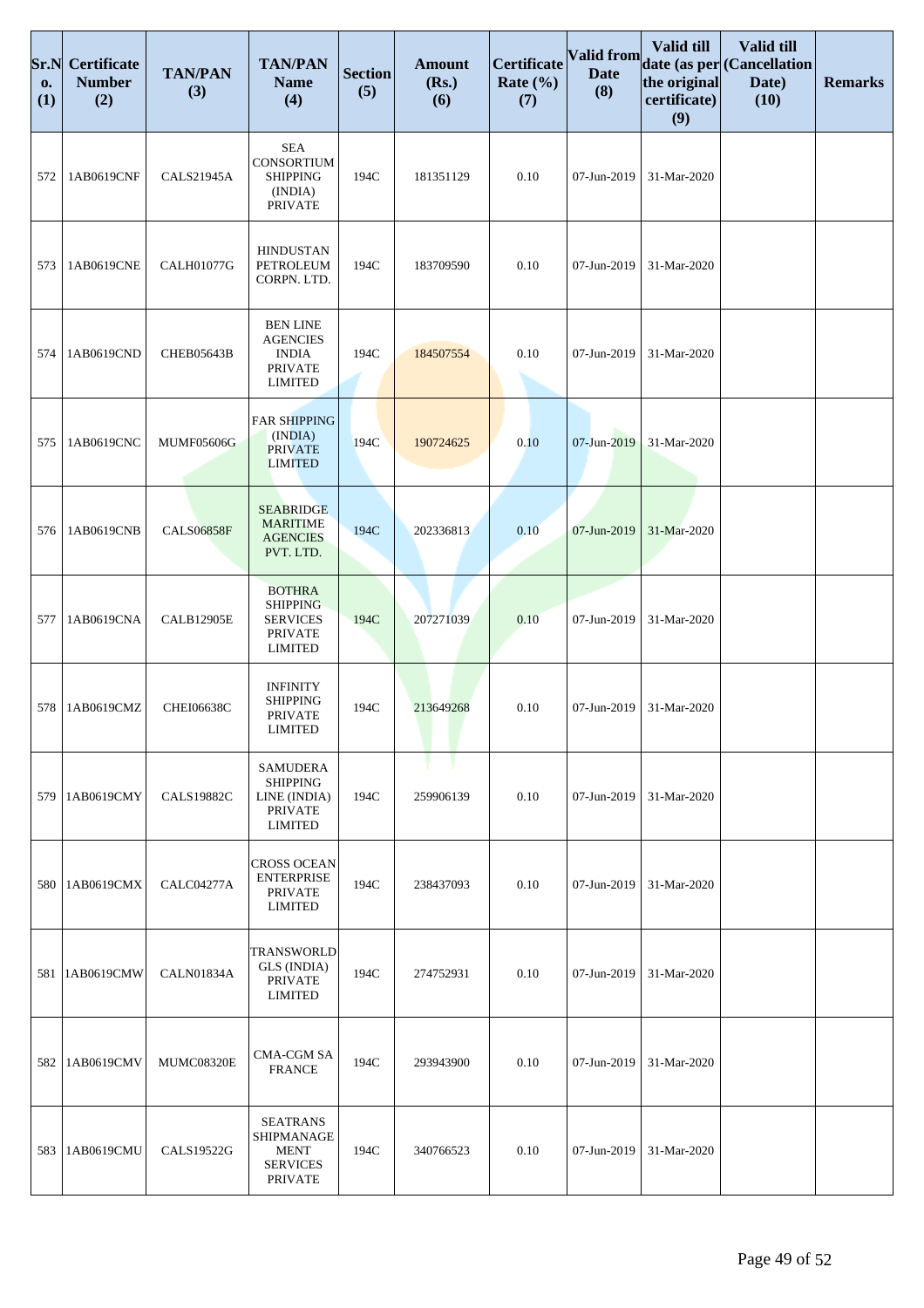| Sr.N<br>0.<br>(1) | <b>Certificate</b><br><b>Number</b><br>(2) | <b>TAN/PAN</b><br>(3) | <b>TAN/PAN</b><br><b>Name</b><br>(4)                                                     | <b>Section</b><br>(5) | <b>Amount</b><br>(Rs.)<br>(6) | <b>Certificate</b><br>Rate $(\% )$<br>(7) | Valid from<br><b>Date</b><br>(8) | Valid till<br>the original<br>certificate)<br>(9) | Valid till<br>date (as per (Cancellation<br>Date)<br>(10) | <b>Remarks</b> |
|-------------------|--------------------------------------------|-----------------------|------------------------------------------------------------------------------------------|-----------------------|-------------------------------|-------------------------------------------|----------------------------------|---------------------------------------------------|-----------------------------------------------------------|----------------|
| 584               | 1AB0619CMT                                 | CALT02488D            | T M<br><b>INTERNATION</b><br>AL LOGISTICS<br><b>LTD</b>                                  | 194C                  | 351587373                     | 0.10                                      | 07-Jun-2019                      | 31-Mar-2020                                       |                                                           |                |
| 585               | 1AB0619CMS                                 | CALP06135D            | PIL (INDIA)<br><b>PRIVATE</b><br><b>LIMITED</b>                                          | 194C                  | 368391102                     | 0.10                                      | 07-Jun-2019                      | 31-Mar-2020                                       |                                                           |                |
| 586               | 1AB0619CMR                                 | CALJ02084F            | J.M.BAXI &<br><b>COMPANY</b>                                                             | 194C                  | 371584109                     | 0.10                                      | 07-Jun-2019                      | 31-Mar-2020                                       |                                                           |                |
| 587               | 1AB0619CMQ                                 | <b>CALS13241E</b>     | <b>STEEL</b><br><b>AUTHORITY</b><br>OF INDIA LTD                                         | 194C                  | 456279509                     | 0.10                                      | 07-Jun-2019                      | 31-Mar-2020                                       |                                                           |                |
| 588               | 1AB0619CMP                                 | <b>CALG02300E</b>     | <b>GAC SHIPPING</b><br>(INDIA)<br><b>PRIVATE</b><br><b>LIMITED</b>                       | 194C                  | 470552140                     | 0.10                                      | 07-Jun-2019                      | 31-Mar-2020                                       |                                                           |                |
| 589               | 1AB0619CMO                                 | MUMA08917G            | <b>ATLANTIC</b><br><b>SHIPPING</b><br><b>PRIVATE</b><br><b>LIMITED</b>                   | 194C                  | 502274078                     | 0.10                                      | 07-Jun-2019                      | 31-Mar-2020                                       |                                                           |                |
| 590               | 1AB0619CMN                                 | <b>CALT05218D</b>     | <b>TATA STEEL</b><br><b>LIMITED</b>                                                      | 194C                  | 342514778                     | 0.10                                      | 07-Jun-2019                      | 31-Mar-2020                                       |                                                           |                |
| 591               | 1AB0619CMM                                 | CALT02940A            | <b>TATA STEEL</b><br>LIMITED                                                             | 194C                  | 342514778                     | 0.10                                      | 07-Jun-2019                      | 31-Mar-2020                                       |                                                           |                |
| 592               | 1AB0619CML                                 | <b>MUMM14649F</b>     | <b>MSC</b><br><b>MEDITERRAN</b><br><b>EAN SHIPPING</b><br><b>COMPANY S A</b>             | 194C                  | 721778759                     | 0.10                                      | 07-Jun-2019                      | 31-Mar-2020                                       |                                                           |                |
| 593               | 1AB0619CMK                                 | DELI00319E            | <b>INTEROCEAN</b><br><b>SHIPPING</b><br><b>INDIA</b><br><b>PRIVATE</b><br><b>LIMITED</b> | 194C                  | 765361912                     | 0.10                                      | 07-Jun-2019                      | 31-Mar-2020                                       |                                                           |                |
| 594               | 1AB0619CMJ                                 | <b>MUMM46326A</b>     | <b>MAERSK LINE</b><br>A/S                                                                | 194C                  | 816300047                     | 0.10                                      | 07-Jun-2019                      | 31-Mar-2020                                       |                                                           |                |
| 595               | 1AB0619CMI                                 | DELI09652G            | <b>INDIAN OIL</b><br>CORPORATIO<br>N LIMITED                                             | 194C                  | 881457368                     | 0.10                                      | 07-Jun-2019                      | 31-Mar-2020                                       |                                                           |                |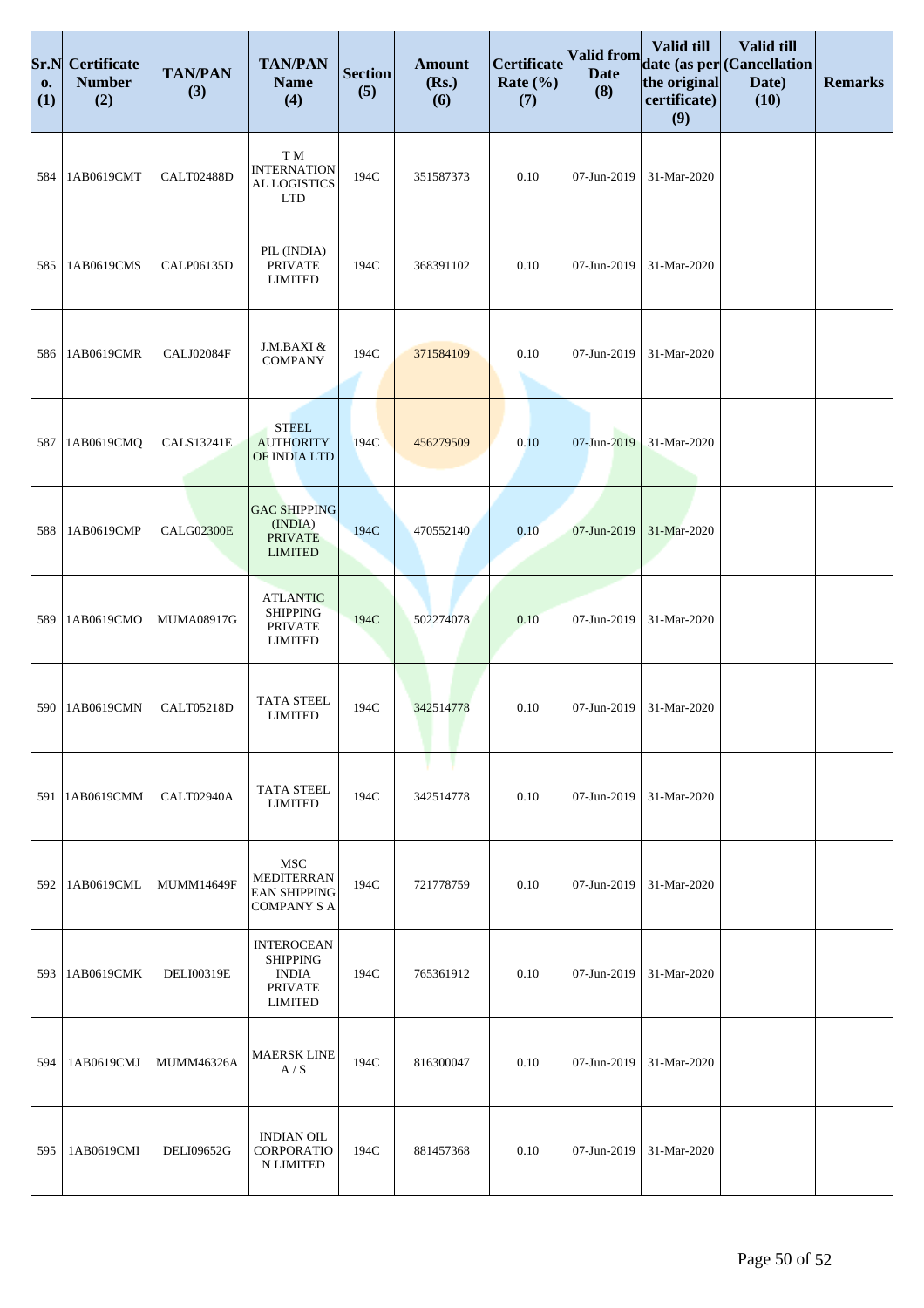| Sr.N<br>0.<br>(1) | Certificate<br><b>Number</b><br>(2) | <b>TAN/PAN</b><br>(3) | <b>TAN/PAN</b><br><b>Name</b><br>(4)                                     | <b>Section</b><br>(5) | <b>Amount</b><br>(Rs.)<br>(6) | Certificate<br>Rate $(\% )$<br>(7) | Valid from<br><b>Date</b><br>(8) | Valid till<br>the original<br>certificate)<br>(9) | Valid till<br>date (as per (Cancellation<br>Date)<br>(10) | <b>Remarks</b> |
|-------------------|-------------------------------------|-----------------------|--------------------------------------------------------------------------|-----------------------|-------------------------------|------------------------------------|----------------------------------|---------------------------------------------------|-----------------------------------------------------------|----------------|
| 596               | 1AB0619CMH                          | <b>CALI00647D</b>     | <b>INDIAN BANK</b><br>(STRAND<br><b>ROAD</b><br><b>BRANCH</b> )          | 194A                  | 4509628                       | 1.00                               | 07-Jun-2019                      | 31-Mar-2020                                       |                                                           |                |
| 597               | 1AB0619CMG                          | <b>CALO00183B</b>     | ORIENTAL<br><b>BANK OF</b><br><b>COMMERCE</b>                            | 194A                  | 9168016                       | 1.00                               | 07-Jun-2019                      | 31-Mar-2020                                       |                                                           |                |
| 598               | 1AB0619CMF                          | MUMI04922B            | <b>IDBI BANK</b><br><b>LIMITED</b>                                       | 194A                  | 12654420                      | 1.00                               | 07-Jun-2019                      | 31-Mar-2020                                       |                                                           |                |
| 599               | 1AB0619CME                          | <b>CALB05375G</b>     | <b>BANK OF</b><br><b>INDIA</b>                                           | 194A                  | 17858801                      | 1.00                               | 07-Jun-2019                      | 31-Mar-2020                                       |                                                           |                |
| 600               | 1AB0619CMD                          | <b>CALU00338C</b>     | <b>UCO BANK</b><br>(CALCUTTA<br>MAIN BR.)                                | 194A                  | 20772689                      | 1.00                               | 07-Jun-2019                      | 31-Mar-2020                                       |                                                           |                |
| 601               | 1AB0619CMC                          | <b>CALB06050C</b>     | <b>BANK OF</b><br><b>BARODA</b>                                          | 194A                  | 47490110                      | 1.00                               | 07-Jun-2019                      | 31-Mar-2020                                       |                                                           |                |
| 602               | 1AB0619CMB                          | CALA06733G            | <b>ALLAHABAD</b><br><b>BANK</b>                                          | 194A                  | 54744516                      | 1.00                               | 07-Jun-2019                      | 31-Mar-2020                                       |                                                           |                |
| 603               | 1AB0619CMA                          | <b>CALA03921B</b>     | ALLAHABAD<br>BANK                                                        | 194A                  | 54744516                      | 1.00                               | 07-Jun-2019                      | 31-Mar-2020                                       |                                                           |                |
| 604               | 1AB0619CLZ                          | <b>CALC01434G</b>     | <b>CORPORATIO</b><br>N BANK                                              | 194A                  | 81914050                      | 1.00                               | 07-Jun-2019                      | 31-Mar-2020                                       |                                                           |                |
| 605               | 1AB0619CLY                          | CALC00238A            | CANARA<br><b>BANK HARE</b><br>ST.BR.                                     | 194A                  | 102569728                     | 1.00                               | 07-Jun-2019                      | 31-Mar-2020                                       |                                                           |                |
| 606               | 1AB0619CLX                          | CALI00253B            | <b>INDIAN</b><br><b>OVERSEAS</b><br>BANK<br><b>STRAND</b><br><b>ROAD</b> | 194A                  | 116077630                     | 1.00                               | 07-Jun-2019                      | 31-Mar-2020                                       |                                                           |                |
| 607               | 1AB0619CLW                          | CALS13715C            | <b>SYNDICATE</b><br><b>BANK HALDIA</b><br><b>BRANCH</b>                  | 194A                  | 131986625                     | 1.00                               | 07-Jun-2019                      | 31-Mar-2020                                       |                                                           |                |